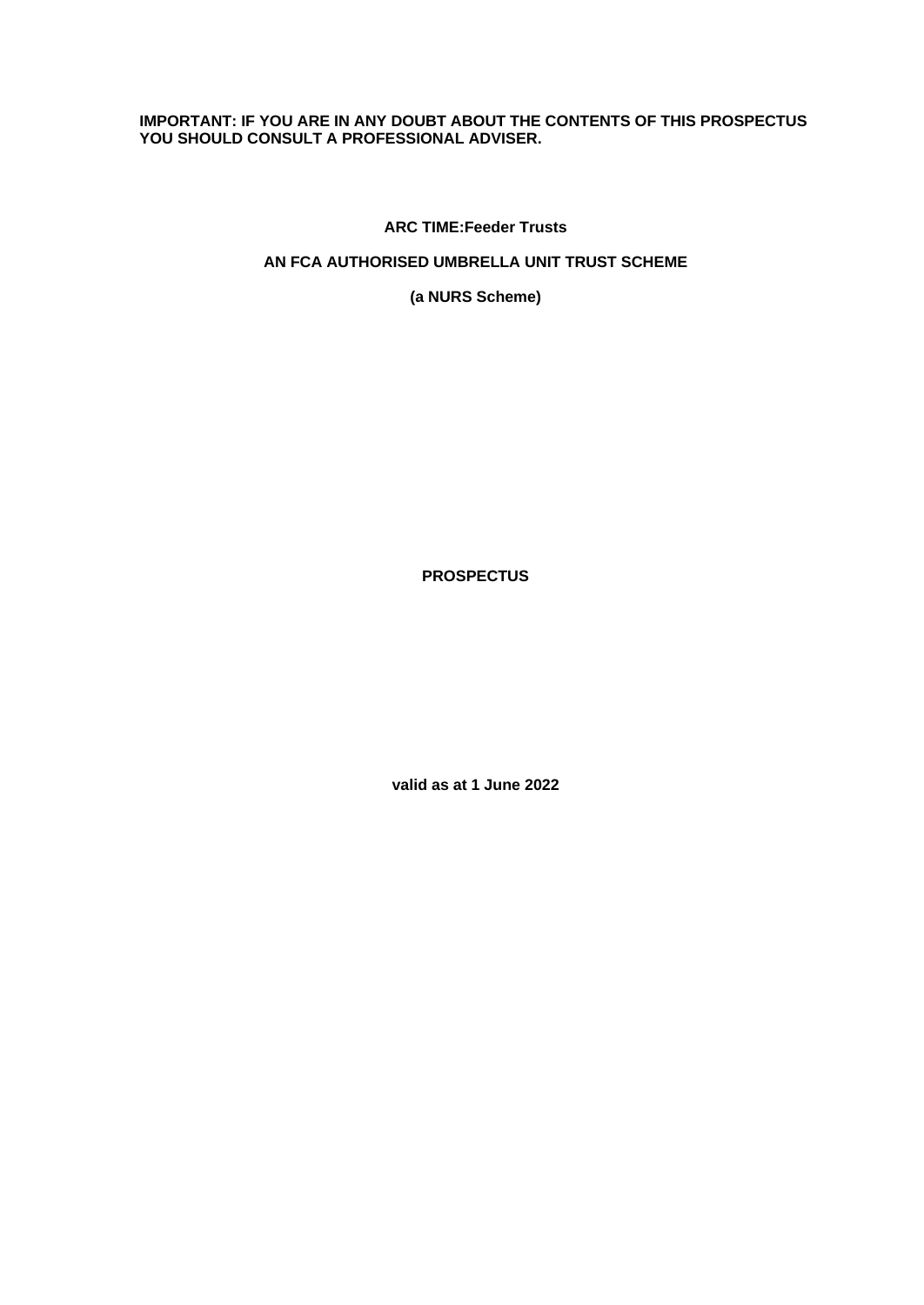## **CONTENTS**

| <b>Clause</b>  |                                                                           | Page |
|----------------|---------------------------------------------------------------------------|------|
| 1              | <b>The Trust</b>                                                          | 6    |
| $\overline{2}$ | <b>Structure of the Trust and the Funds</b>                               | 6    |
| 3              | <b>Units</b>                                                              | 6    |
| 4              | <b>Management and Administration</b>                                      | 7    |
| 5              | <b>The Trustee</b>                                                        | 8    |
| 6              | The Investment Manager                                                    | 9    |
| 7              | <b>The Auditors</b>                                                       | g    |
| 8              | <b>The Administrator</b>                                                  | g    |
| 9              | <b>Register of Unitholders</b>                                            | 10   |
| 10             | <b>Conflicts of Interest</b>                                              | 10   |
| 11             | Buying, Selling, Switching, Converting, Transferring and Exchanging Units | 10   |
| 12             | <b>Genuine Diversity of Ownership</b>                                     | 11   |
| 13             | <b>Buying Units</b>                                                       | 11   |
| 14             | <b>Selling Units</b>                                                      | 14   |
| 15             | <b>Transfers</b>                                                          | 15   |
| 16             | <b>Dealing Charges</b>                                                    | 17   |
| 17             | <b>Money Laundering</b>                                                   | 18   |
| 18             | <b>Restrictions and Compulsory Transfer and Redemption</b>                | 18   |
| 19             | Deferral of redemptions by Manager                                        | 19   |
| 20             | <b>Suspension of Dealings in a Fund</b>                                   | 19   |
| 21             | Governing Law of the Trust and Changes to the Funds                       | 20   |
| 22             | <b>Valuation of the Fund</b>                                              | 20   |
| 23             | <b>Calculation of the Net Asset Value</b>                                 | 20   |
| 24             | <b>Fair Value Pricing</b>                                                 | 21   |
| 25             | Price per Unit in a Fund and each Class                                   | 22   |
| 26             | <b>Pricing basis</b>                                                      | 22   |
| 27             | <b>Publication of Prices</b>                                              | 22   |
| 28             | <b>Risk factors</b>                                                       | 22   |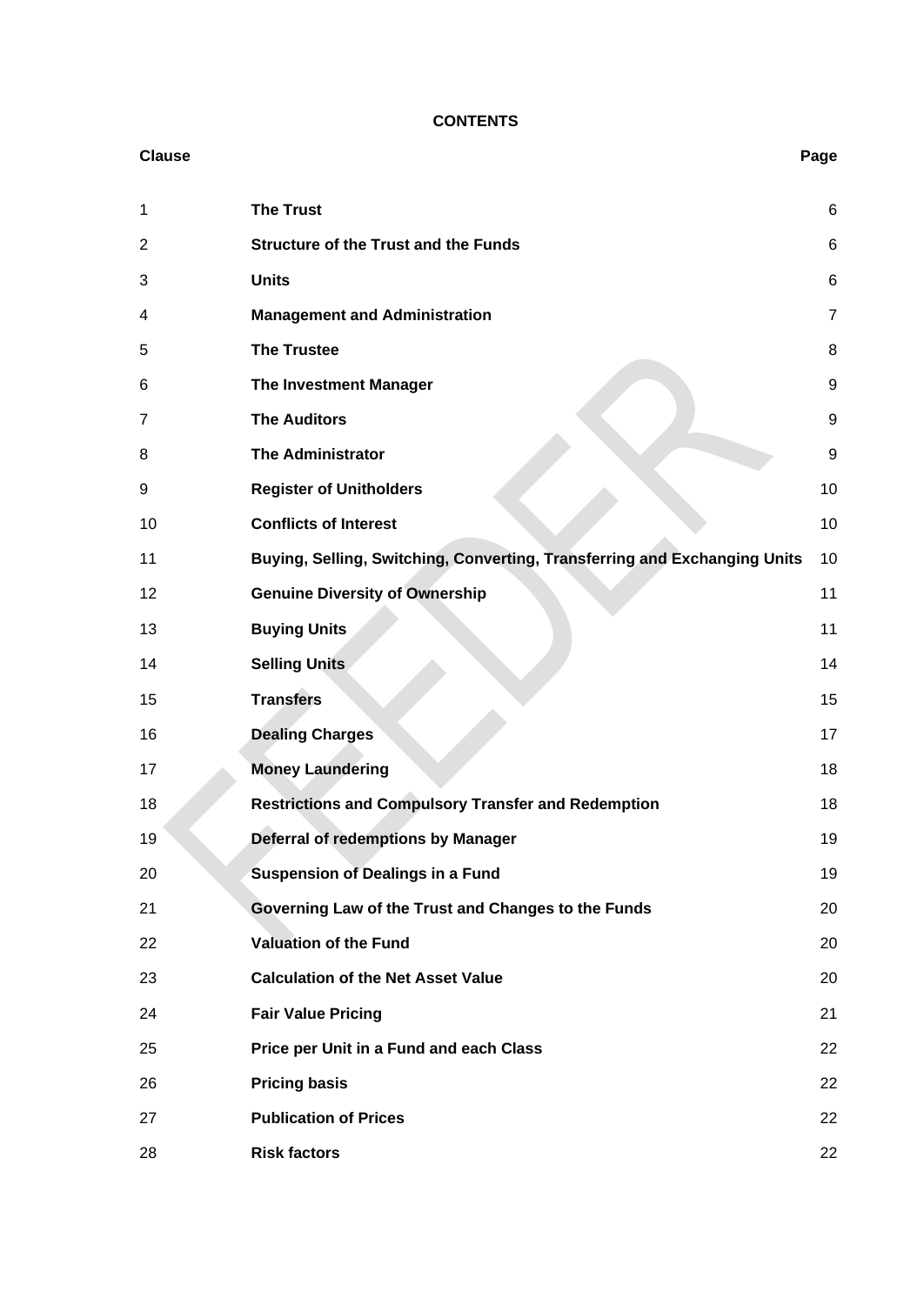| 29 | <b>Risk Management</b>                           | 28 |
|----|--------------------------------------------------|----|
| 30 | Liabilities of the Trust and the Funds           | 28 |
| 31 | <b>Professional Liability Risks</b>              | 28 |
| 32 | <b>Historical Performance Data</b>               | 28 |
| 33 | <b>Fees and Expenses</b>                         | 28 |
| 34 | Unitholder meetings and voting rights            | 31 |
| 35 | <b>Class meetings</b>                            | 32 |
| 36 | <b>Taxation</b>                                  | 32 |
| 37 | Income equalisation                              | 34 |
| 38 | Winding up of the Trust or termination of a Fund | 34 |
| 39 | <b>General Information</b>                       | 35 |
|    | <b>Appendix A</b>                                | 40 |
|    | <b>Appendix B</b>                                | 50 |
|    | <b>Appendix C</b>                                | 54 |
|    | <b>Appendix D</b>                                | 55 |
|    | <b>Appendix E</b>                                | 56 |
|    |                                                  |    |
|    |                                                  |    |
|    |                                                  |    |
|    |                                                  |    |
|    |                                                  |    |
|    |                                                  |    |
|    |                                                  |    |
|    |                                                  |    |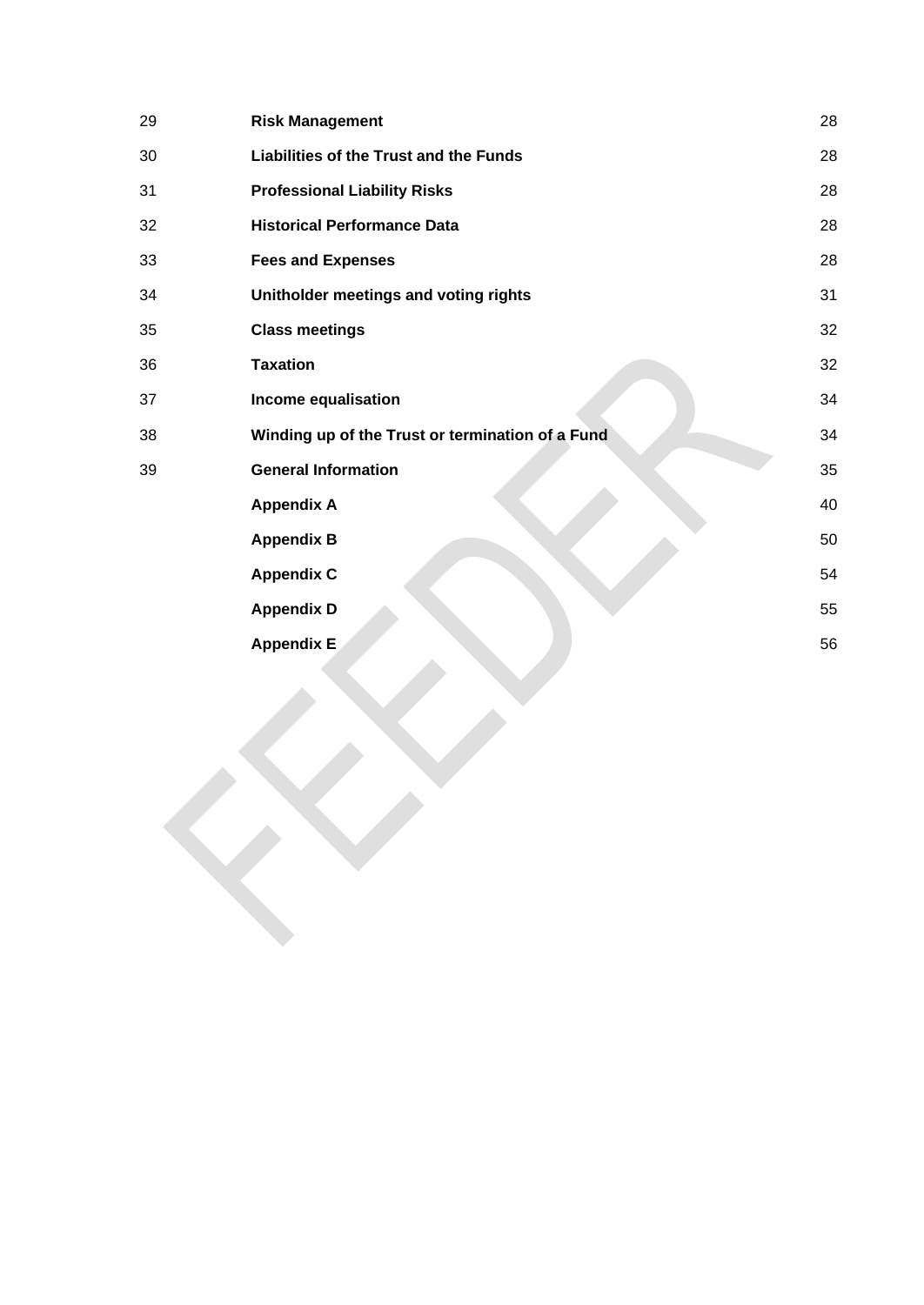#### **PROSPECTUS OF**

#### **ARC TIME:Feeder Trusts**

This document constitutes the Prospectus for ARC TIME:Feeder Trusts (the "Trust") which has been prepared in accordance with the terms of the rules contained in the Collective Investment Schemes Sourcebook (the "FCA Regulations") published by the FCA as part of their Handbook of rules made under the Financial Services and Markets Act 2000 (the "Act").

The Prospectus is dated and is valid as at 1 June 2022.

This Prospectus has been issued for the purpose of section 21 of the Financial Services and Markets Act 2000 by Alpha Real Capital LLP.

Copies of this Prospectus have been sent to the FCA and the Trustee.

If you are in any doubt about the contents of this Prospectus you should consult your professional adviser.

The Prospectus is based on information, law and practice at the date hereof. The Trust is not bound by any out of date prospectus when it has issued a new prospectus and potential investors should check that they have the most recently published Prospectus.

Alpha Real Capital LLP, the authorised fund manager of the Trust, is the person responsible for the information contained in this Prospectus. To the best of its knowledge and belief (having taken all reasonable care to ensure that such is the case) the information contained herein does not contain any untrue or misleading statement or omit any matters required by the FCA Regulations to be included in it.

The Trustee is not a person responsible for the information contained in this Prospectus and accordingly does not accept any responsibility therefore under the FCA Regulations or otherwise.

The provisions of the Trust Deed are binding on each of the Unitholders and a copy of the Trust Deed is available on request.

The distribution of this Prospectus in certain jurisdictions may require that this Prospectus is translated into the official language of those countries. Should any inconsistency arise between the translated version and the English version, the English version shall prevail.

#### *Kingdom of Saudi Arabia (the "Kingdom")*

This document may not be distributed in the Kingdom except to such persons as are permitted under the Offers of Securities Regulations issued by the Capital Market Authority. The Capital Market Authority does not make any representation as to the accuracy or completeness of this document, and expressly disclaims any liability whatsoever for any loss arising from, or incurred in reliance upon, any part of this document. Prospective purchasers of the securities offered hereby should conduct their own due diligence on the accuracy of the information relating to the securities. If you do not understand the contents of this document you should consult an authorised financial adviser.

All communications in relation to this Prospectus shall be English.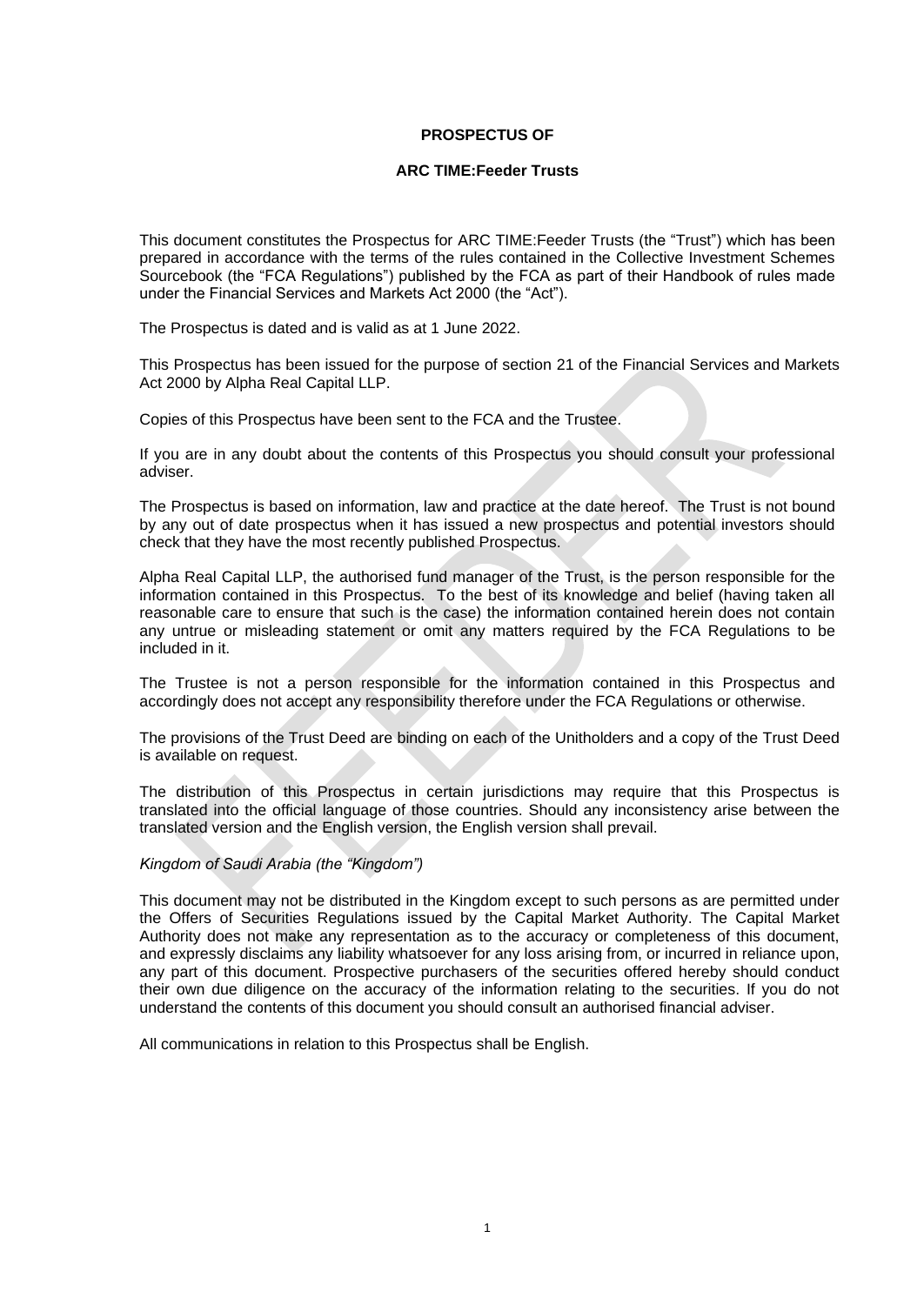Unitholders are entitled to participate in the Trust on the basis set out in this Prospectus (as amended from time to time). Unitholders should in particular note the following:

- The section on complaints, Unitholder meetings and voting rights, annual reports and documents relating to the Trust set out important rights about Unitholders' participation in the Trust.
- Unitholders may have no direct rights against the Manager, the Trustee, the Investment Manager Transfer Agent or the Administrator.
- Unitholders may be able to take action if the contents of this document are inaccurate or incomplete.
- Unitholders have statutory and other legal rights which include the right to complain and may include the right to cancel an order or seek compensation.
- Unitholders who are concerned about their rights in respect of the Trust (or any Fund) should seek legal advice.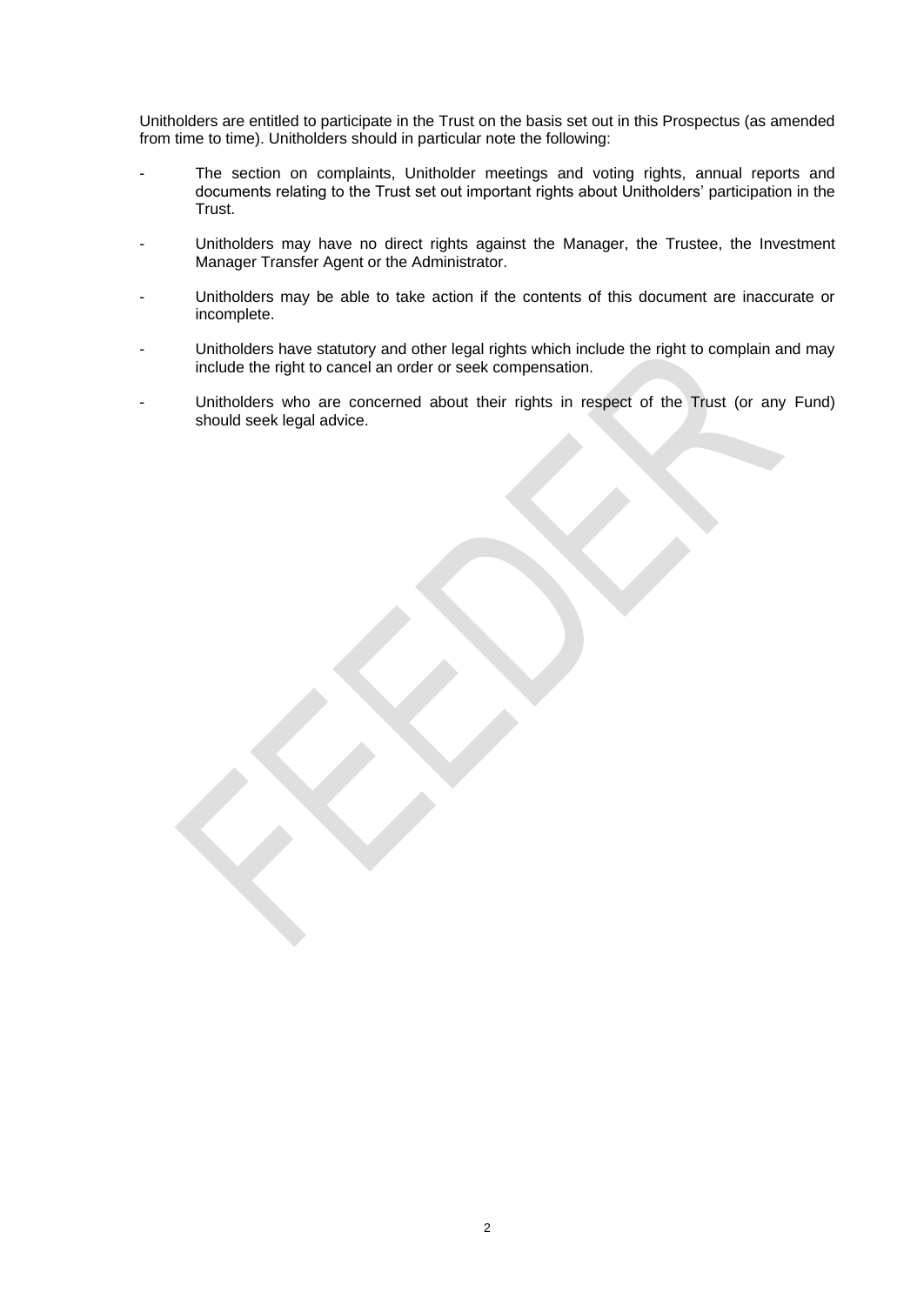## **DEFINITIONS**

| "Accumulation Units"              | units in respect of which income is automatically rolled up<br>into the price of the unit, thereby usually enhancing the<br>value of these Units;                                                                                                                                                  |
|-----------------------------------|----------------------------------------------------------------------------------------------------------------------------------------------------------------------------------------------------------------------------------------------------------------------------------------------------|
| "Act"                             | the Financial Services and Markets Act 2000, as amended<br>from time to time:                                                                                                                                                                                                                      |
| "Administrator"                   | TIME Investments, the trading name of Alpha Real Property<br>Investment Advisers LLP;                                                                                                                                                                                                              |
| "AIFM"                            | the legal person appointed on behalf of the Funds and which<br>(through this appointment) is responsible for managing the<br>Funds in accordance with the AIFM Directive and The<br>Alternative Investment Fund Managers Regulations 2013,<br>which at the date of this Prospectus is the Manager; |
| "AIFM Directive"                  | Alternative<br>Investment<br>Fund<br>Managers<br><b>Directive</b><br>2011/61/EU of the European Parliament and Council of 8<br>June 2011 as amended from time to time;                                                                                                                             |
| "Application Form"                | the relevant application form for Units;                                                                                                                                                                                                                                                           |
| "Approved Bank"                   | as defined in the FCA Rules, generally an approved bank is<br>the Bank of England or other OECD member state central<br>bank, a bank with Part IV authorisation to accept deposits, a<br>building society, or a bank supervised by the central bank or<br>regulator in a member state of the OECD; |
| "Business Day"                    | a day other than a Saturday or a Sunday or a bank or public<br>holiday in England;                                                                                                                                                                                                                 |
| "Class" or "Classes"              | in relation to Units, means (according to the context) all of<br>the Units or a particular class or classes of Unit;                                                                                                                                                                               |
| "COLL Sourcebook" or "COLL"       | refers to the appropriate chapter or rule in the Collective<br>Investment Schemes Sourcebook which forms part of the<br>FCA Rules;                                                                                                                                                                 |
| "Collection Agent"                | the relevant client money collection agent as appointed from<br>time to time and as set out in the relevant Fund Application<br>Form;                                                                                                                                                              |
| "Company"                         | ARC TIME: Funds;                                                                                                                                                                                                                                                                                   |
| "Conversion"                      | the conversion of Units in one Class to Units of another<br>Class in the same Fund and "convert" shall be construed<br>accordingly;                                                                                                                                                                |
| "Custodian"                       | The Northern Trust Company;                                                                                                                                                                                                                                                                        |
| "Cut Off Point for Redemptions"   | in the case of each Unit Class, as set out for each Fund in<br>Appendix A;                                                                                                                                                                                                                         |
| "Cut Off Point for Subscriptions" | in the case of each Unit Class, as set out for each Fund in<br>Appendix A;                                                                                                                                                                                                                         |
| "Dealing Day"                     | the dealing day for a Class, details of which are set out in<br>the specific information for relevant Fund in Appendix A;                                                                                                                                                                          |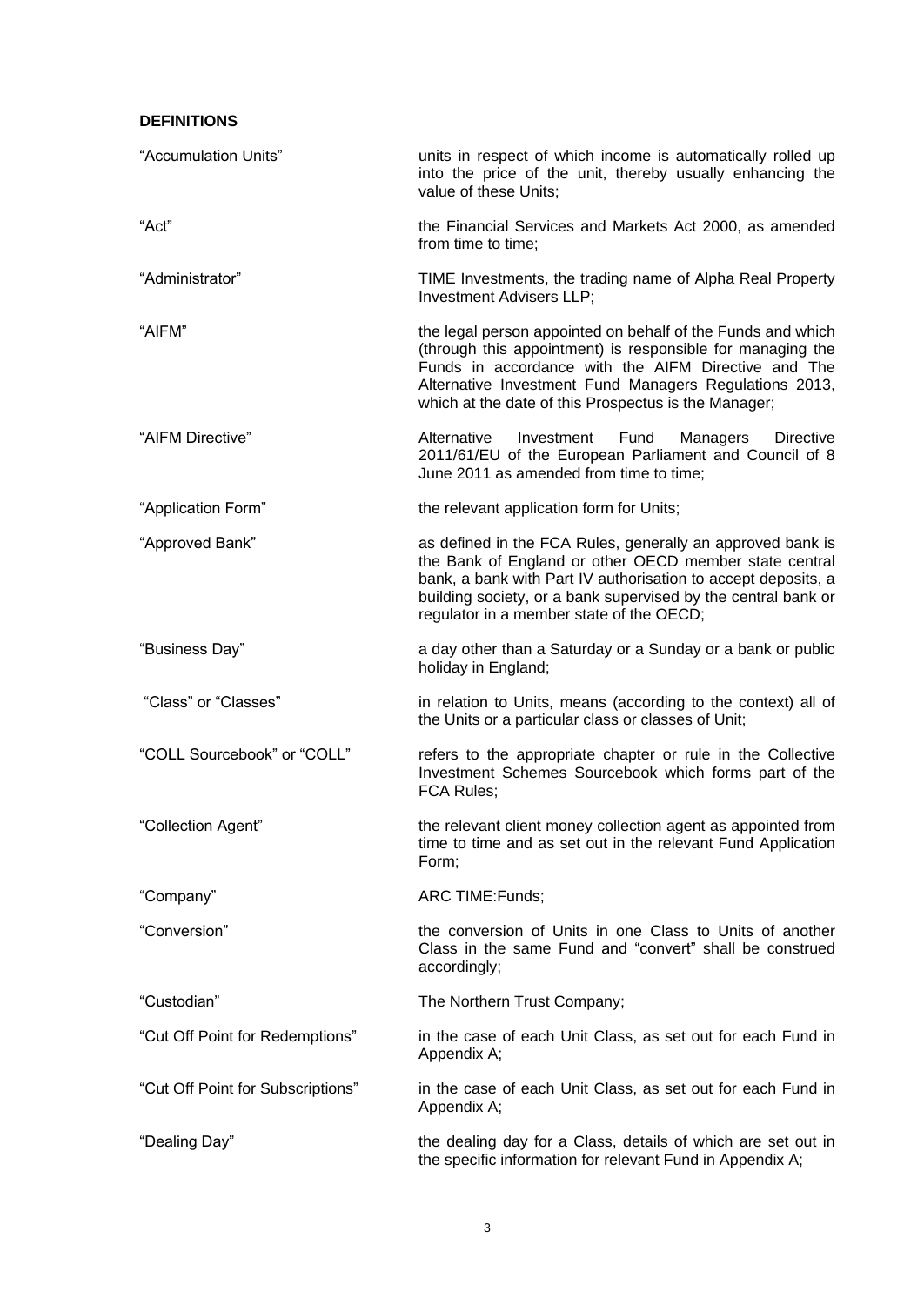| "Exchange"                                  | the exchange of Units in a Fund for shares in the relevant<br>sub-fund of the Company and vice versa with the agreement<br>of the Manager by way of a redemption and issue of Units<br>and shares as appropriate;                                                                                                                                                                                                  |  |  |  |
|---------------------------------------------|--------------------------------------------------------------------------------------------------------------------------------------------------------------------------------------------------------------------------------------------------------------------------------------------------------------------------------------------------------------------------------------------------------------------|--|--|--|
| "Exchange Instruction Form"                 | a form required for any Unitholder to effect an exchange;                                                                                                                                                                                                                                                                                                                                                          |  |  |  |
| "FATCA"                                     | provisions commonly known as the US Foreign Account Tax<br>Compliance provisions enacted by the US Hiring Incentives<br>to Restore Employment (HIRE) Act of 18 March 2010 (as<br>amended, consolidated or supplemented from time to time),<br>including any laws and regulations issued pursuant thereto<br>including, where relevant, in the UK;                                                                  |  |  |  |
| "FCA"                                       | the Financial Conduct Authority or any successor body<br>which may assume its regulatory responsibilities from time<br>to time;                                                                                                                                                                                                                                                                                    |  |  |  |
| "FCA Regulations"                           | the rules contained in the COLL Sourcebook or FUND<br>Sourcebook as part of the FCA Rules;                                                                                                                                                                                                                                                                                                                         |  |  |  |
| "FCA Rules"                                 | the FCA handbook of rules and guidance made under the<br>Act;                                                                                                                                                                                                                                                                                                                                                      |  |  |  |
| "FIAFT"                                     | ARC TIME Freehold Income Authorised Feeder Trust, a<br>sub-fund of the Trust, which is the feeder fund for FIAF, a<br>sub-fund of the Company;                                                                                                                                                                                                                                                                     |  |  |  |
| "FIAF"                                      | ARC TIME Freehold Income Authorised Fund, a sub-fund of<br>the Company which qualifies as a PAIF;                                                                                                                                                                                                                                                                                                                  |  |  |  |
| "Fund" or "Funds"                           | a sub-fund of the Trust (being part of the Scheme Property<br>of the Trust which is pooled separately) to which specific<br>assets and liabilities of the Trust may be allocated and which<br>is invested in accordance with the investment objective and<br>policy applicable to that sub-fund;                                                                                                                   |  |  |  |
| "FUND Sourcebook"                           | the Investment Funds sourcebook which forms part of the<br>FCA Handbook. FUND accordingly refers to the appropriate<br>chapter or rule in the FUND Sourcebook;                                                                                                                                                                                                                                                     |  |  |  |
| "HMRC"                                      | <b>HM Revenue &amp; Customs</b>                                                                                                                                                                                                                                                                                                                                                                                    |  |  |  |
| "Income Units"                              | units in respect of which income is distributed every six<br>months at the relevant distribution date;                                                                                                                                                                                                                                                                                                             |  |  |  |
| "Investment Manager"<br>or "Transfer Agent" | TIME Investments, the trading name of Alpha Real Property<br>Investment Advisers LLP the investment manager of the<br>Funds;                                                                                                                                                                                                                                                                                       |  |  |  |
| "Manager"                                   | Alpha Real Capital LLP, the authorised fund manager of the<br>Trust;                                                                                                                                                                                                                                                                                                                                               |  |  |  |
| "Net Units"                                 | Units (of whatever Class) in the Trust as may be in issue<br>from time to time and in respect of which income allocated<br>thereto is credited periodically to capital (in the case of<br>Accumulation Units) or distributed periodically to their<br>holders (in the case of Income Units) in either case in<br>accordance with relevant tax law without any tax being<br>deducted or accounted for by the Trust; |  |  |  |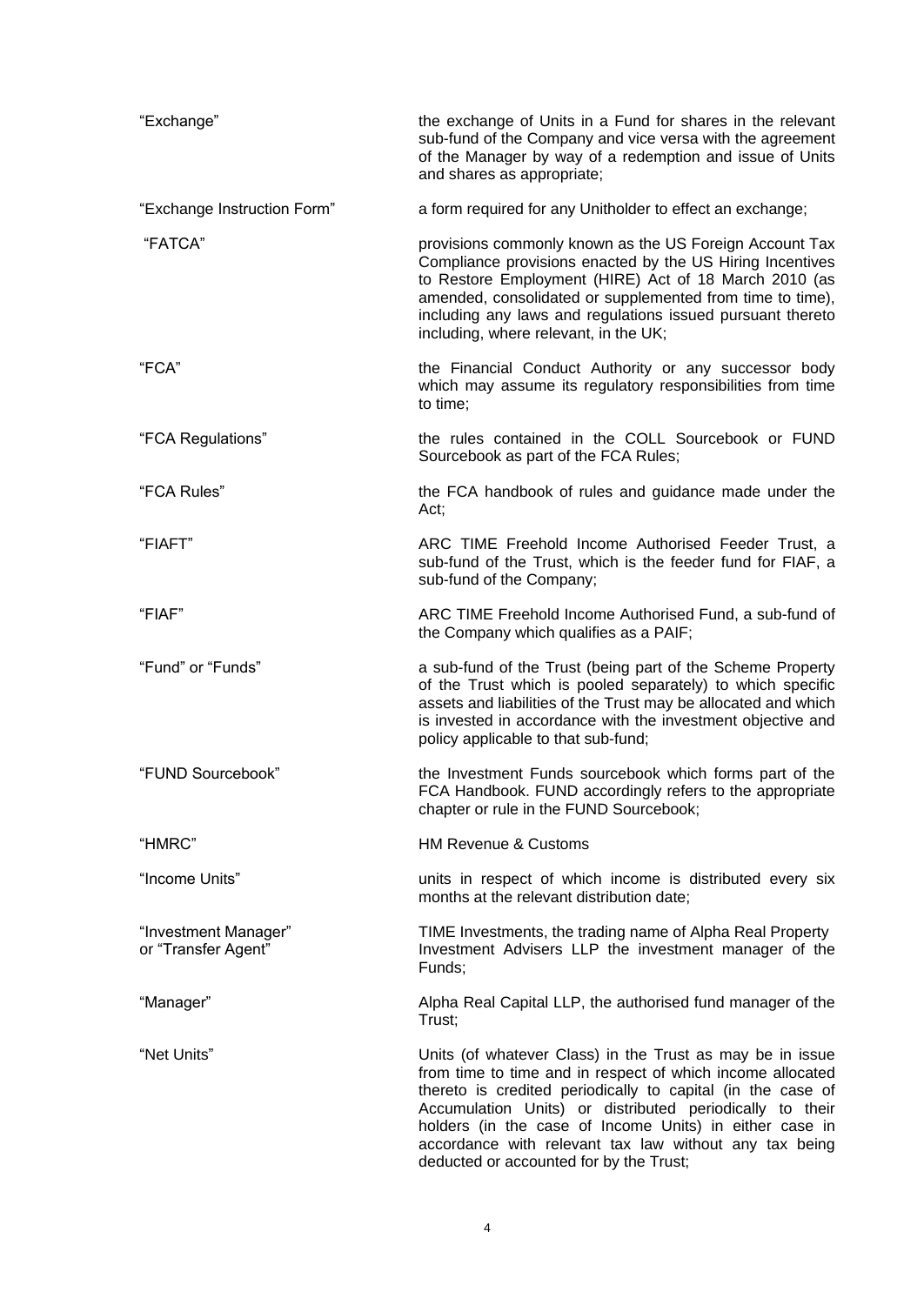| "Net Asset Value" or "NAV"        | the valuation of Scheme Property of the Trust or any Fund<br>(as the context requires), which is ascertained in accordance<br>with the provisions of the Trust Deed; |
|-----------------------------------|----------------------------------------------------------------------------------------------------------------------------------------------------------------------|
| "NURS"                            | a non-UCITS retail scheme, a type of collective investment<br>scheme which is authorised and regulated by the FCA;                                                   |
| "NURS KII"                        | the Key Investor Information Document for a NURS;                                                                                                                    |
| "PAIF"                            | a Property Authorised Investment Fund as set out in Part 4A<br>of the Tax Regulations and the Glossary to the FCA Rules;                                             |
| "Property Investment<br>Business" | property investment business as defined in the Tax<br>Regulations;                                                                                                   |
| "Scheme Property"                 | the property of the Trust or a Fund to be given to the Trustee<br>for safe-keeping, as required by the FCA Regulations;                                              |
| "Specified US Person"             | a Unitholder who falls within the definition of "Specified U.S.<br>Person" for the purposes of FATCA;                                                                |
| "Switching"                       | the exchange where permissible of Units of one Class in a<br>Fund for Units of another Fund and "switch" shall be<br>construed accordingly;                          |
| "Transfer"                        | the transfer of Units from an existing Unitholder to a<br>prospective unitholder, as agreed between those persons,<br>with the consent of the Manager;               |
| "Trust"                           | ARC TIME: Feeder Trusts;                                                                                                                                             |
| "Trustee"                         | NatWest Trustee and Depositary Services Limited;                                                                                                                     |
| "Trust Deed"                      | the trust deed constituting the Trust as amended from time<br>to time;                                                                                               |
| "Units"                           | units in the Trust, which may be either Income Units or<br><b>Accumulation Units;</b>                                                                                |
| "Unitholder"                      | a holder of registered Units; and                                                                                                                                    |
| "Valuation Point"                 | 12 noon on each Dealing Day.                                                                                                                                         |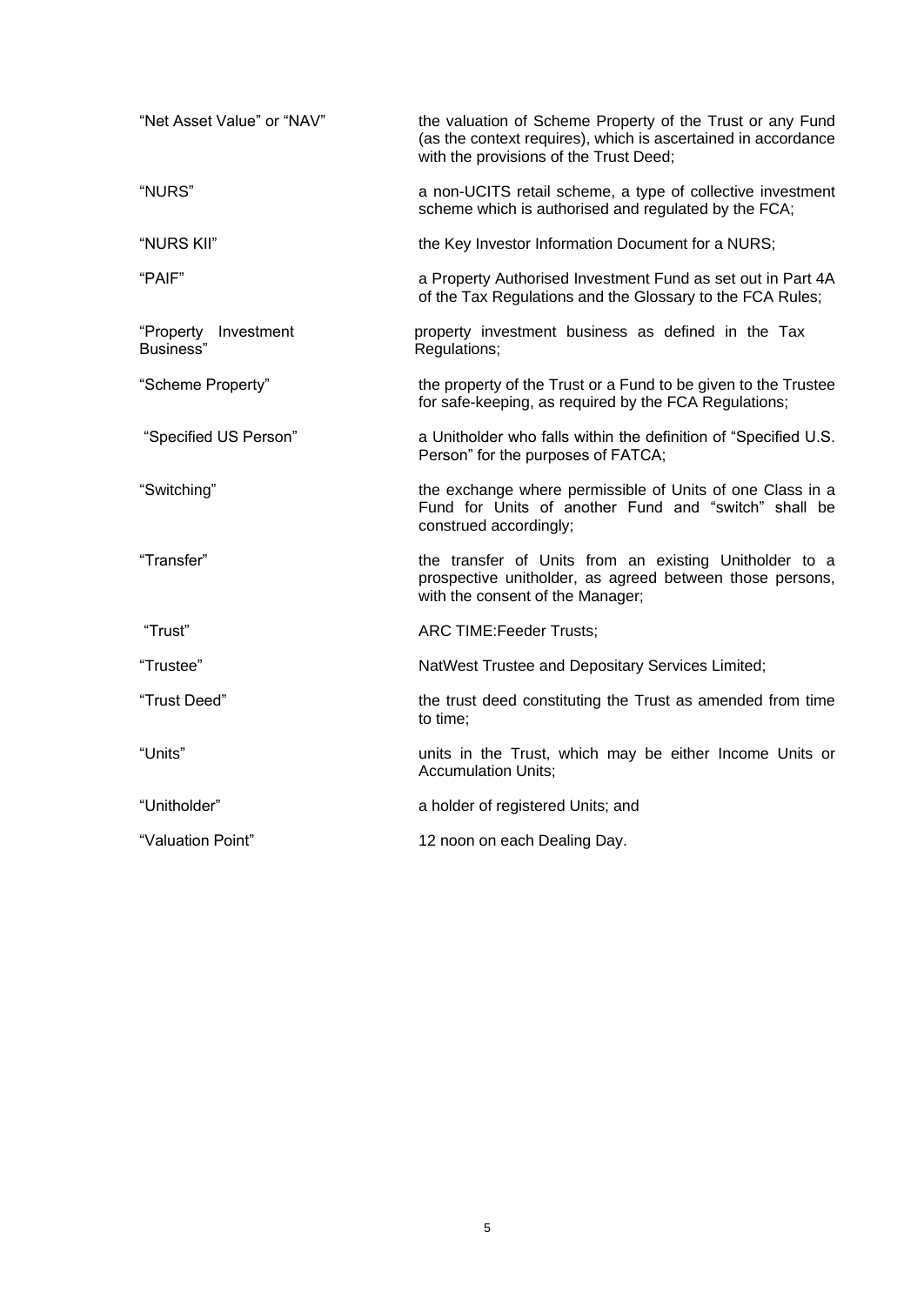## <span id="page-8-0"></span>1 **The Trust**

- 1.1 ARC TIME:Feeder Trusts is an authorised unit trust in umbrella form, whose effective date of authorisation by the FCA was 25 April 2013.
- 1.2 The Trust is intended to enable companies and other investors who are not eligible or able to invest directly into the Company to do so indirectly through its Funds.
- 1.3 The registered and head office of the Trust is at C/o Alpha Real Capital LLP, 338 Euston Road, London, NW1 3BG which is also the address of the place in the United Kingdom for service on the Trust of notices or other documents required or authorised to be served on it.
- 1.4 The base currency of the Trust is pounds sterling.
- 1.5 Unitholders are not liable for the debts of the Trust.

#### <span id="page-8-1"></span>2 **Structure of the Trust and the Funds**

- <span id="page-8-3"></span>2.1 The Trust is structured as an umbrella unit trust, in that different Funds may be established from time to time by the Manager with the approval of the FCA, the agreement of the Trustee and in accordance with the Trust Deed. On the introduction of any new Fund, a revised Prospectus will be prepared setting out the relevant details of each new Fund.
- 2.2 At the date of the Prospectus, the Trust has one Fund being, ARC TIME Freehold Income Authorised Feeder Trust ("FIAFT").

| Umbrella scheme or sub-fund name                                    | FCA product reference number |  |  |
|---------------------------------------------------------------------|------------------------------|--|--|
| I ARC TIME:Feeder Trusts                                            | 595167                       |  |  |
| ARC TIME Freehold Income Authorised   637663<br><b>Feeder Trust</b> |                              |  |  |

The FCA product reference numbers are as follows:

- 2.3 FIAFT is the feeder fund for FIAF and invests into the relevant share classes in FIAF as set out in Appendix A.
- 2.4 The Trust and each Fund are Non-UCITS Retail Schemes for the purposes of the FCA Rules and will be managed so that each Fund is a feeder fund (for the sub-funds of the Company) under COLL.
- 2.5 Details of the Funds, including their investment objective and policy are set out in Appendix A. Details of the investment and borrowing powers of each Fund are set out in Appendix B.
- 2.6 The assets of each Fund will be treated as separate from those of every other Fund and will be invested in accordance with the investment objective and investment policy applicable to that Fund. Investment of the assets of each of the Funds must comply with the COLL Sourcebook and the investment objective and policy of the relevant Fund.
- 2.7 The eligible securities markets and eligible derivatives markets on which each Fund may invest are set out in Appendix C.

#### <span id="page-8-2"></span>3 **Units**

3.1 The Funds issue various Classes of Unit, details of which are set out in the Fund specific information in Appendix A. Further Unit Classes may be made available in due course, as the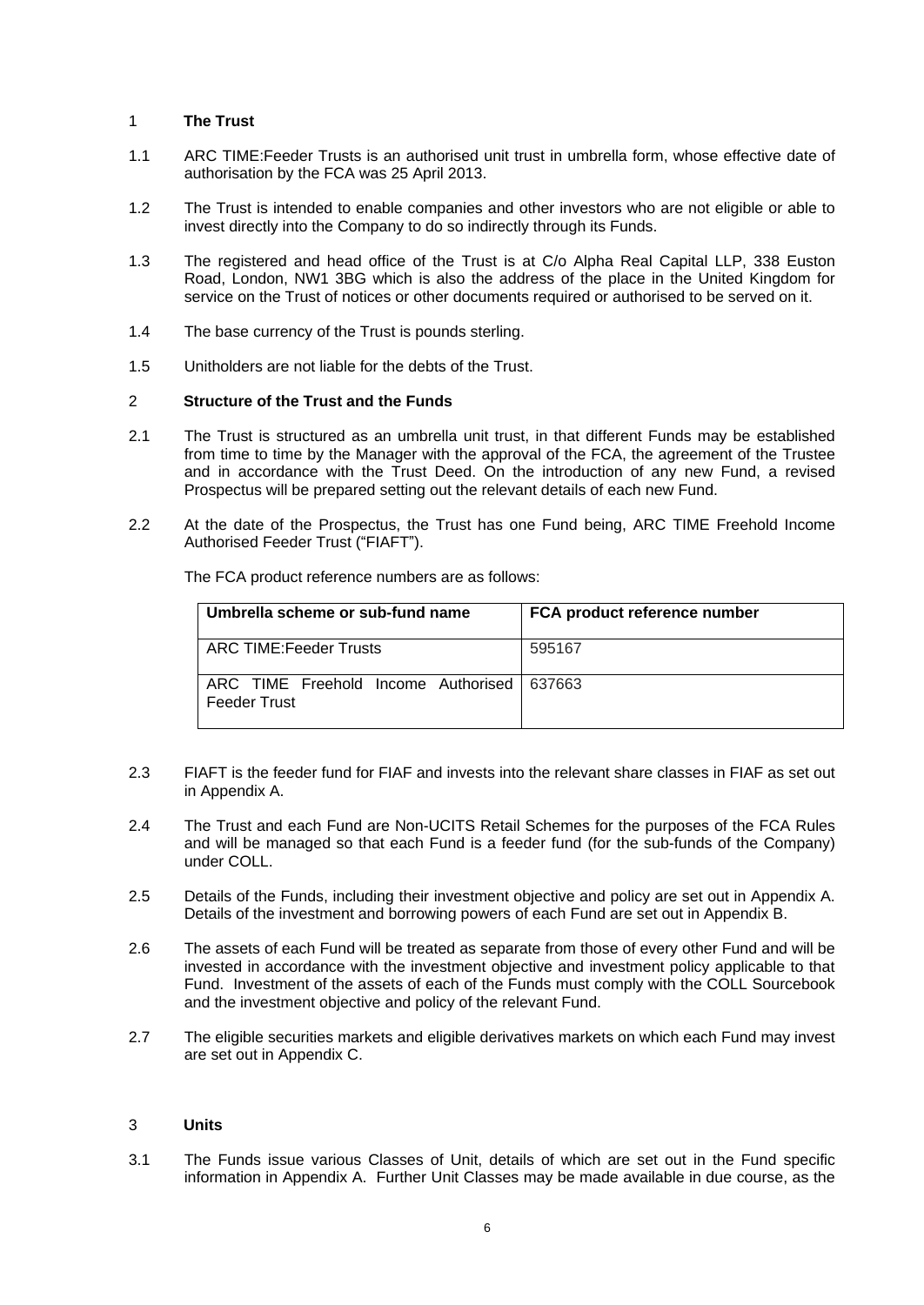Manager may decide. The nature of the right represented by a Unit is that of a beneficial interest under a trust.

- 3.2 The Trust Deed allows Net Units to be issued. Net Units are units in respect of which income allocated to them is distributed periodically to the relevant Unitholders (in the case of Income Units) or credited periodically to capital (in the case of Accumulation Units), in either case in accordance with relevant tax law, net of any tax deducted or accounted for by a Fund. Investors are recommended to review paragraph 36 of this Prospectus regarding taxation.
- 3.3 Holders of Income Units are entitled to be paid the distributable income attributed to such Units on any relevant interim and annual allocation dates.
- 3.4 Holders of Accumulation Units are not entitled to be paid the income attributed to such Units, but that income is automatically transferred to (and retained as part of) the capital assets of the relevant Fund on the relevant interim and/or annual accounting dates. This is reflected in the price of an Accumulation Unit.
- 3.5 The minimum initial investment, on-going holding and redemption terms for each Unit Class are set out for the relevant Fund in Appendix A.
- 3.6 Where a Fund has different Classes, each Class may attract different charges and so monies may be deducted from the Scheme Property attributable to such Classes in unequal proportions. In these circumstances, the proportionate interests of the Classes within the Fund will be adjusted accordingly.
- 3.7 Unitholders are entitled (subject to certain restrictions) to convert or switch all or part of their Units in a Fund for Units of a different Fund or to convert between Classes of the same Funds. Details of this conversion and switching facility and the restrictions are set out in paragraph 14 "Switching, conversion, transfer and exchange".
- 3.8 Units in the Trust are not currently listed on any investment exchange.

#### <span id="page-9-0"></span>4 **Management and Administration**

- 4.1 Manager
	- 4.1.1 The manager of the Trust is Alpha Real Capital LLP, which is a co-investing international real estate funds manager focussed on value-added investing in global real estate markets. The Manager was incorporated as a limited liability partnership in England on 11 April 2005 and is owned by its members, including members of its management team.
		- 4.1.2 The Manager is the AIFM for the purposes of the AIFM Directive.
		- 4.1.3 Registered office and head office:

6<sup>th</sup> Floor 338 Euston Road London NW1 3BG

- 4.1.4 Partnership Capital: Members' capital (classified as equity) as at 31 March 2020 was £29.0 million.
- 4.1.5 The Manager is responsible for managing and administering the Trust's affairs in compliance with the FCA Regulations, including risk management. The Manager has delegated portfolio management services to the Investment Manager.
- 4.1.6 The Manager is also authorised corporate director of the Company which is an investment company with variable capital (ICVC).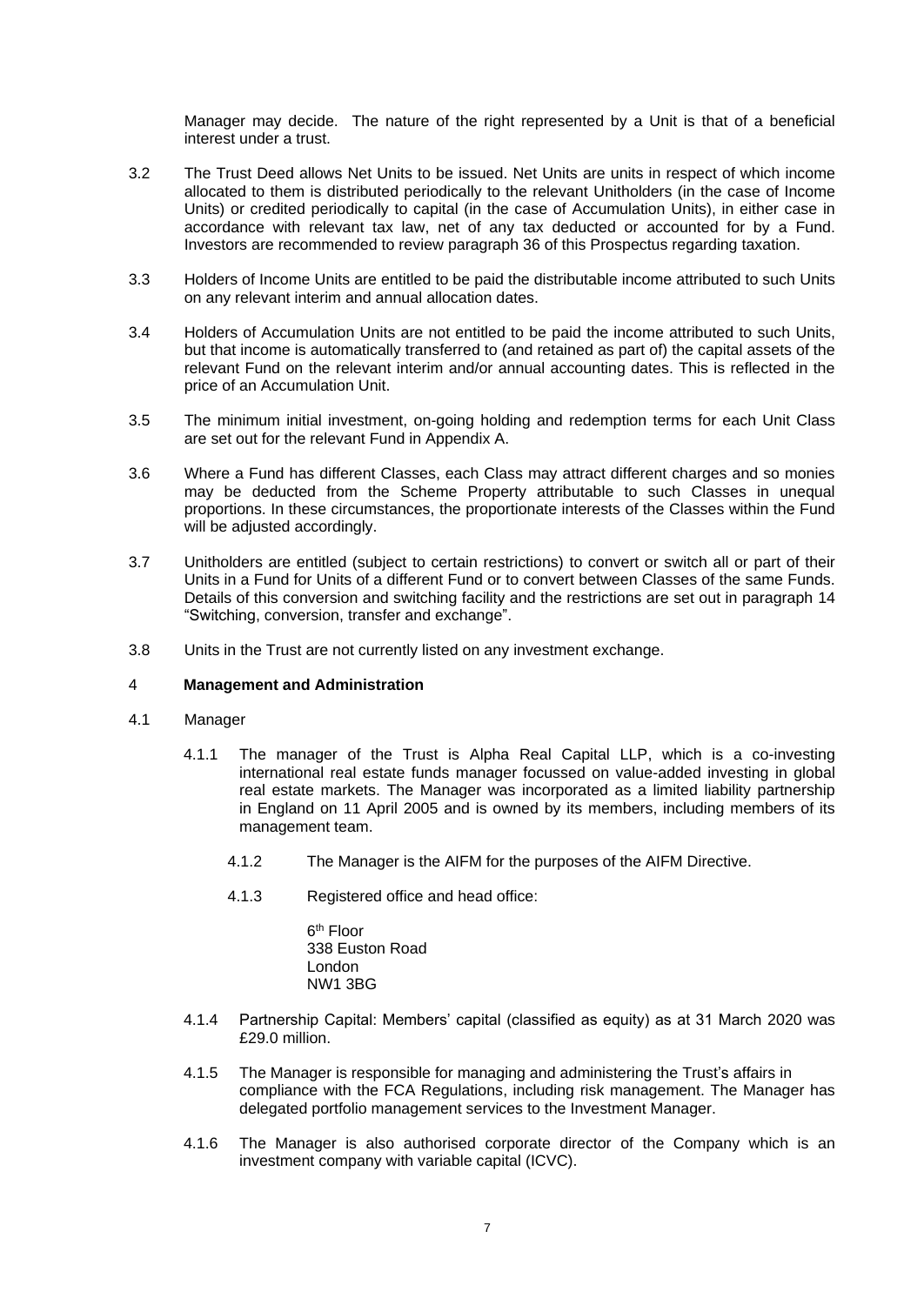- 4.1.7 Additionally the Manager delegates administration and fund accounting to the Administrator and transfer agency functions to the Transfer Agent. All appointments of delegates for the delegated functions are engaged formally in service agreements on commercial arm's length terms.
- 4.2 Terms of Appointment
	- 4.2.1 The Manager's appointment is governed by the Trust Deed.
	- 4.2.2 The Manager is entitled to fees and expenses pro-rated to the date of termination and any additional expenses necessarily realised in settling or realising any outstanding obligations. The Manager does not currently charge the Fund any direct fees or expenses; its remuneration is solely paid by the Company.
	- 4.2.3 The Manager is under no obligation to account to the Trustee or the Unitholders for any profit it makes on the issue or re-issue of Units or cancellation of Units which it has redeemed.
	- 4.2.4 The main business activities of the Manager are (i) acting as manager of collective investment schemes; (ii) investment management services (iii) providing investment advice to the Funds; and (iv) fund administration including fund accounting and transfer agency services.
	- 4.2.5 The relevant members of the Manager who are members of the Board of the Manager are:
		- Phillip Rose
		- Mark Rattigan
		- Karl Devon-Lowe
		- Richard Gray [independent director under the terms of COLL 6.6.25R]
		- Gerald Parkes [independent director under the terms of COLL 6.6.25R]

None of them have any business activities (other than those connected with the business of the Trust) that are significant to Trust.

## <span id="page-10-0"></span>5 **The Trustee**

The trustee of the Trust is the NatWest Trustee and Depositary Services Limited, which is a private limited company incorporated in England and Wales. The registered and head office is at 250 Bishopsgate, London EC2M 4AA.The ultimate holding company of the Trustee is NatWest Group plc, a public limited company.

Subject to the FCA Regulations, the Trustee is responsible for the safekeeping of the property of the Funds entrusted to it and has a duty to take reasonable care to ensure that the Fund is managed in accordance with the provisions of the FCA Regulations relating to the pricing of, and dealing in, Units of the Fund and the income of the Fund.

The Depositary has delegated its custody obligations (other than in relation to the immovable property) to The Northern Trust Company.

#### 5.1 Principal Business Activity

The principal activity of the Trustee is banking. The Trustee is authorised and regulated by the Financial Conduct Authority.

## 5.2 Terms of Appointment

5.2.1 The Trustee's appointment is governed by the Trust Deed. Subject to the FCA Regulations, the Trustee has full power to delegate (and authorise its delegate to sub-delegate) all or any part of its duties as Trustee.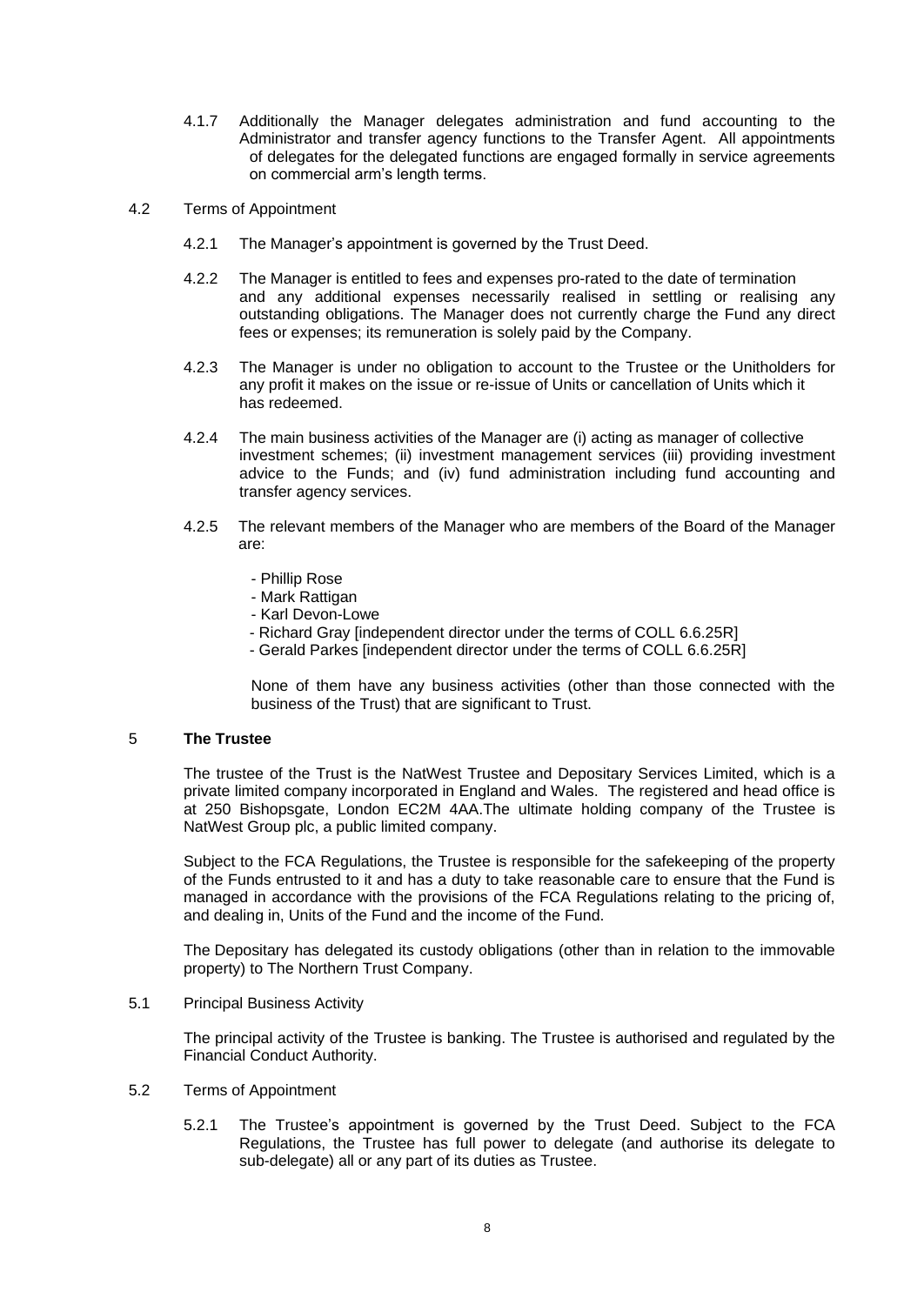- 5.2.2 The Trustee may not retire voluntarily except upon the appointment of a new trustee.
- 5.2.3 The fees to which the Trustee is entitled are set out later in this document. Fees to the Trustee are payable by the Manager.

#### *Re-use of the Trust's assets by the Trustee*

The Trustee has agreed that it and any person to whom it delegates custody functions may not re-use any of the Trust's assets with which it has been entrusted.

#### <span id="page-11-0"></span>6 **The Investment Manager**

- 6.1 The Manager has delegated certain services, as set out below, and has appointed TIME Investments, a trading name of Alpha Real Property Investment Advisers LLP, 338 Euston Road, London, NW1 3BG to provide portfolio management and related advisory services to the Manager pursuant to a delegation agreement (the "Investment Management Agreement").
- 6.2 The Investment Manager is part of the same corporate group as the Manager and the appointment of the Investment Manager under the Investment Management Agreement is on commercial terms on an arm's length basis.
- 6.3 The Investment Manager has the authority to make investment decisions on behalf of the Fund and the Manager. The Investment Manager is further responsible for the promotion and marketing of the Funds, transfer agency services (including acting as registrar for the Funds), fund accounting and fund administration.
- 6.4 The Investment Management Agreement may be terminated on one month's written notice by the Manager or the Investment Manager. Notwithstanding this, the Manager may terminate the Investment Management Agreement with immediate effect if it is in the interests of the Unitholders and in certain other circumstances such as insolvency of either party.
- 6.5 The Manager has the ability to appoint further investment managers if it judges this to be in the interest of the Unitholders.
- 6.6 Under the Investment Management Agreement, the Manager provides indemnities to the Investment Manager, (except in the case of any matter arising as a direct result of the Investment Manager's fraud, negligence, default or bad faith). The aggregate liability of the Investment Manager under the Agreement is capped at £5 million.
- 6.7 The principal activity of the Investment Manager is providing investment management services.
- 6.8 The fees and expenses of the Investment Manager will be paid by the Company.

## <span id="page-11-1"></span>7 **The Auditors**

The Auditors of the Trust are Mazars LLP, whose address is The Pinnacle, 160 Midsummer Boulevard, Milton Keynes, MK9 1FF.

They are responsible for auditing the annual accounts of the Fund and expressing an opinion on certain matters relating to the Fund in the annual report including whether their accounts have been prepared in accordance with applicable accounting standards, the FCA Regulations and the Trust Deed.

### <span id="page-11-2"></span>8 **The Administrator**

The Manager has appointed TIME Investments, a trading name of Alpha Real Property Investment Advisers LLP, 338 Euston Road, London, NW1 3BG to provide administration and fund accounting services to the Trust.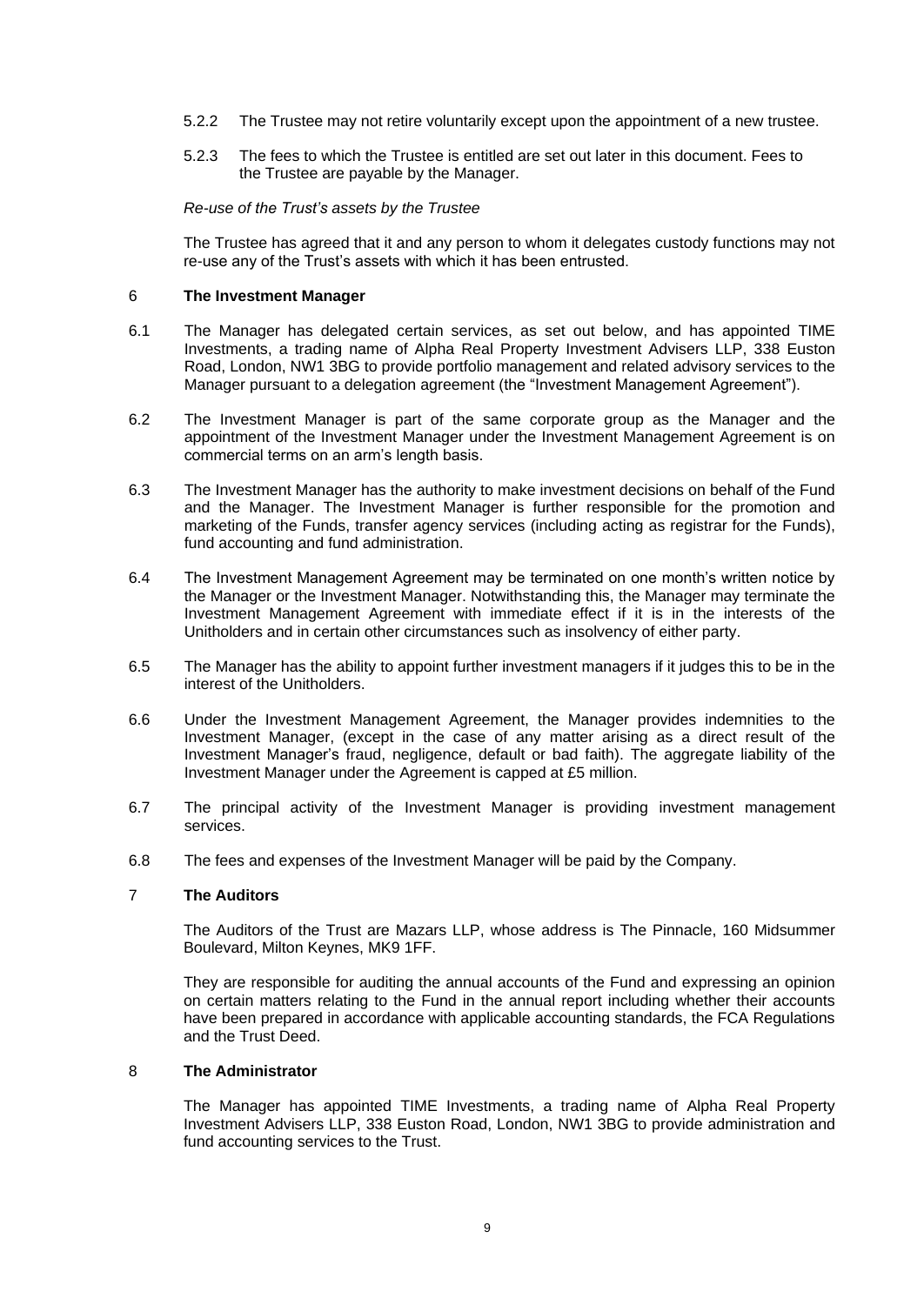## <span id="page-12-0"></span>9 **Register of Unitholders**

The register of Unitholders is maintained by the Manager at its office at 338 Euston Road, London, NW1 3BG, and may be inspected at that address during normal business hours by any Unitholder or any Unitholder's duly authorised agent solely in accordance with COLL.

#### <span id="page-12-1"></span>10 **Conflicts of Interest**

The Manager, the Trustee and the Investment Manager are or may be involved in other financial, investment and professional activities which may, on occasion, cause potential conflicts of interest with the management of the Funds. In addition, the Trust may enter into transactions at arm's length with companies in the same group as the Manager or the Investment Manager.

The Trustee may, from time to time, act as trustee or depositary of other companies or funds.

The Manager and other companies within the Manager's group may from time to time act as managers to other funds or sub-funds which follow similar investment objectives to those of the Funds. It is therefore possible that the Manager may in the course of its business have potential conflicts of interest with the Company or a particular Fund or between the Trust and the other funds managed by the Manager. The Manager will take all appropriate steps to identify and prevent or manage such conflicts and will have regard in any event of this kind to its obligations under the Trust Deed or any other relevant document and in particular to its obligation to act in the best interests of the Trust and the Unitholders so far as practicable, having regard to its obligations to other collective investment schemes, when undertaking any investment business where potential conflicts of interest may arise. Where a conflict of interest cannot be avoided, the Manager will ensure that the Trust and the Unitholders and any other collective investment schemes it manages are fairly treated. The Manager maintains a written conflicts of interest policy.

The Manager acknowledges that there may be some situations where the organisational or administrative arrangements in place for the management of conflicts of interest are not sufficient to ensure with reasonable confidence that risk of damage to the interests of the Trust and Unitholders will be prevented. Should such situations arise the Manager will, as a last resort if the conflict cannot be avoided, disclose these to Unitholders in an appropriate format.

## <span id="page-12-2"></span>11 **Buying, Selling, Switching, Converting, Transferring and Exchanging Units**

- 11.1 The dealing office of the Administrator, on behalf of the Manager, is open from 9.00 am until 5.00 pm on each Business Day to receive requests for information about the Trust and the Funds from existing and prospective Unitholders and for the sale, purchase, redemption, conversion, transfer, exchange and switching of Units.
- 11.2 In respect of some Funds, deals must be received before the relevant cut off point in order to be dealt with at the next Valuation Point. Requests for subscriptions received after the Cut Off Point for Subscriptions, and requests for redemptions received after the Cut Off Point for Redemptions, will be dealt with at the Valuation Point or the next following Dealing Day. For details of the Valuation Point and, where relevant, the Cut Off Point for Subscriptions and Cut Off Point for Redemptions of a Fund, please see Appendix A. The Administrator has the right to waive any notice period at its sole discretion and may receive dealing requests up to 10am on any Dealing Day.
- 11.3 The Administrator, on behalf of the Manager, will not accept instructions to buy, sell, convert, exchange or switch or to transfer title to Units by electronic communication, other than email communication with a validly executed attached file at the discretion of the Administrator. Fax communication may be accepted at the discretion of the Administrator.

Telephone calls made to the Administrator may be recorded and recordings may be used for training purposes. Any data provided during the call will be used and held in accordance with the relevant data protection requirements.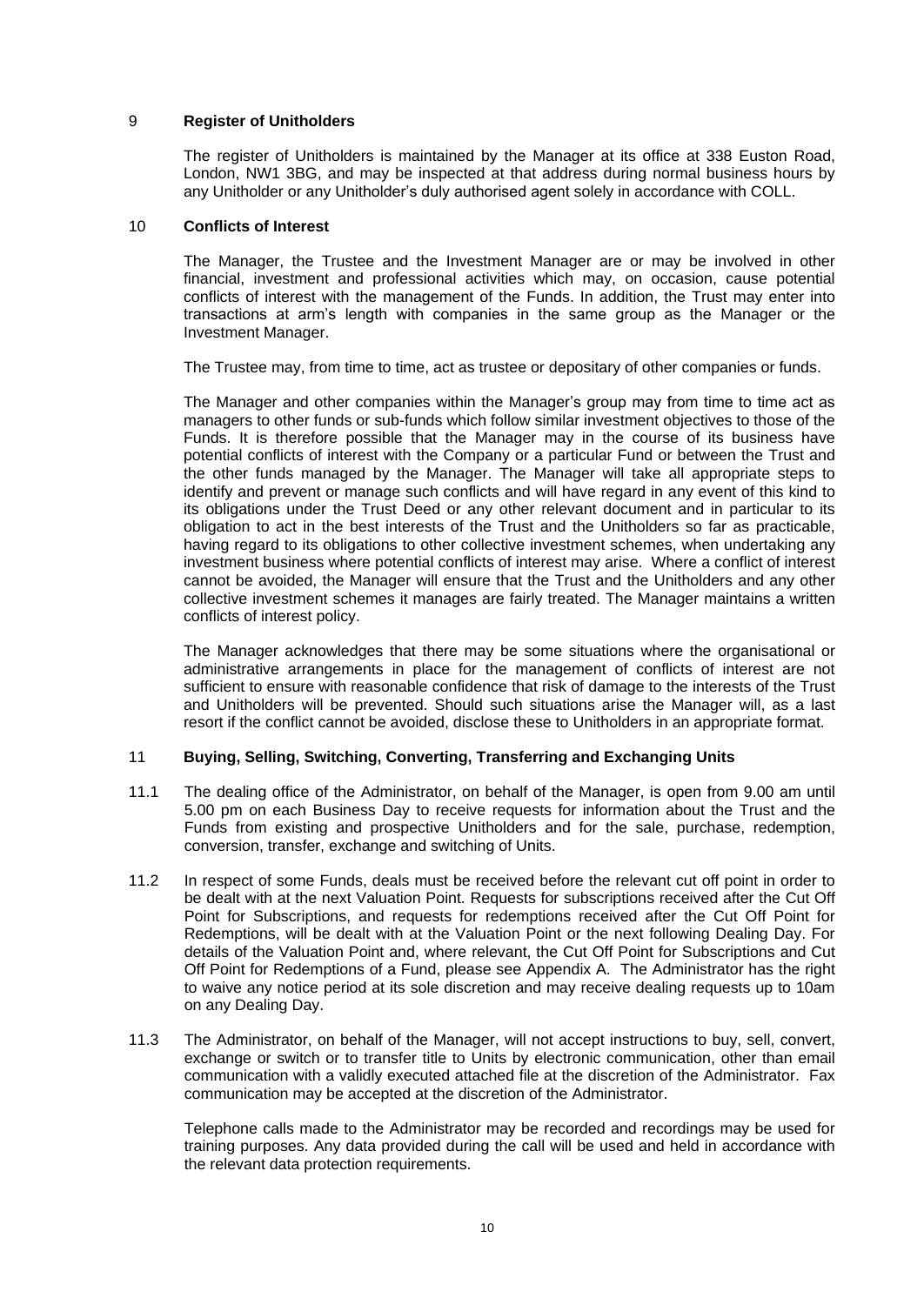11.4 The Manager has a liquidity management policy and maintains tools and methods of monitoring the liquidity of the Funds and to ensure that the Manager can carry out investment requests. The liquidity risk management policies and procedures include the management, implementation and maintaining of appropriate liquidity limits for each Fund and periodic stress testing of the liquidity risk of each Fund under both normal and exceptional liquidity conditions to ensure that anticipated redemption requests can be met. In normal circumstances, dealing requests will be processed as set out above. In exceptional circumstances, other procedures, such as suspending dealings in a Fund, borrowing cash, deferring the redemption of units, or applying in-specie redemptions may be used. If the Manager's policy for managing liquidity should change, this will be set out in the annual report.

## <span id="page-13-0"></span>12 **Genuine Diversity of Ownership**

Units in the Funds are and will continue to be widely available. The intended categories of investors are retail investors and institutional investors. Different Unit Classes of a Fund are issued to different types of investors – details are set out in the Fund-specific details in Appendix A.

Units in the Funds are and will continue to be marketed and made available sufficiently widely to reach the intended categories of investors for each Unit Class, and in a manner appropriate to attract those categories of investors.

## <span id="page-13-1"></span>13 **Buying Units**

- 13.1 Procedure
	- 13.1.1 Units may be bought directly from the Administrator, on behalf of the Manager or indirectly through a professional adviser or other intermediary. Any non-UK intermediary who recommends an investment in the Trust to Unitholders may be entitled to receive commission from the Administrator, on behalf of the Manager. An ongoing commission, based on the value of Units held may also be paid to non-UK qualifying intermediaries.
	- 13.1.2 Requests to purchase Units must be made by completing an Application Form and sending this to the Administrator together with payment either in electronic form or by a cheque at the address set out the relevant Fund's Application Form. A purchase of Units via Application Form or any other means is a legally binding contract. Application Forms can be obtained from the Administrator. Payment made electronically should be directed to the nominated bank account of the Collection Agent, as advised from time to time. Requests to purchase Units are required to be delivered no later than the Cut Off Point for Subscriptions in respect of the relevant Unit Class for the relevant Dealing Day. The Administrator has the right to waive this notice period at its sole discretion. Should a Unitholder wish to withdraw their application of Subscription at any time before Dealing Day, the Administrator may agree to accept the withdrawal notice, at its sole discretion.
	- 13.1.3 The Manager reserves the right to refuse to issue Units in its sole discretion and it is under no obligation to account for its reasons for doing so. The Administrator, on behalf of the Manager, has the right, subject to its obligations under the FCA Regulations, to reject any application for Units in whole or part, on reasonable grounds relating to the circumstances of the applicant, and in this event the Administrator will return any money sent, or the balance of such monies, at the risk of the applicant. In addition, the Administrator, on behalf of the Manager has the right to reject any application for Units where:
	- 13.1.3.1 the application does not in the sole opinion of the Manager meet the investor profile of the relevant Fund or a particular Class (please see Appendix A for further details);
	- 13.1.3.2 the Manager reasonably believes that the acquisition of Units may have a prejudicial effect on the Trust, the Fund, the Scheme Property of any Fund or any service provider to the Trust or Unitholders;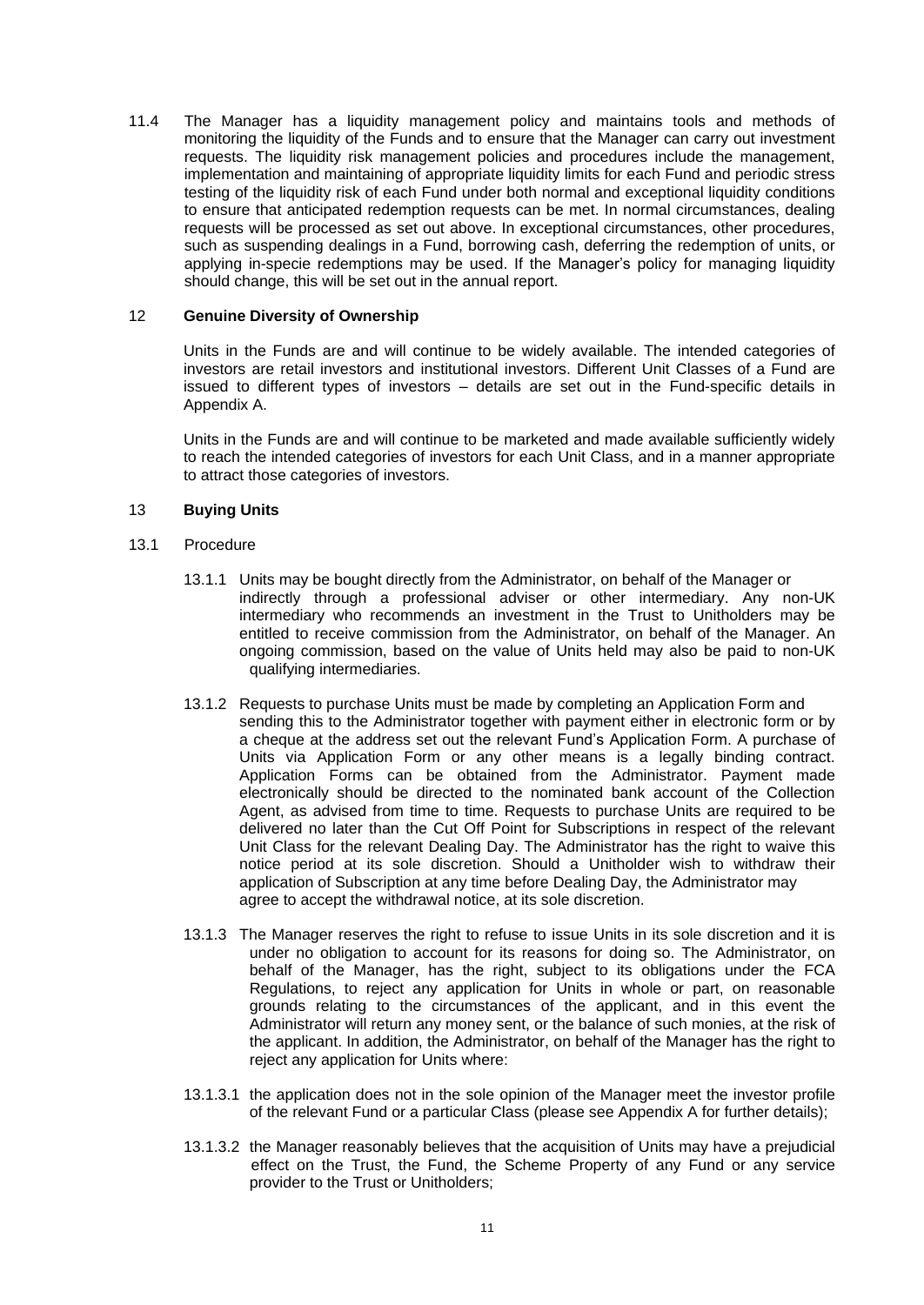- 13.1.3.3 the amount of the application for Units is such that the Manager believes accepting the application may impact the performance of the Trust or any Fund or could introduce real or perceived liquidity risk or more generally could potentially diminish the attractiveness of the Units, the Trust or any Fund for prospective or existing Unitholders; or
- 13.1.3.4 the application has previously been accepted and the applicant has paid by cheque and that cheque subsequently failed to be cleared.

All Funds of the Trust are designed and managed to support longer-term investment and active trading is discouraged. Short-term or excessive trading into and out of the Funds may harm performance by disrupting the investment management strategy of the relevant Fund and by increasing expenses of the relevant Fund. The Manager may at its sole discretion refuse to accept applications for Units, especially where transactions are deemed disruptive, and particularly from possible market-timers or investors who, in its opinion, have a pattern of shortterm or excessive trading or whose trading has been or may be disruptive to the Funds. For these purposes, the Manager may consider an investor's trading history in the Funds or other funds managed by the Manager or the Administrator and accounts under common ownership or control.

- 13.1.4 Any subscription monies remaining after a whole number of Units has been issued will not be returned to the applicant. Instead, fractions of Units will be issued in such circumstances.
- 13.1.5 Client money will be held in an account with the Collection Agent. No interest payment is currently made on client money held by the Collection Agent. In the event that interest becomes payable, this shall be payable to the Collection Agent and/or Administrator, as agreed between the parties.
- 13.1.6 Applicants who have received advice may have the right to cancel their application to buy Units at any time during the 14 days following the settlement date. If an applicant decides to cancel the contract they must inform the Manager by returning a cancellation notice available from the Manager or the Administrator. If, the value of the investment has fallen at the time the Manager receives the completed cancellation notice, Unitholders will not receive a full refund as an amount equal to any fall in value will be deducted from the sum originally invested. The Manager may extend cancellation rights to other investors but is under no obligation to do so. All fees, levies or other expenses charged by the Fund or any relevant party shall also be refunded. If an applicant has made arrangements with an intermediary with regards to certain advisory charges, upon cancellation this matter should be remedied between the parties and neither the Fund nor its agents have any responsibility in these matters.
- 13.2 After purchasing Units
	- 13.2.1 A contract note giving details of the Units purchased and the price used, including any equalisation paid, will usually be issued the next Business Day after the Dealing Day but no later than four Business Days after the Dealing Day, with reference to the purchase price at the Valuation Point.
	- 13.2.2 Settlement is due by 5pm on the third Business Day after the relevant Dealing Day. Funds are transferred to the relevant Fund within one Business Day after this deadline. The Manager, at its discretion, has the right to cancel a purchase deal if settlement is materially overdue and any loss arising on such cancellation shall be the liability of the applicant. In the event the Manager is unable to enforce recovery of the liability arising in this context, the Manager shall be entitled to recover any associated loss arising from the Trust or Fund.
	- 13.2.3 Unit certificates will not be issued in respect of Units. Ownership of Units will be evidenced by an entry on the Trust's register of Unitholders. Statements in respect of half yearly distributions of income will show the number of Units held by the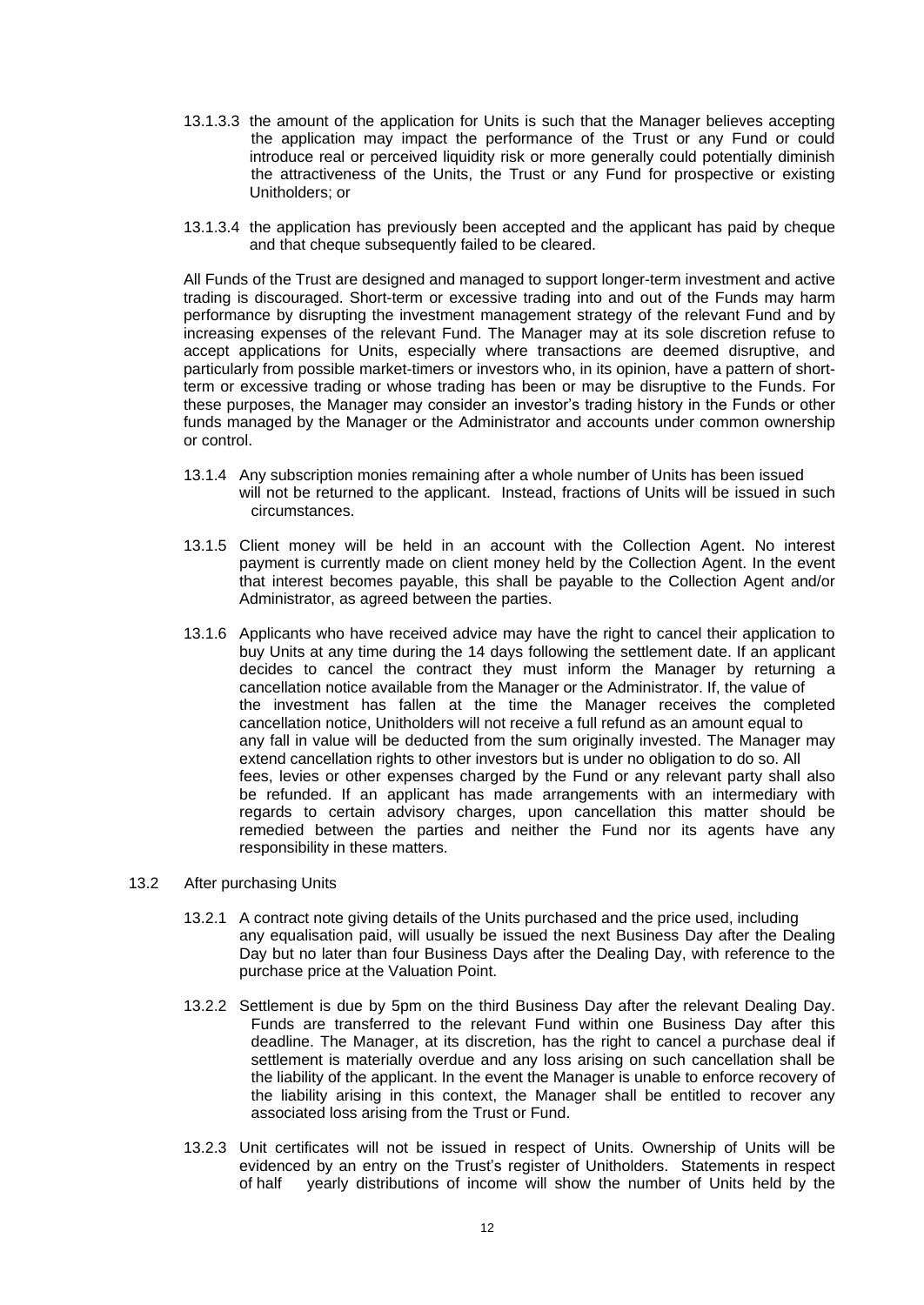recipient in respect of which the distribution is made. Individual statements of a Unitholder's (or, when Units are jointly held, the first named holder's) Units will also be issued at any time on request by the registered holder.

- 13.3 Minimum subscriptions and holdings
	- 13.3.1 The minimum initial and subsequent subscription levels, and minimum holdings, are set out in Appendix A. The Administrator, on behalf of the Manager, may at its discretion accept subscriptions lower than the minimum amount.
	- 13.3.2 If a holding is below the minimum holding the Administrator, on behalf of the Manager, has discretion to require redemption of the entire holding.
- 13.4 Limited Issue Arrangements
	- 13.4.1 The Manager reserves the right to limit the issue of any Units in circumstances where the liquidity within a Fund is deemed to be detrimental to the Fund's performance.
	- 13.4.2 In such circumstances, the Manager may still issue Units where the proceeds of that issue can be invested without compromising the Fund's objective or materially prejudicing existing Unitholders, such as on the reinvestment of distribution income, or the investment of regular contributions received by the Manager or the Administrator.
	- 13.4.3 The Administrator will return any cheques and application forms received whilst the limited issue provision is in force.
	- 13.4.4 Where the Manager proposes to limit the issue of Units in any Fund, Unitholders shall be notified of this limitation and the date of its implementation.
- 13.5 In Specie Issue
	- 13.5.1 The Manager may, in its sole discretion, arrange for the Trust to issue Units in exchange for in specie assets. In such circumstances, and provided the Trustee considers that the transfer of property would not be likely to result in any material prejudice to the interests of Unitholders (and the ACD and the Depositary of the Company consider the transfer of such property into the Company would not result in any material prejudice to the interests of Shareholders), the Manager may arrange for the Trustee to issue Units in exchange for Shares in the relevant Class of the Company. In this case, the Manager will ensure that the beneficial interest in the Shares is transferred to the Trustee with effect from the issue of the Units.
	- 13.5.2 The Manager will ensure that the beneficial interest in the assets is transferred to the Fund with effect from the issue of the Units.
	- 13.5.3 The Manager will not issue Units in any Class in exchange for assets the holding of which would be inconsistent with its investment objective.
- 13.6 Disclosures for FATCA
	- 13.6.1 As part of the process of buying Units, and at various points throughout ownership of Units, investors in the Trust will be required to provide the Manager (or its delegate) with any information that the Trust considers necessary to enable it to comply with its domestic (and any overseas) obligations relating to FATCA. This may be addition to information required for anti-money laundering purposes (see Section [17\)](#page-20-0).
	- 13.6.2 FATCA aims to prevent US tax evasion by requiring foreign financial institutions (such as the Trust) to report certain information in relation to any Unitholder who is a Specified US Person to the Internal Revenue Service of the US ("IRS"). As a result of an intergovernmental agreement entered into between the US and UK governments,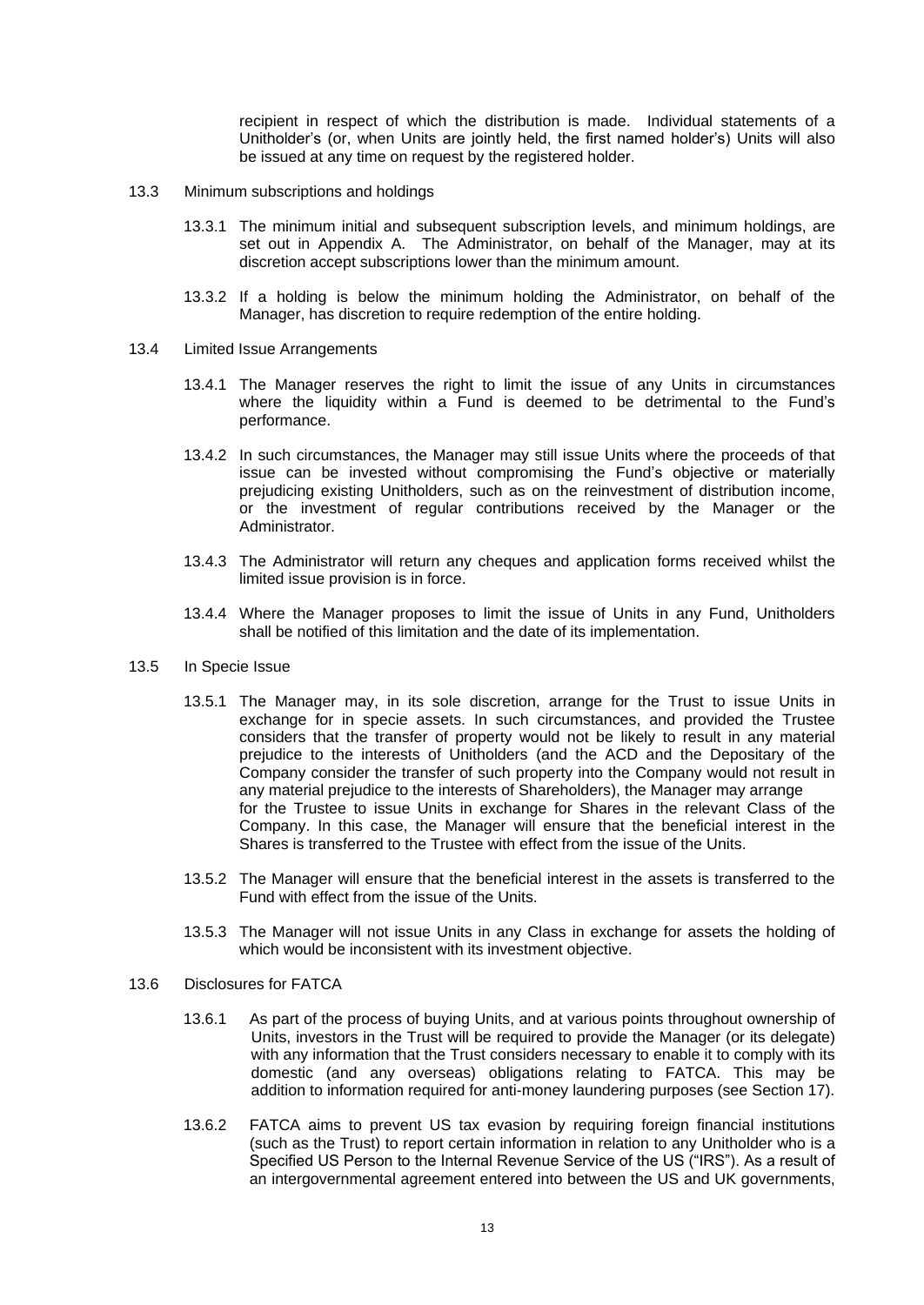the Manager may be required to disclose information relating to Unitholders who fall within the definition of Specified US Person (and their investments in the Trust) to HM Revenue & Customs, who will in turn exchange this information with the IRS.

13.6.3 By signing the Application Form to subscribe for Units in the Trust, each Unitholder is agreeing to provide such information upon request from the Trust or its delegate.

#### **Please note that the Manager may treat Unitholders as a Specified US Person where the Manager is unable to establish that this is not the case.**

13.6.4 It is the responsibility of the Unitholder to notify the Administrator of the Fund if their status under FATCA changes. For example, if a Unitholder subsequently becomes a Specified US Person, Non-Participating Financial Institution or Passive Non-Financial Foreign Entity with one or more substantial US owners. Unitholders who are concerned about their position are encouraged to consult with their own tax advisers regarding the possible implications of FATCA on their interest in the Trust.

## <span id="page-16-0"></span>14 **Selling Units**

#### 14.1 Procedure

- 14.1.1 Every Unitholder has the right to request that the Trust redeem its Units on any Dealing Day, subject to the Cut Off Point for Redemptions, unless the value of Units which a Unitholder wishes to redeem will mean that the Unitholder will hold Units with a valueless than the relevant required minimum holding, in which case the Unitholder may be required to redeem his entire holding in the Fund(s).
- 14.1.2 Requests to redeem Units may be made to the Administrator by writing to the Administrator at the address set out in Appendix E. Please note that telephone dealing is not permitted. The Administrator, on behalf of the Manager, will not accept instructions to sell Units by electronic communication, other than email communication or fax communication which may only be accepted at the discretion of the Administrator. Requests to redeem Units are required to be delivered no later than the Cut Off Point for Redemptions in respect of the relevant Unit Class for the relevant Dealing Day. The Administrator has the right to waive this notice period at its sole discretion. Should a Unitholder wish to withdraw their notice of redemption at any time before Dealing Day, the Administrator may agree to accept the withdrawal notice, at its sole discretion.
- 14.2 Documents the seller will receive

A contract note giving details of the number and price of Units sold will be sent to the selling Unitholder (the first named, in the case of joint Unitholders) or their duly authorised agents together (if sufficient written instructions have not already been given) usually by the end of the Business Day following the Valuation Point by reference to which the redemption price is determined. Settlement of redemption monies to Unitholders by BACS or CHAPS transfers will be made on the third Business Day after the relevant Dealing Day..

14.3 Minimum redemption

Part of a Unitholder's holding may be sold but the Administrator, on behalf of the Manager, reserves the right to refuse a redemption request if the value of the Units to be redeemed is less than any minimum redemption amount set out in Appendix A or would result in a Unitholder holding less than the minimum holding, as detailed in Appendix A. In the latter case the Unitholder may be asked to redeem their entire Unitholding in the Fund(s).

14.4 Extended notice period arrangements

In order to protect the liquidity of a Fund, requests for redemptions of certain Classes of Units in the Funds are subject to an extended notice period. These Classes are identified in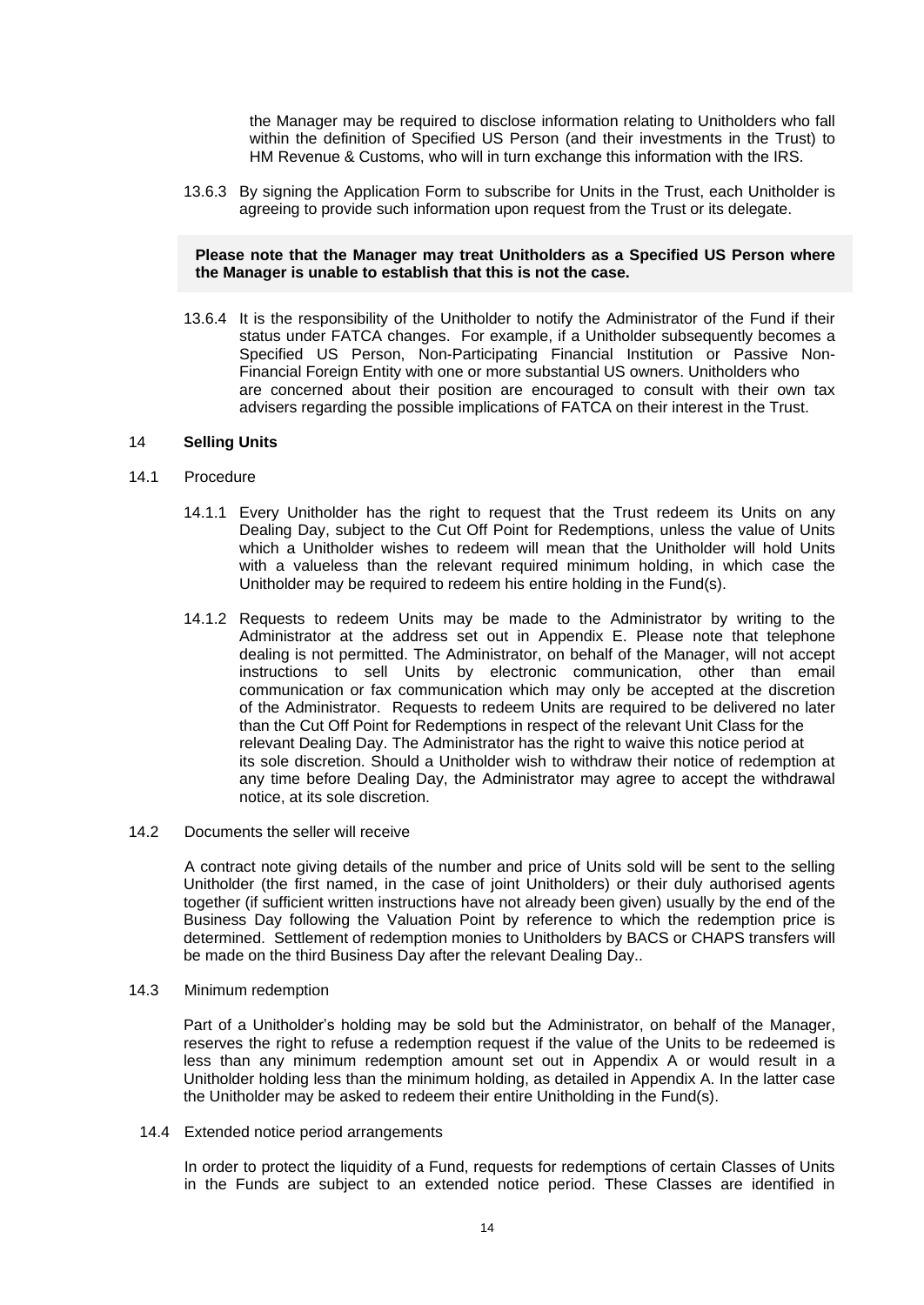Appendix A. Redemption requests for these Classes must be received by the relevant Cut Off Point for Redemption and shall be dealt at the price calculated at the valuation point on the first Dealing Day after the expiry of the notice period.

At its absolute discretion, the Manager may waive the relevant notice period (in whole or in part).

Once a redemption request is submitted it cannot be withdrawn or cancelled unless the Manager agrees to such withdrawal or cancellation.

#### 14.5 In Specie Redemptions

The Manager does not generally intend to permit in specie redemptions of Units.

If a Unitholder requests the redemption of Units, the Manager (or the Administrator on behalf of the Manager) may, however at its sole discretion and where it considers the deal to be substantial in relation to the total size of the Class concerned or in some way detrimental to the Class, arrange, having given prior notice in writing to the Unitholder, that in place of payment for the Units in cash, that the Trust transfers Scheme Property from the relevant sub-fund of the Company, if required by the Unitholder, the net proceeds of sale of the relevant Scheme Property, to the Unitholder. The Manager may only do so, however, where the Trustee considers that the Trust's sale of those assets in exchange for the issued Units is not likely to result in any material prejudice to the interests of Unitholders or potential Unitholders in the relevant Fund.

Before the proceeds of the cancellation of Units become payable, the Manager must give written notice to the Unitholder that the Scheme Property or the proceeds of sale of Scheme Property will be transferred to that Unitholder so that the Unitholder can require the net proceeds of redemption rather than the relevant property if he so desires.

The Manager will select the Scheme Property to be transferred in consultation with the Trustee. They must ensure that the selection is made with a view to achieving no more advantage or disadvantage to the Unitholder requesting cancellation/redemption than to the continuing Unitholders. Whether the property is transferred or sold there shall be deducted from it a cash amount which would have normally been borne by the Trust on a sale of the property (if any).

14.6 Direct Issue or Cancellation of Units

There is no facility for direct issue or cancellation of Units by the Trustee.

#### <span id="page-17-0"></span>15 **Transfers**

Unitholders are entitled to Transfer their Units to another person or body. All Transfers must be in writing in the form of an instrument of transfer approved by the Manager for this purpose. Completed instruments of Transfer must be returned to the Manager in order for the Transfer to be registered by the Manager. The Manager has absolute discretion whether or not to approve the Transfer and has no requirement to justify its decision. Neither the Manager nor a Fund will be liable for any costs whatsoever however arising from the actual or proposed Transfer. Any Unitholder, the subject of an approved Transfer, is subject to the terms of this Prospectus including the disclosure requirements of paragraph13.6.

#### 15.1 Conversions

15.1.1 Subject to any restrictions on the eligibility of investors for a particular Unit Class, a Unitholder in a Fund may convert all or some of his Units of one Class in a Fund for another Class of Units in the same Fund.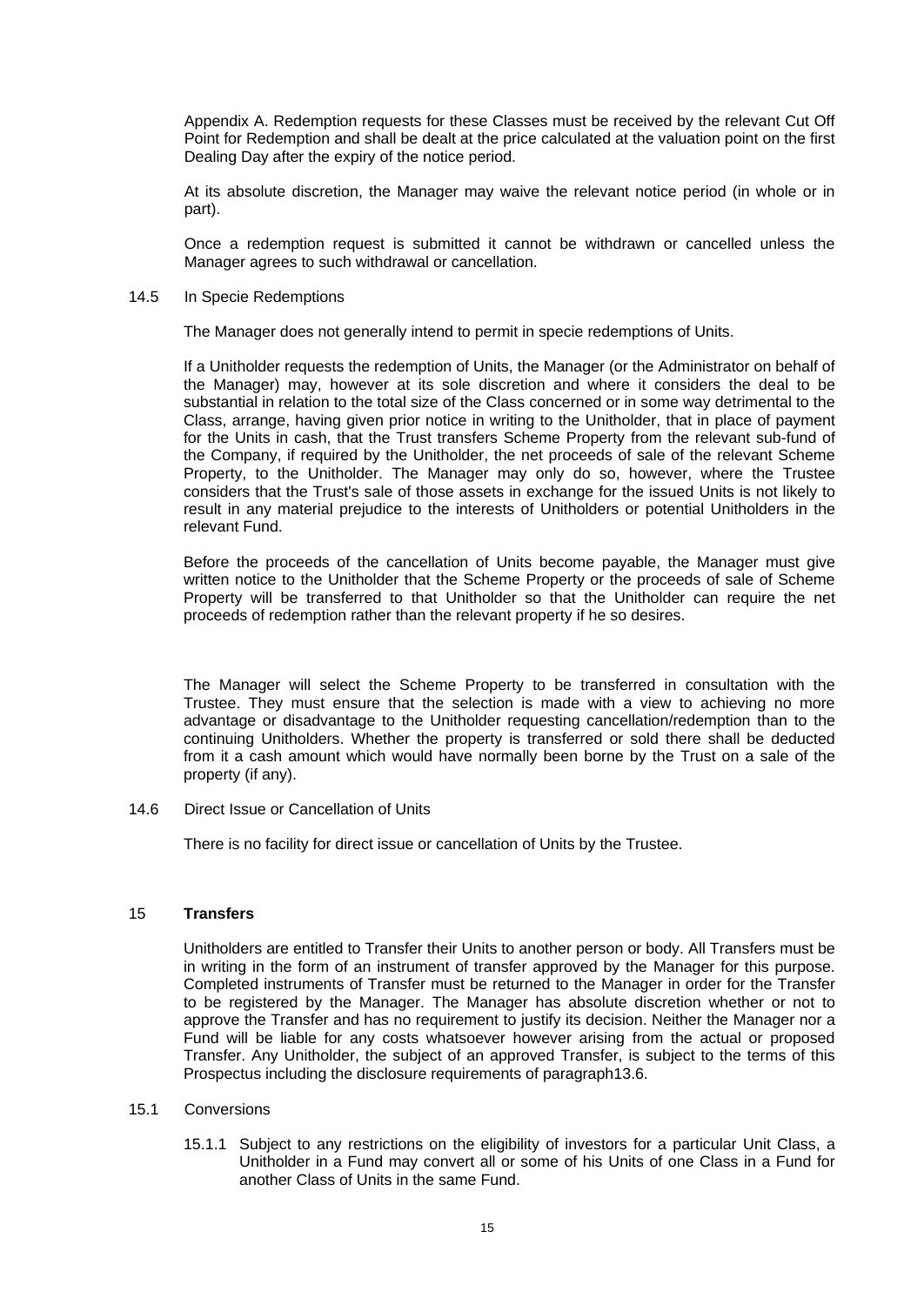- 15.1.2 Conversions will be effected by the Manager recording the change of Unit Class on the Register of the Trust.
- 15.1.3 If a Unitholder wishes to convert Units he should apply to the Administrator, on behalf of the Manager, in the same manner as for a switch as set out below.
- 15.1.4 All Conversions are at the discretion of the Administrator, on behalf of the Manager, who is not under any obligation to effect any Conversion request. Conversions may not be effected at the next Dealing Day for relevant Units and may be held over and processed at a subsequent Dealing Day for relevant Units or ultimately to the Dealing Day immediately following the end of the relevant Fund's accounting period. For further information and to discuss the timing for the completion of conversions please contact the Administrator, on behalf of the Manager.
- 15.1.5 Conversions will not usually be treated as a disposal for capital gains tax purposes and no stamp duty reserve tax will be payable on the Conversion. This may not be the case for Conversions involving hedged Unit Classes should any Fund offer such Unit Classes.
- 15.1.6 The number of Units to be issued in the new Class will be calculated relative to the price of the Units being Converted from.

#### **15.1.7 A Unitholder who Converts Units in one Class for Units in any other Class in the same Fund will not be given a right by law to withdraw from or cancel the transaction.**

15.1.8 If investors are in any doubt as to the effect of Conversions on their holding, they should seek professional advice.

#### 15.2 Switches

- 15.2.1 Subject to the qualifications below, a Unitholder may at any time switch all or some of his Units of one Fund (Original Units) for Units of another Fund (New Units), provided that they satisfy the relevant subscription and eligibility criteria. Switches between a Fund and its equivalent sub-fund in the Company are deemed to be 'exchanges' and are dealt with in Section [15.3](#page-19-1) below.
- 15.2.2 The number of New Units issued will be determined by reference to the respective prices of New Units and Original Units at the Valuation Point applicable at the time the Original Units are redeemed and the New Units are issued.
- 15.2.3 The Administrator, on behalf of the Manager may at its discretion make a charge on the switching of Units between Funds. Any such charge on switching does not constitute a separate charge payable by a Unitholder, but is rather the application of any redemption charge on the Original Units and any initial charge on the New Units, subject to certain waivers.
- 15.2.4 If a partial switch would result in the Unitholder holding a number of Original Units or New Units of a value which is less than the minimum holding in the Class concerned, the Administrator, on behalf of the Manager may, if it thinks fit, switch the whole of the applicant's holding of Original Units to New Units (and make a charge on switching) or refuse to affect any switch of the Original Units. Save as otherwise specifically set out, the general provisions on procedures relating to redemption will apply equally to a switch. Valid instructions to the Administrator, on behalf of the Manager to switch Units received before the Cut Off Point for Redemption (where appropriate) will be processed at the Unit prices calculated based on the Net Asset Value per Unit at the next Valuation Point following receipt of the instruction (or at such other Valuation Point as the Administrator, on behalf of the Manager at the request of the Unitholder giving the relevant instruction may agree) except in the case where dealing in a Fund has been suspended.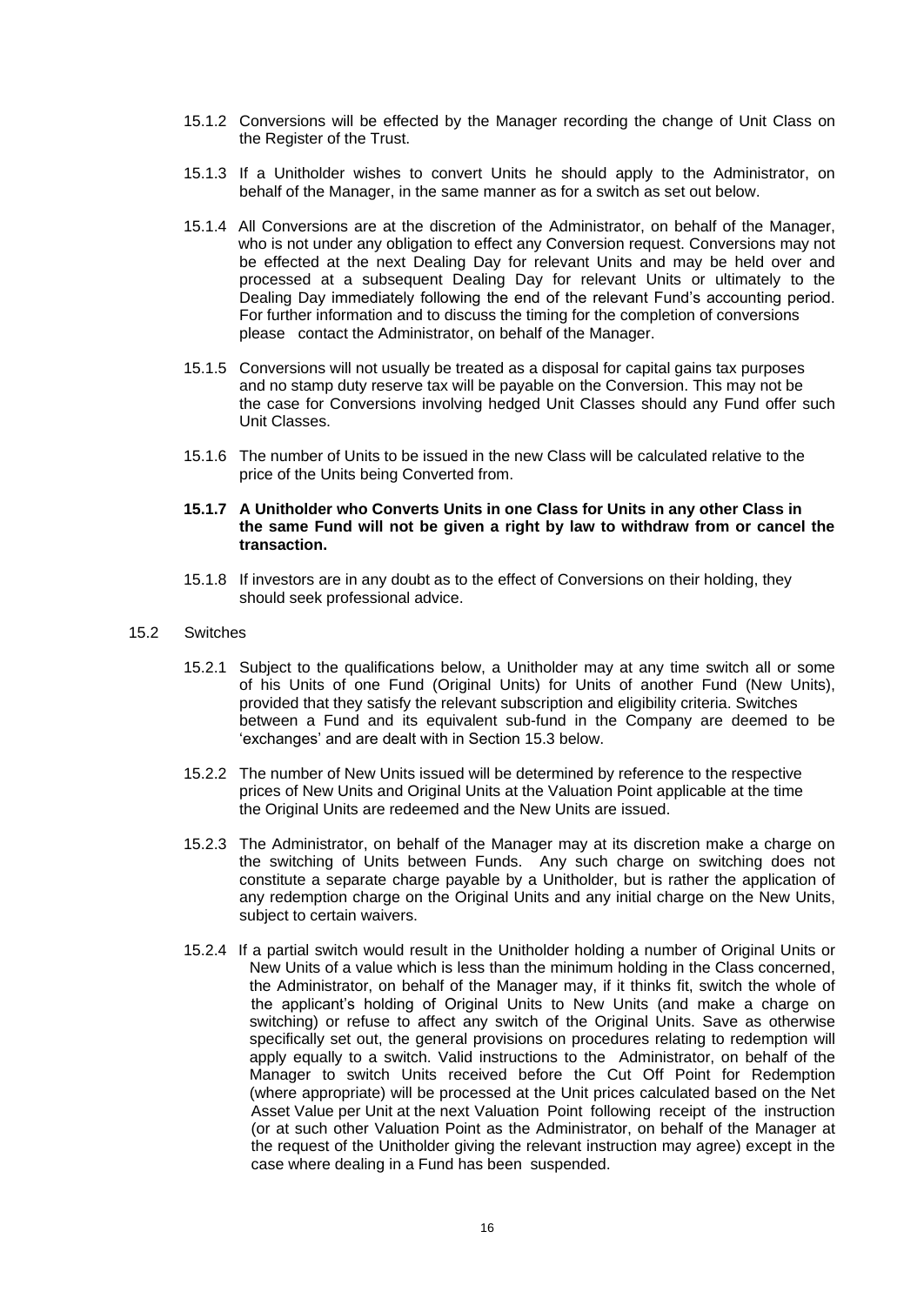- **15.2.5** The Administrator, on behalf of the Manager may adjust the number of New Units to be issued to reflect the application of any charge on switching together with any other charges or levies in respect of the application for the New Units or redemption of the Original Units as may be permitted pursuant to the COLL Sourcebook.
- **15.2.6 A Unitholder who switches Units in one Fund for Units in any other Fund will not be given a right by law to withdraw from or cancel the transaction.**
- **15.2.7 Please note that under UK tax law a switch of Units in one Fund for Units in any other Fund is treated as a redemption of the Original Units and a purchase of New Units and will, for persons subject to taxation, be a realisation of the Original Units for the purposes of capital gains taxation, which may give rise to a liability to tax, depending upon the Unitholder's circumstances.**
- <span id="page-19-1"></span>15.3 Exchanges between a Fund and its corresponding sub-fund in the Company
	- 15.3.1 The Manager is aware that certain holders who are eligible to invest in those subfunds of the Company which are PAIFs may be unable to do so for regulatory or administrative reasons and will, therefore, invest through the Funds. When such holders are in a position to invest directly in the Company they will be able to exchange their holdings of Units in a Fund for shares in the corresponding sub-fund of the Company. The Manager intends to facilitate exchanges between the Funds and the relevant sub-funds of the Company every relevant Dealing Day subject to receipt of a notice of exchange by the Administrator by 10am two Business Days prior on a relevant Dealing Day.
	- 15.3.2 Where Units in a Fund are exchanged for Shares in a sub-fund of the Company, Units will be redeemed in the Fund at the price of its Units calculated in accordance with this Prospectus and Shares in the sub-fund of the Company will be issued at the price of Shares in the relevant sub-fund calculated in accordance with its Prospectus.
	- 15.3.3 Where Shares in a sub-fund of the Company are exchanged for Units in a Fund, Shares in the relevant sub-fund will be redeemed at the price of such Shares calculated in accordance with the prospectus and Units in the Fund will be issued at the price of Units in the Fund calculated in accordance with this Prospectus.
	- 15.3.4 Unitholders will be required to complete an Exchange Instruction Form, and where relevant provide the corporate certificates and undertakings.

### <span id="page-19-0"></span>16 **Dealing Charges**

16.1 Initial Fee

A fee may be imposed on the sale of Units as set out in Appendix A, retained by the Administrator. The Administrator may waive or discount any initial fee at its discretion.

Full details of the current initial fee for each Unit Class are set out in Appendix A.

#### 16.2 Dilution Levy – FIAFT

The actual cost of purchasing, selling or switching assets and investments in the Funds may deviate from the value used in calculating the Unit price, due to dealing charges, taxes, and any spread between buying and selling prices of a Fund's underlying investments. These costs could have an adverse effect on the value of the Fund, known as "dilution". In order to mitigate the effect of dilution, the Administrator, on behalf of the Manager, may impose a charge on the purchase of Units in each relevant Class. This rate will vary to reflect actual or expected transaction costs, fiscal policy changes or other costs associated with purchasing real property.

Such fees shall be retained by FIAFT. Such fees, payable at the discretion of the Administrator, would only be payable if the specific subscription is likely to lead to significant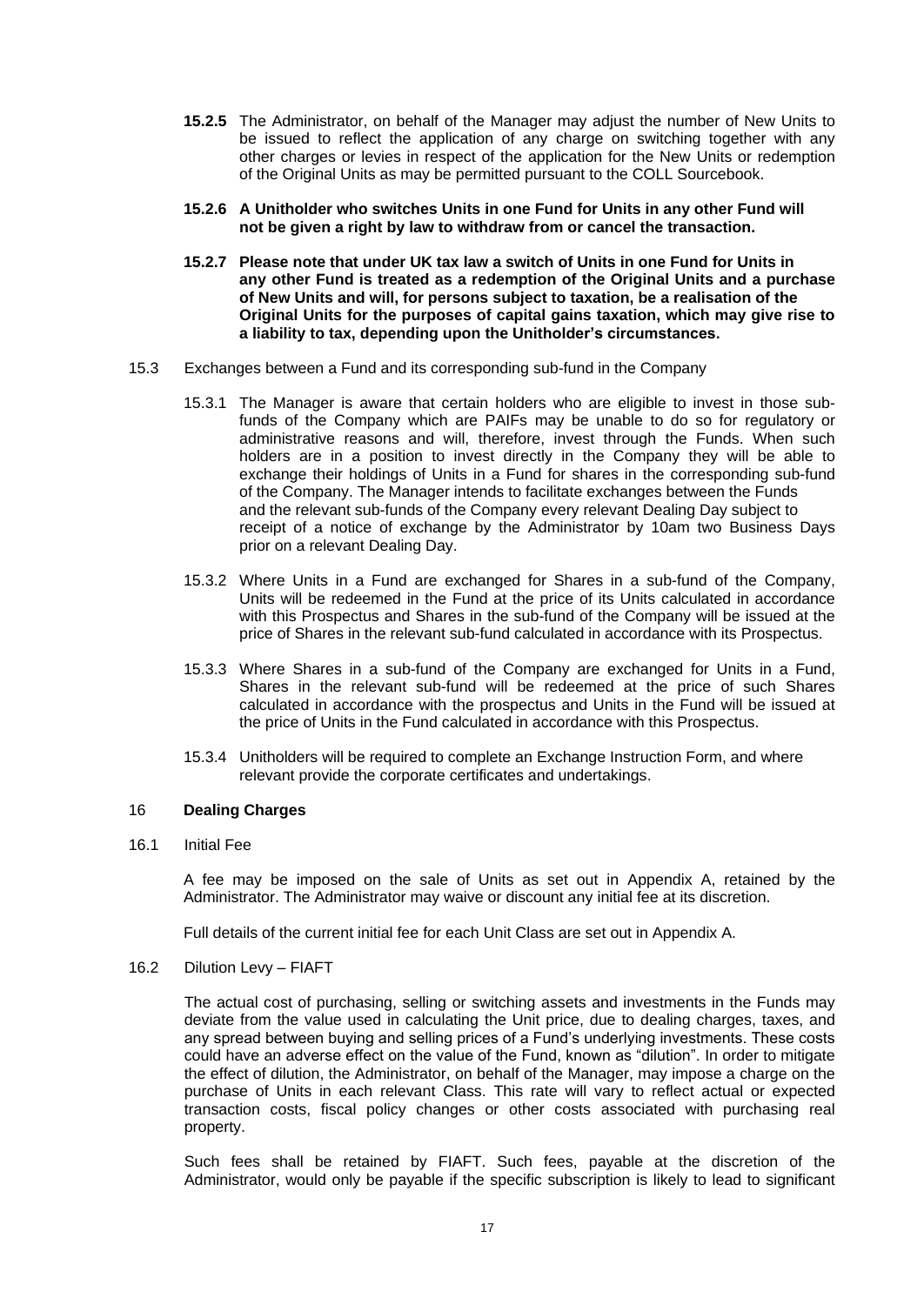transaction costs resulting from a substantial subscription. It is not possible to predict accurately whether dilution is likely to occur. The Administrator will act in the best interests of all Unitholders.

#### 16.3 Redemption Charge

The Manager may make a charge on the redemption of Units where a redemption application is in excess of £250,000. The Manager may make a charge on the redemption of such Units of up to 5 % of the total amount redeemed. Such fees shall be retained by the relevant Fund.

The Manager may only increase a redemption charge in accordance with the FCA Regulations.

In the event of a change to the rate or method of calculation of a redemption charge, details of the previous rate or method of calculation will be available from the Manager.

#### 16.4 Large Deal Provision

The Manager may, acting in the best interests of all Unitholders, effect instructions for subscriptions or redemptions of Units on a different pricing basis where a dealing request (or series of requests) for a particular Dealing Day exceeds £50,000 (a "Large Deal") for the relevant Fund. Unitholders affected by this provision may at the discretion of the Manager have such large deals refused until such time as the Manager is satisfied there is no prejudicial impact to the best interests of Unitholders as a whole.

#### 16.5 Conversion or Switching Fee

On the Conversion or Switching of Units of one Class in a Fund for Units of the same or another class in another Fund, the Trust Deed authorises the Manager, delegated to the Administrator, to impose a conversion or switching fee. The fee will not exceed an amount equal to the then prevailing initial fee for the Class into which Units are being Converted or Switched. The Conversion or Switching fee is payable to and retained by the Administrator.

## <span id="page-20-0"></span>17 **Money Laundering**

As a result of legislation in force in the United Kingdom to prevent money laundering, persons conducting investment business are responsible for compliance with money laundering regulations. In order to implement these procedures, in certain circumstances investors may be asked to provide proof of identity when buying Units. The Administrator, on behalf of the Manager, reserves the right to reverse the transaction if it is not satisfied as to the identity of the applicant.

#### <span id="page-20-1"></span>18 **Restrictions and Compulsory Transfer and Redemption**

The Administrator, on behalf of the Manager, may from time to time impose such restrictions as it may think necessary for the purpose of ensuring that no Units are acquired or held by any person in breach of the FCA Regulations, the law or governmental regulation (or any interpretation of a law or regulation by a competent authority) of any country or territory, or which would result in the Trust incurring any liability to taxation which the Trust is not able to recoup itself, or suffering any tax burden or other adverse consequence. This includes sales and transfers of Units in any Fund to Specified US Persons, Non-Participating Financial Institutions, or Passive Non-Financial Foreign Entities with one or more substantial US owners (as defined within the FATCA Intergovernmental Agreement between the UK and US governments). This is prohibited unless such interests are both distributed by, and held through, a participating Financial Institution. Where a Unitholder subsequently becomes a Specified US Person, Non-Participating Financial Institution, or a Passive Non-Financial Foreign Entity with one or more substantial US owners, that Unitholder's Units will be redeemed within six months and usually at the next Dealing Day.

In addition, the Administrator, on behalf of the Manager, may redeem at a given Dealing Day or over a series of Dealing Days, the Units of a Unitholder or group of Unitholders whom the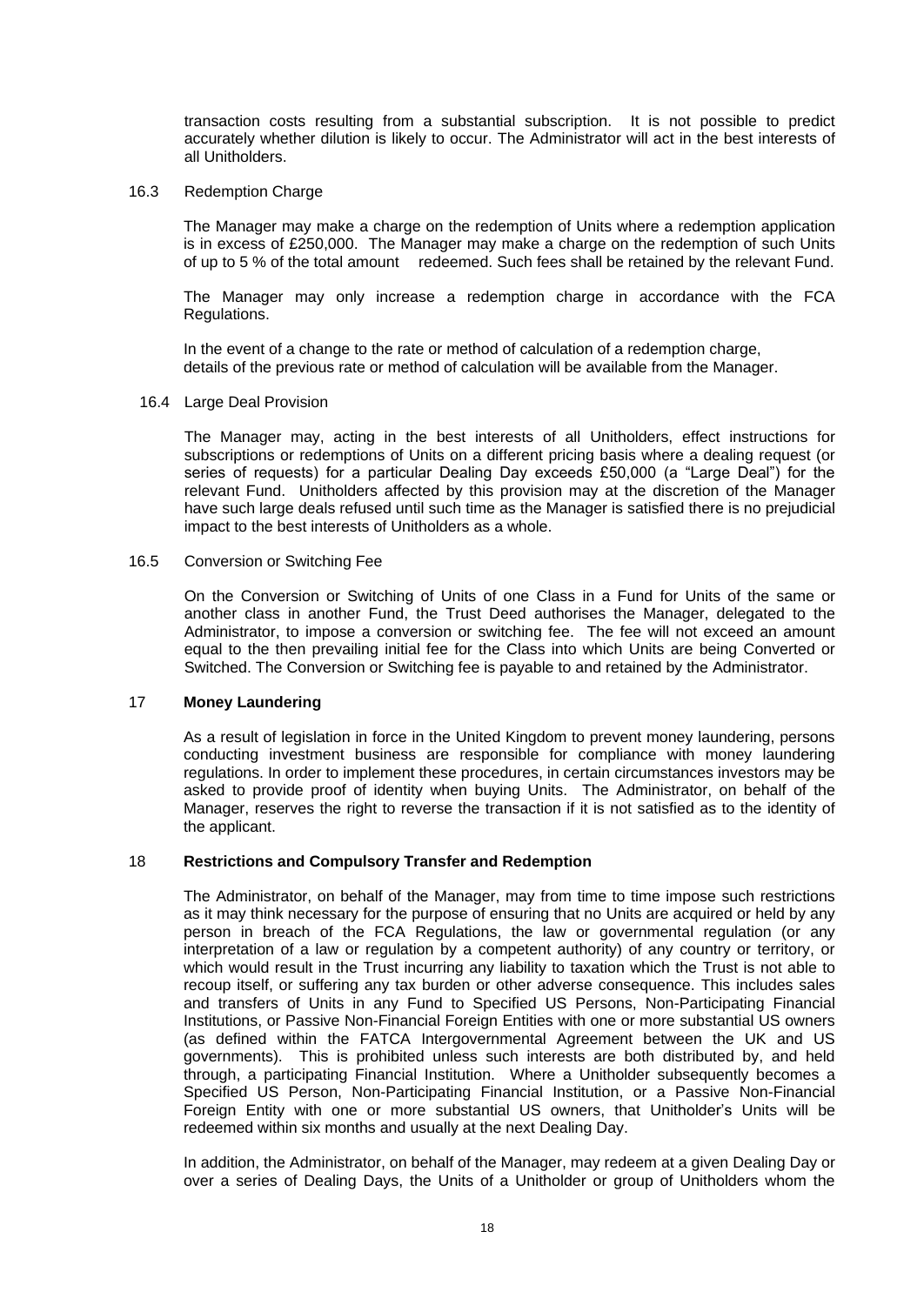Administrator reasonably believes to be acting together, such that each Unitholder holds less than 10% of the NAV or where there is a group of Unitholders whom the Administrator reasonably believes to be acting together, that the combined group's unitholding is less than 10% of the NAV. This shall be determined at the sole discretion of the Administrator on behalf of the Manager, on the basis that the Unitholder or group of Unitholders acting in concert, hold a sufficient number of Units in a Fund or the Trust, such that the Administrator is concerned that if such Unitholder or group of Unitholders redeemed all or part of their Unitholding this could give rise to a potential liquidity management issue in the Fund or the Trust, and shall therefore consider what is in the best interests of all Unitholders and act accordingly.

A person who becomes aware that he is holding or owns affected Units in breach of any law or governmental regulation (or any interpretation of a law or regulation by a competent authority) of any country or territory, or by virtue of which he is not qualified to hold such affected Units, shall forthwith, unless he has already received a notice as described above, either transfer all his affected Units to a person qualified to own them or give a request in writing for the redemption of all his affected Units pursuant to the FCA Regulations.

In this connection, the Administrator may, inter alia, reject in its discretion any application for the purchase, redemption, transfer or conversion of Units.

Where a Unitholder is compulsorily redeemed, the Administrator will normally redeem that Unitholder's Units on the next Dealing Day.

#### <span id="page-21-0"></span>19 **Deferral of redemptions by Manager**

- 19.1 Where requested redemptions are received across all Classes of a Fund for a particular Valuation Point on a Dealing Day which exceed 10% of the Net Asset Value of that Fund, the Manager will defer redemptions to the next Dealing Day.
- 19.2 The Manager will ensure the consistent treatment of all Unitholders who have sought to redeem Units at any Valuation Point at which redemptions are deferred. The Manager will prorata all such redemption requests to the stated level (i.e. 10% of the Net Asset Value) and will defer the remainder until the next or subsequent Valuation Point(s). The deferral of redemptions is assessed on a cumulative basis. Unitholders shall receive consideration at the Valuation Point at which the redemption request is fulfilled. Any portion of the redemption request which remains unfulfilled at that point shall be deemed not to be accepted until the Valuation Point at which it is fulfilled. This means the redemption request may be accepted over multiple Dealing Days and associated Valuation Points.
- 19.3 The Manager will process requests chronologically to ensure that all requests relating to earlier Valuation Points are completed before those relating to later Valuation Points are considered.

## <span id="page-21-1"></span>20 **Suspension of Dealings in a Fund**

20.1 The Manager may, with the agreement of the Trustee, or must if the Trustee so requires, temporarily suspend the issue, cancellation, sale and redemption of Units in any or all of the Classes in any or all Funds, if the Manager or the Trustee is of the opinion that due to exceptional circumstances it is in the interests of all the Unitholders. The suspension will only be permitted to continue for as long as it is justified having regard to the interests of the Unitholders. The suspension will cease as soon as practicable once the exceptional circumstances have ceased. The Manager and the Trustee must formally review the suspension at least every 28 days and inform the FCA of the result of this review.

The Manager or the Trustee (as appropriate) will immediately inform the FCA of the suspension and the reasons for it and will follow this up as soon as practicable with written confirmation of the suspension and the reasons for it to the FCA and the regulator in each EEA state where the relevant Class is offered for sale (if applicable).

The Manager will also suspend dealings in the Trust, a relevant Fund or relevant Class if the Company or any Sub-fund or class of share in the Company is suspended.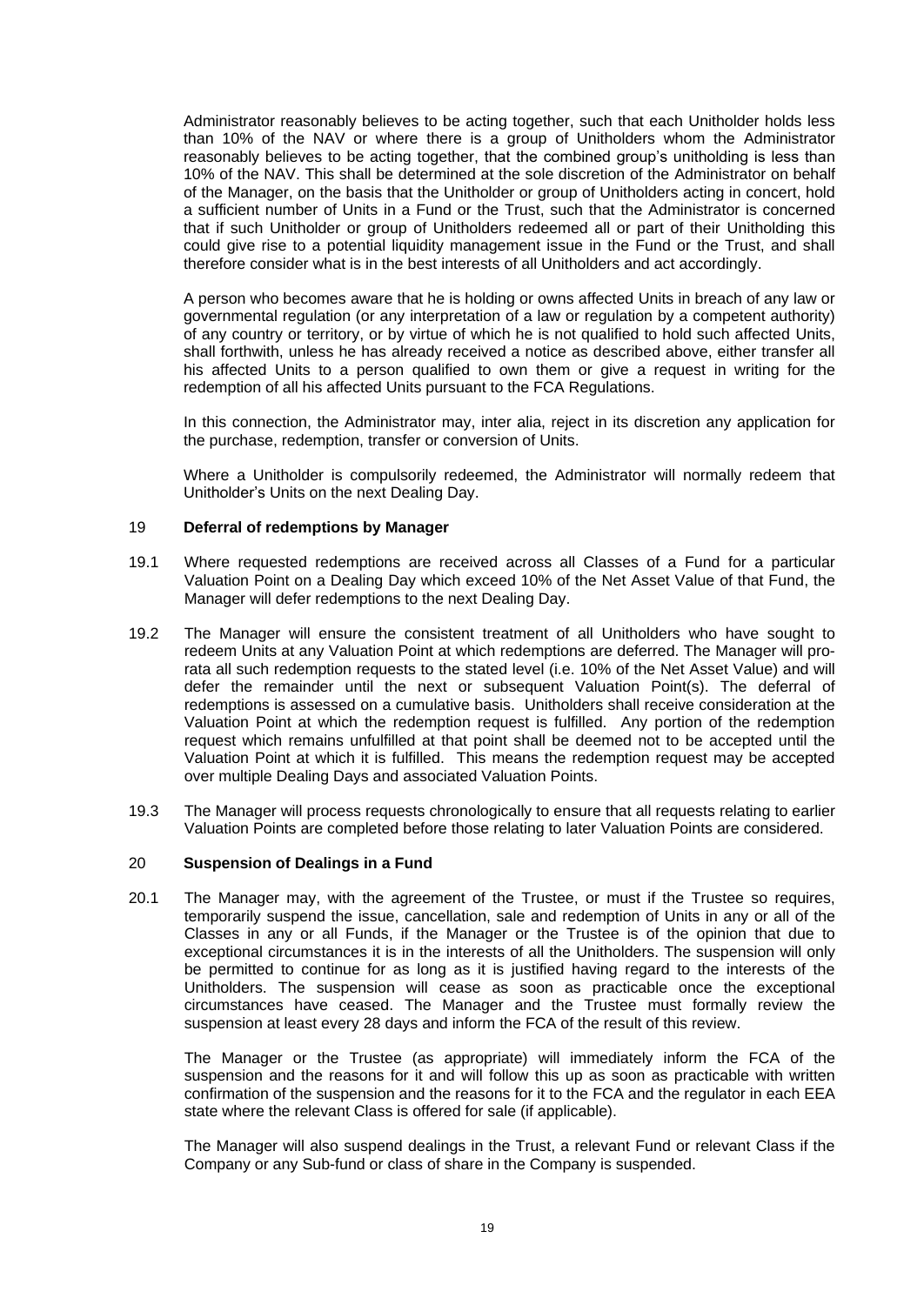20.2 The Manager will notify Unitholders as soon as is practicable after the commencement of the suspension, including details of the exceptional circumstances which have led to the suspension, in a way which is clear, fair and not misleading and gives Unitholders details of how to find further information about the suspension. Where a suspension takes place, the Manager will publish details on its website or give by other general means, sufficient details to keep Unitholders appropriately informed about the suspension, including, if known, its possible duration. During the suspension none of the obligations in COLL 6.2 (Dealing) will apply but the Manager will comply with as much of COLL 6.3 (Valuation and Pricing) during the period of suspension as is practicable in light of the suspension. Re-calculation of the Unit price for the purpose of sales and purchases will commence on the next relevant Valuation Point following the ending of the suspension.

## <span id="page-22-0"></span>21 **Governing Law of the Trust and Changes to the Funds**

- 21.1 All dealings in Units are governed by English law. The English courts shall have exclusive jurisdiction to settle any disputes or claims which may arise out of, or in connection with, a Shareholder's participation in the Funds.
- 21.2 Where any changes are proposed to be made to the Trust or a Fund, the Manager will assess whether the change is fundamental, significant or notifiable in accordance with COLL 4.3. Some changes will not be fundamental, significant or notifiable but changes which are fundamental and significant and certain changes which are notifiable will be submitted to the FCA for approval. If the change is regarded as fundamental, Unitholder approval will be required. If the change is regarded as significant, 60 days' prior written notice will be given to Unitholders. If the change is regarded as notifiable, Unitholders will receive suitable pre or post event notice of the change. Changes to a Fund's investment objective, policy or strategy will usually be significant or fundamental as determined by the Manager.

## <span id="page-22-1"></span>22 **Valuation of the Fund**

Valuation of each Fund will take place at the relevant Valuation Point and at such other times and dates as may be determined by the Manager.

## <span id="page-22-2"></span>23 **Calculation of the Net Asset Value**

The value of the property of the Trust or of a Fund (as the case may be) will be the value of its assets less the value of its liabilities determined in accordance with the following provisions:

All the Scheme Property (including receivables) is to be included, subject to the following provisions.

- 23.1 The valuation of Scheme Property held in Units in each Fund will, subject as follows, be the most recent price which it is practicable to obtain from the relevant Fund of ARC TIME:Funds or if, in the opinion of the Manager, the price obtained is unreliable or no recent traded price is available or if no recent price exists or if the most recent price available does not reflect the Manager's best estimate of the value, at a value which, in the opinion of the Manager, is fair and reasonable.
- 23.2 Cash and amounts held in current and deposit accounts and in other time related deposits will be valued at their nominal values.
- 23.3 In determining the value of the Scheme Property, all instructions given to issue or cancel Units will be assumed (unless the contrary is shown) to have been carried out and any cash payment made or received and all consequential action required by the FCA Regulations or the Trust Deed will be assumed (unless the contrary has been shown) to have been taken.
- <span id="page-22-3"></span>23.4 Subject to this paragraph and [23.5](#page-23-1) below, agreements for the unconditional sale or purchase of Scheme Property which are in existence but uncompleted will be assumed to have been completed and all consequential action required to have been taken. Any unconditional agreements need not be taken into account if made shortly before the valuation takes place and if, in the opinion of the Manager, their omission will not materially affect the final NAV.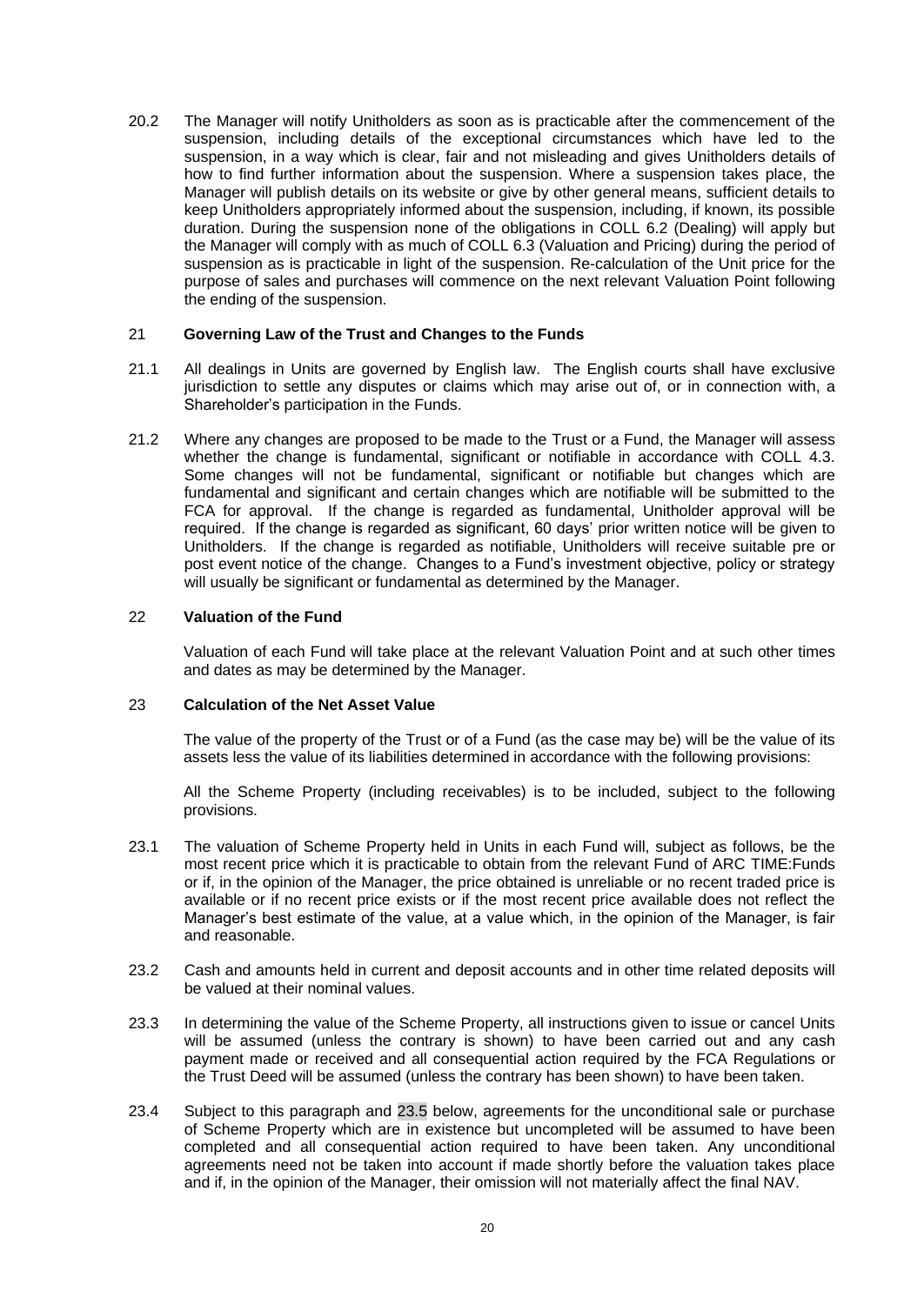- <span id="page-23-1"></span>23.5 All agreements are to be included under paragraph [23.4](#page-22-3) which are, or ought reasonably to have been, known to the person valuing the property assuming that all other persons in the Manager's employment take all reasonable steps to inform it immediately of the making of any agreement.
- 23.6 Deduct an estimated amount for anticipated tax liabilities at that point in time including (as applicable and without limitation) capital gains tax, income tax, corporation tax, VAT, stamp duty, SDRT and any foreign taxes or duties.
- 23.7 Deduct an estimated amount for anticipated tax liabilities (on unrealised capital gains where the liabilities have accrued and are payable out of the Scheme Property; on realised capital gains in respect of previously completed and current accounting periods; and on income where liabilities have accrued) including (as applicable and without limitation) capital gains tax, income tax, corporation tax, VAT, stamp duty and stamp duty reserve tax.
- 23.8 Deduct the principal amount of any outstanding borrowings whenever repayable and any accrued but unpaid interest on borrowings.
- 23.9 Deduct any other amount as appropriate.
- 23.10 Add an estimated amount for accrued claims for tax of whatever nature which may be recoverable.
- 23.11 Add any other credits, accruals or amounts due to be paid into the Scheme Property.
- 23.12 Currencies or values in currencies other than Sterling will be converted at the relevant Valuation Point at a rate of exchange that is not likely to result in any material prejudice to the interests of Unitholders or potential Unitholders.
- 23.13 Add a sum representing any interest or any income accrued due or deemed to have accrued but not received and any stamp duty reserve tax provision anticipated to be received.

## <span id="page-23-0"></span>24 **Fair Value Pricing**

- 24.1 Where the Manager has reasonable grounds to believe that:
	- 24.1.1 no reliable price exists for an asset (including a unit/share in a collective investment scheme) at a Valuation Point; or
	- 24.1.2 the most recent price available does not reflect the Manager's best estimate of the value of the asset (including a unit/share in a collective investment scheme) at the Valuation Point;

it can value an asset at a price which, in its opinion, reflects a fair and reasonable price for that asset (the fair value price).

- 24.2 The circumstances which may give rise to a fair value price being used include:
	- 24.2.1 no recent trade in the asset concerned; or
	- 24.2.2 suspension of dealings in an underlying collective investment scheme; or
	- 24.2.3 the occurrence of a significant event since the most recent closure of the market where the price of the asset is taken.
- 24.3 In determining whether to use a fair value price, the Manager will include in their consideration but need not be limited to:
	- 24.3.1 the type of authorised fund concerned;
	- 24.3.2 the assets involved;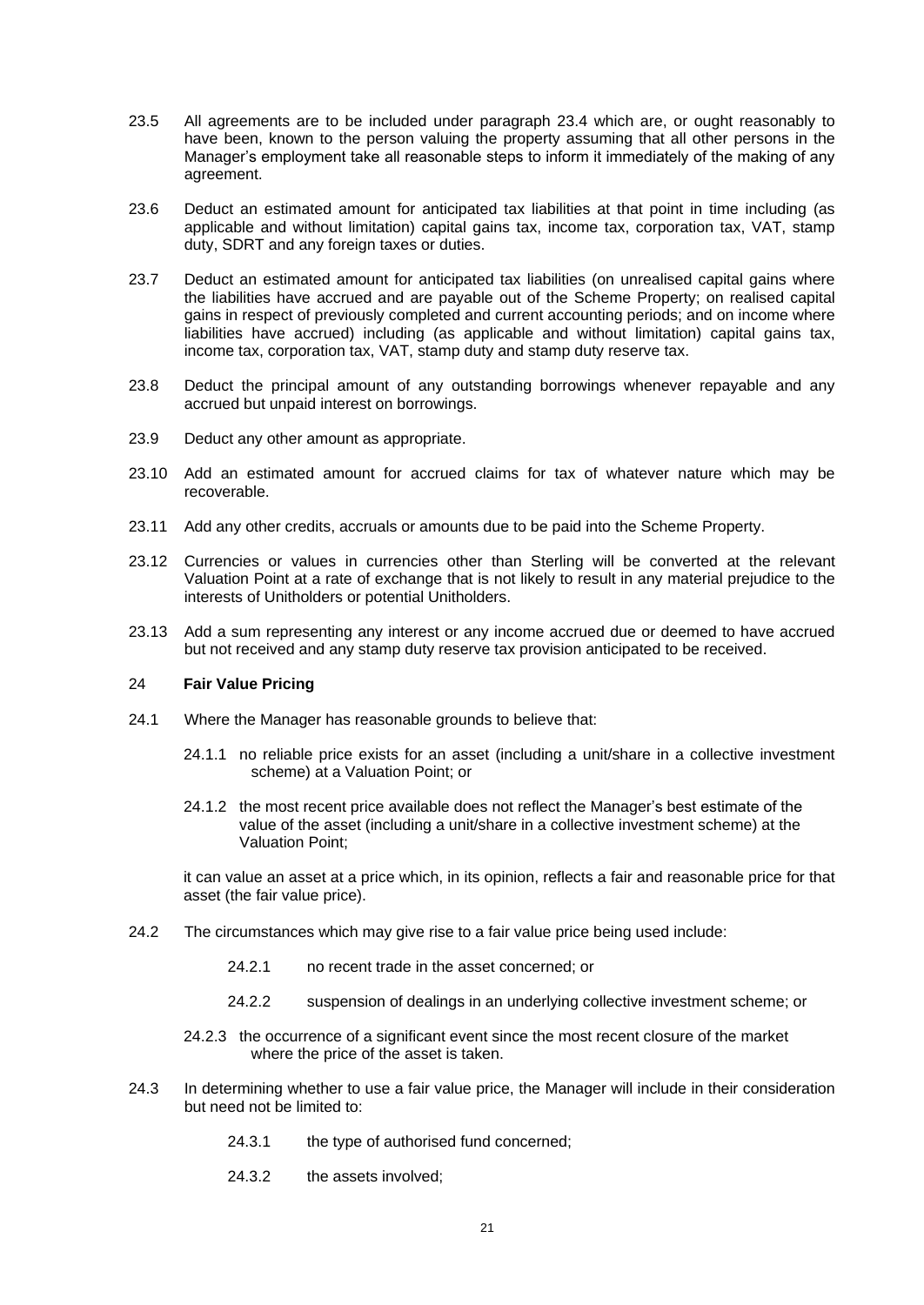- 24.3.3 whether the underlying collective investment schemes may already have applied fair value pricing;
	- 24.3.4 the basis and reliability of the alternative price used; and
	- 24.3.5 the Manager's policy on the valuation of Scheme Property as disclosed in this Prospectus.

### <span id="page-24-0"></span>25 **Price per Unit in a Fund and each Class**

The price per Unit at which Units are sold is the sum of the Net Asset Value for the relevant Fund per Unit, plus any applicable initial fee (and/or dilution levy), as described above. The price per Unit at which Units are redeemed is the Net Asset Value per Unit (adjusted for any dilution adjustment), less any applicable redemption charge, as described above.

#### <span id="page-24-1"></span>26 **Pricing basis**

The Trust deals on a forward pricing basis. A forward price is the price calculated at the next Valuation Point after the sale or redemption is agreed.

## <span id="page-24-2"></span>27 **Publication of Prices**

Unitholders can obtain the most recently published price of their Units by calling 0845 600 1213 or visit the Trust's website [www.time-investments.com](http://www.time-investments.com/) or visit the AIFM's website [www.alpharealcapital.com.](http://www.alpharealcapital.com/) Prices for Unit Classes will be published on the Business Day of the relevant Dealing Day.

#### <span id="page-24-3"></span>28 **Risk factors**

28.1 Prospective investors should consider the risks attached to an investment in the Funds including, but not limited to, those indicated below. Consideration should be given as to whether such risks are suitable for prospective investors and persons in any doubt should contact their authorised adviser.

The list below is split into risk factors that apply to the Funds and additional risk factors that apply to the Company.

## **Risk Factors: Funds**

28.2 Market risk

The sole investment of the Funds is shares in the relevant sub-fund of the Company. If the value of the investment in the relevant sub-fund of the Company declines, or is otherwise adversely affected, this will have an adverse effect on the value of the Funds. Past performance is no guide to the future.

### 28.3 Effect of initial charge or redemption charge

Where an initial charge or redemption charge is imposed, an investor who realises his Units after a short period may not (even in the absence of a fall in the value of the relevant investments) realise the amount originally invested.

In particular, where a redemption charge is payable, investors should note that the percentage rate at which the redemption charge is calculated is based on the market value rather than the initial value of the Units. If the market value of the Units has increased the redemption charge will show a corresponding increase.

The Units therefore should be viewed as medium to long term investments.

## 28.4 Charges payable to the Manager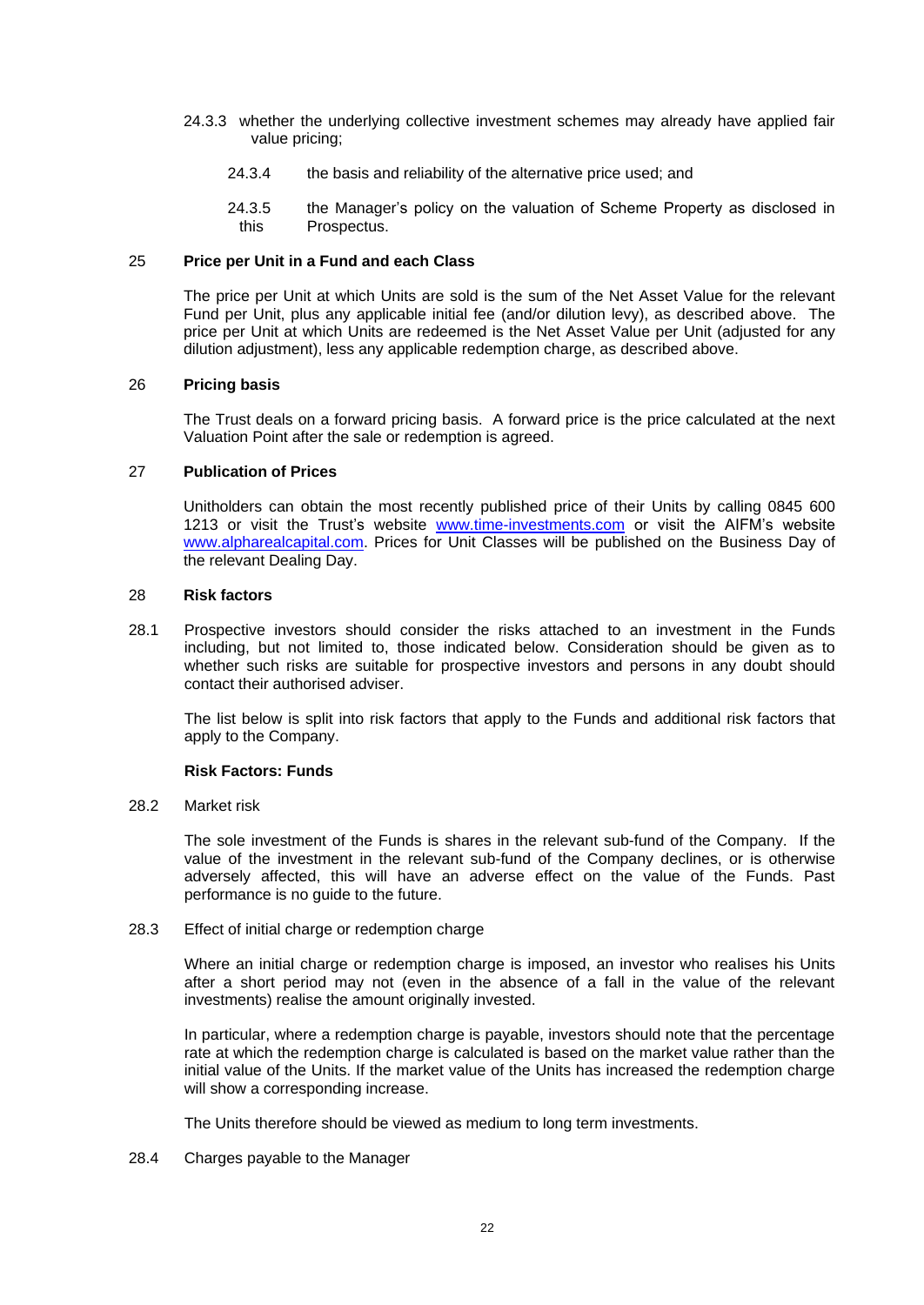Any charge due to the Manager payable from the investment at the outset has to be matched by an equivalent rise in the value of the Units before the original investment is returned.

28.5 Suspension of dealing in Units

Investors are reminded that in certain circumstances their right to redeem Units (including a redemption by way of switching) may be suspended. In exceptional circumstances, the Manager may (following consultation with the Trustee) suspend the issue, cancellation, sale and redemption of Units in any and all Funds (or Classes). In particular, if the issue, cancellation, sale and redemption of Units in the relevant class or sub-fund of the Company should be suspended, then the Manager will suspend the issue, cancellation, sale or redemption of Units to reflect the position in the relevant class or sub-fund of the Company.

28.6 Tax

The value of current tax relief depends on individual circumstances. The rates of and relief from taxation may change over time. Additional tax information is set out elsewhere in this Prospectus. If you have any doubts about your tax position, you should seek professional advice.

28.7 Inflation risk

Inflation will, over time, reduce the value of investments in real terms.

#### **Risk Factors: the Company**

- 28.8 General Property Investment Fund Risks
	- 28.8.1 Past performance is not a reliable indicator of future results and nothing in the prospectus of the Company (including figures given by way of illustration only) should be taken as an express or implied performance forecast. Any target return stated is not a reliable indicator of future performance.
	- 28.8.2 As with property values in general, the value of any property owned indirectly by a sub-fund in the Company can go down as well as up. If debt is used to acquire a property, the level of debt used will magnify the effect of any fluctuations in the value of that property on the Fund's underlying Net Asset Value.
	- 28.8.3 The income generated by a Fund is likely to be lower when cash is held pending investment into property.
	- 28.8.4 Property acquisitions can take extended periods to negotiate and then to complete. These factors may reduce the level of return generated by a Fund.
	- 28.8.5 The return achieved by shareholders in the Company will be dependent on market conditions. For example, if a sub-fund is not able to invest promptly new funds raised in additional investment properties, the level of return achieved by that sub-fund would be likely to fall. In particular, the level of income may fall and the target annual income return may not be achieved.
	- 28.8.6 The values ascribed to real properties for Unit valuation purposes are the opinion of the Standing Independent Valuer and may not be realisable.
	- 28.8.7 An investment in a Fund is not protected against the effects of inflation. A change in the rate of inflation may affect the real value of your investment. SIPPs, SSAS and registered charities and the trustee or depositary responsible for these, should satisfy themselves as to their powers to invest in that Fund through a direct holding of Units and the suitability of an investment in the Fund.
	- 28.8.8 Not all property acquired by a Fund may benefit from indexed linkage or other contractual known rental uplifts. Some property assets may be subject to lease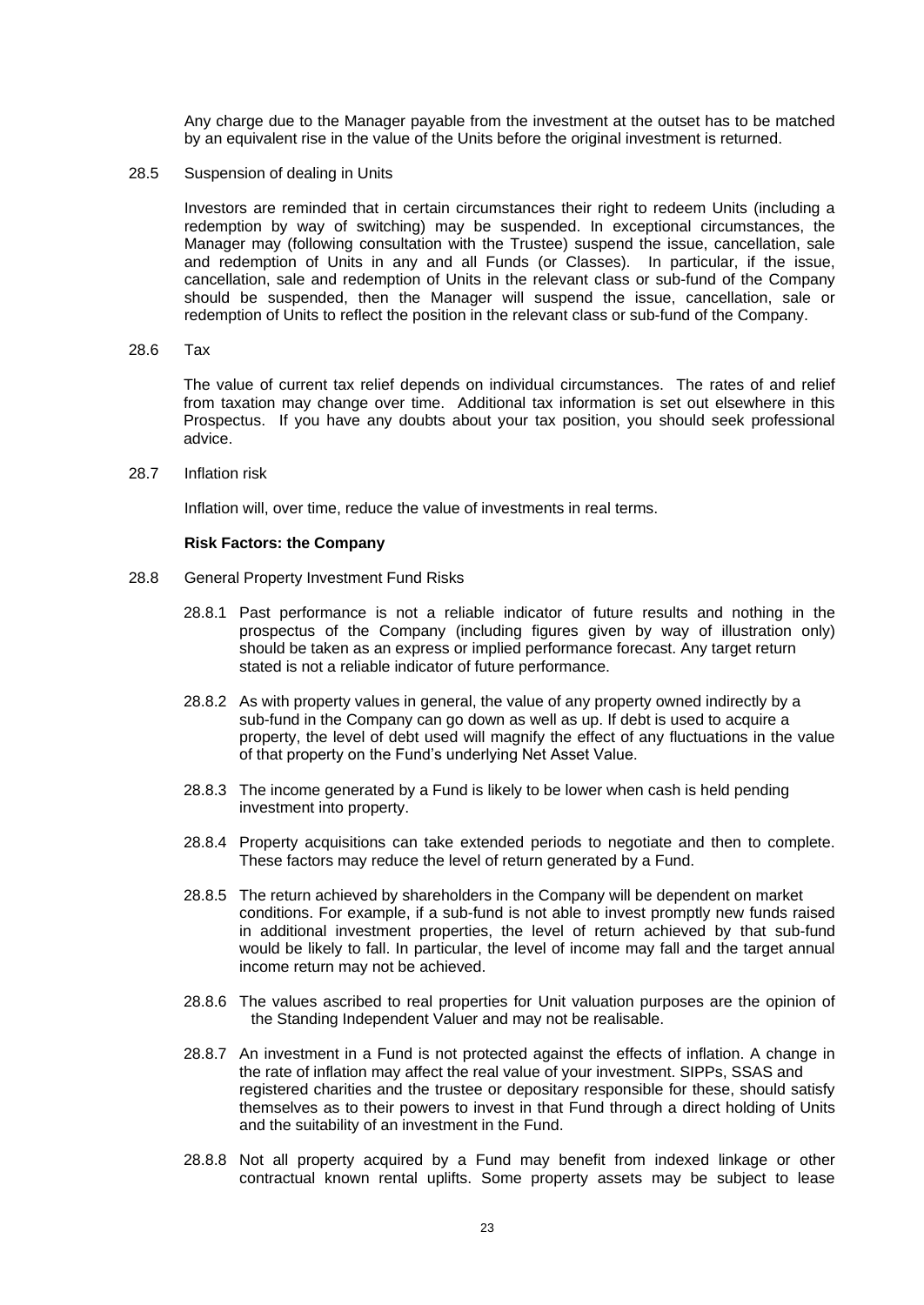review on an arbitration basis where the outcome of such review is subject to a third party consent or approval and therefore uncertain.

- 28.8.9 Charges are not made uniformly throughout the life of an investment in a sub-fund and this may be a contributory factor to a Unitholder receiving less than his initial investment upon a redemption of Units.
- 28.8.10 A prospective acquisition of property is subject to transaction and completion risk whereby the Fund may incur costs should an acquisition not conclude for whatever reason.
- 28.9 Property Investment Risks

The following is a description of some of the specific risks involved when investing in property:

- 28.9.1 Since the underlying investments in these sub-funds generally consist, indirectly, wholly or substantially of real property, the sub-funds may utilise a working capital loan facility to maintain liquidity for shareholders where there is a mismatch of subscriptions and redemptions, whilst the real property is sold. On expiry of this loan facility, there is no guarantee a new facility will be forthcoming from the existing lender or other lending banks.
- 28.9.2 The value of the real property concerned will generally be a matter of the standing independent valuer's opinion and may fluctuate up or down.
- 28.9.3 Legislative changes may result in these sub-funds being forced to sell freehold interests (or other property interests, as relevant) at a price lower than it might otherwise achieve, or may result in the sub-funds being unable to generate the ancillary income which usually arises from ground rent investments or other property interests. The Department for Communities and Local Government has announced plans in their July 2017 consultation paper to review unfair practices in the residential leasehold market. Although the focus of the consultation is on new residential leaseholds, the timing of any changes and the outcome of any legislative changes on the residential leasehold market and the on the value of the portfolio owned by FIAF is uncertain.
- 28.9.4 The values ascribed to property investments for share valuation purposes are the opinion of the valuer and may not be realisable. The property held by these subfunds is difficult to value due to its lack of marketability. Estimates of valuation are subject to uncertainty and hence there is no assurance that the estimates resulting from the valuation process would be reflected in the actual sales price even if such sales were to occur shortly after the relevant valuation. In addition, property itself is a difficult asset to value as its value is generally a matter of the valuer's opinion rather than a question of fact.
- 28.9.5 Freehold ground rents are not always readily saleable and, in exceptional circumstances, a redemption request may be deferred or the payment of redemption proceeds for shares may be postponed. Further freehold ground rents are subject to the provisions of section 5 of the Landlord and Tenant Act 1987 ("LTA 1987"). The LTA 1987 provides qualifying tenants have the right of first refusal, should the landlord be subject to change, and the prevailing beneficial landlord, being the Company, is required to serve offer notice on tenants. Such statutory process is subject to a minimum 6 month statutory process, with consequential impact on liquidity.
- 28.9.6 By the nature of real property and the time and other factors involved in arranging sales and realising the proceeds there from, it should be appreciated that the underlying assets are primarily relatively illiquid assets when compared with other asset classes such as listed equities or bonds. Whilst the authorised corporate director will pursue cautious a liquidity policy, these sub-funds are intended for investors who can accept the risks associated with making potentially illiquid investments in real property.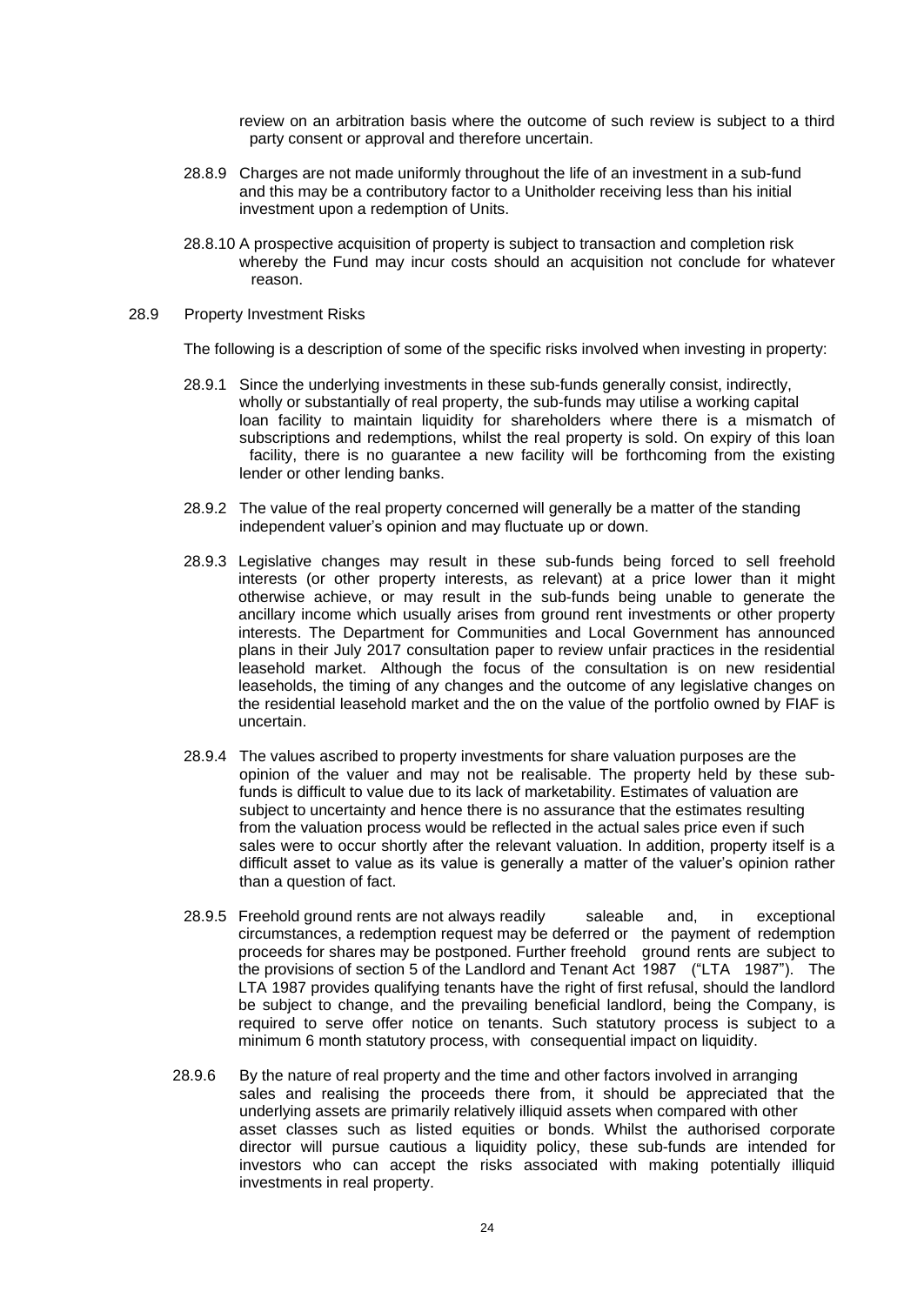28.9.7 The performance of these Funds may be adversely affected by the impact of general economic and political conditions in the UK property market; changes in property market conditions leading to an oversupply of space or a reduction in tenant demand for a particular type of property in a given market; the quality of property available; the ability of the Fund to maintain the recoverability of service charges and other expenditure and to control the cost of these items; the risk that one or more tenants may be unable to meet their obligations to the Fund or the Fund may not be able to lease existing or new properties on favourable terms and the potential illiquidity of property investments, particularly in times of economic downturn.

The Fund may assume all property ownership rights and liabilities relating to an acquired property, including, without limitation, environmental and third party liability risks.

Despite due diligence, environmental liabilities in relation to properties within the portfolio of the Fund may not be ascertained, and the Fund may therefore be exposed to clean up and other remedial costs.

The performance of a Fund invested substantially in property could be adversely affected by a downturn in the property market in terms of capital value or a weakening of rental yields. Commercial property values are affected by factors such as the level of interest rates, economic growth, fluctuations in property yields and tenant default. Certain significant expenses on a property, such as operating expenses, must be met by the owner (i.e. in effect the Fund) even if a property is vacant. In the event of a default by an occupational tenant, there will be rental shortfall and additional costs, including business rates, legal expenses are likely to be incurred in maintaining, insuring and re-letting the property.

A Fund may invest in property developments as permitted by the COLL Sourcebook. To the extent that a Fund does so, it will be subject to the risks normally associated with property development. These risks include, without limitation, risks relating to the availability and timely receipt of planning and other regulatory approvals, the cost and timely completion of construction (including risks beyond the control of the Funds, such as weather or labour conditions or material shortages), general market and letting risk, and the availability of both construction and permanent financing on favourable terms. These risks could result in substantial unanticipated delays or expenses and, under certain circumstances could prevent completion of development activities once undertaken, any of which could have an adverse effect on the financial condition and results of operations of the PAIF Fund and on the amount of income available for distribution to the Shareholders in the PAIF Fund.

- 28.9.8 The distributions payable by the Fund are dependent on the income from the underlying property owned. The receipt of any rental income due and payable in respect of the underlying property, and the possibility that tenants may default on their rental obligations, creates a consequential risk of the Fund in that it could cause a decline in the income of the Fund available for distribution to the Shareholders.
- 28.9.9 It may be difficult to dispose of properties in the Fund at their stated portfolio values on account of: (a) market conditions; (b) the size or value of the overall portfolio; or (c) the specialised nature of the properties in question. It may prove necessary to dispose of properties at values which the Investment Adviser considers are reasonable in the circumstances, but which represent discounts to the value attributed by the Standing Independent Valuer, in order to satisfy redemptions and manage an orderly winding up of the Fund.
- 28.10 Effect of Borrowings
	- 28.10.1 The sub-funds may utilise borrowings, which may be used to acquire investments or for meeting redemption requests, and interest rate movements may, therefore, affect the performance of the sub-funds.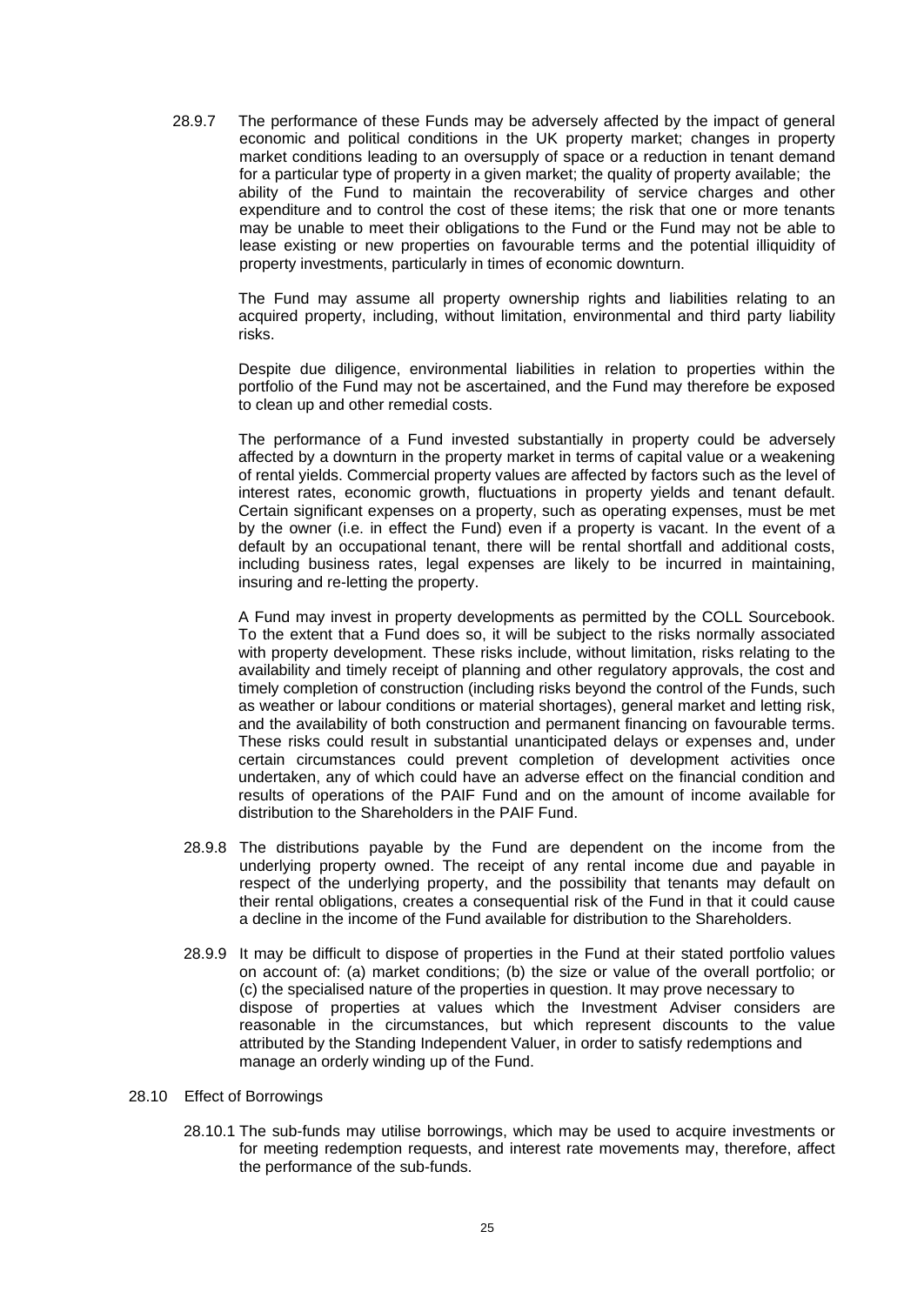- 28.10.2 Debt creates an opportunity for increased total return. However, it will also increase the exposure of a sub-funds to capital loss and interest costs. Any investment income and capital gain generated on investments financed through the use of debt that exceed the interest costs associated therewith may cause the Net Asset Value of that sub-funds to increase more rapidly than would otherwise be the case. Conversely, where the associated interest costs are greater than such income and capital gain, the Net Asset Value of the sub-funds may decrease more rapidly than would otherwise be the case.
- 28.10.3 Shareholders should note that, whilst in a rising market the effect of borrowing is to increase returns to investors, in a falling market the effect can be to reduce returns to investors. Also, a failure by the depositary, acting on behalf of a sub-funds, (or any intermediate vehicle in the case of borrowing at that level) to perform its obligations under the terms of any relevant finance agreement, may lead the lenders providing the finance to demand early repayment and to realise their security.
- 28.11 Dealings in shares of the sub-fund
	- 28.11.1 The value of shares in a sub-fund and the income derived from them can go down as well as up and shareholders may not get back the full amount invested. No guarantees as to investment performance, from either an income or a capital perspective are given either expressly or by implication.
	- 28.11.2 There is no open market for shares and redemptions can only be made on certain dates and subject to the terms of the Instrument of Incorporation and the prospectus.
	- 28.11.3 Shareholders should note the provisions for suspension of issue and redemption of shares, which may operate independently. The reasons for determining to suspend the issue of shares differ considerably from those for the reasons to suspend redemption of Shares. In each case, a suspension would only be introduced where the authorised corporate director believes that there is good and sufficient reason to do so in the interests of shareholders generally.

#### 28.12 Management Issues

- 28.12.1 The successful performance of the sub-funds depends, in part, on the ability of the Company's various advisers. No assurance is given that any particular adviser will continue to be retained by the Company. No assurance can be given that particular directors, members or senior managers of the authorised corporate director, investment manager, the property manager and the depositary will remain directors, members or senior managers of those entities.
- 28.12.2 The investment manager has discretionary management powers in respect of investment in ground rents. The success of each sub-fund and so the return to shareholders depends primarily on the ability of the investment manager, assisted by the property manager, to identify appropriate ground rents for acquisition for those sub-funds.
- 28.12.3 There may be occasions where the authorised corporate director or an associate thereof encounters a conflict of interest in connection with the investments made on behalf of a sub-fund. The authorised corporate director may recommend an investment opportunity where it or an associate already has an interest. The authorised corporate director will, however, endeavour to ensure that all conflicts are resolved equitably and that shareholders' interests are protected.

### 28.13 Target Return

28.13.1 With regards to a Fund that has a stated target return – whether a "total return" or "income return" - which it is aiming to generate over a stated period of time, such a target is not guaranteed to Unitholders and market conditions may mean that it is not achieved. Such a situation could arise, for example, if a Fund was not able to invest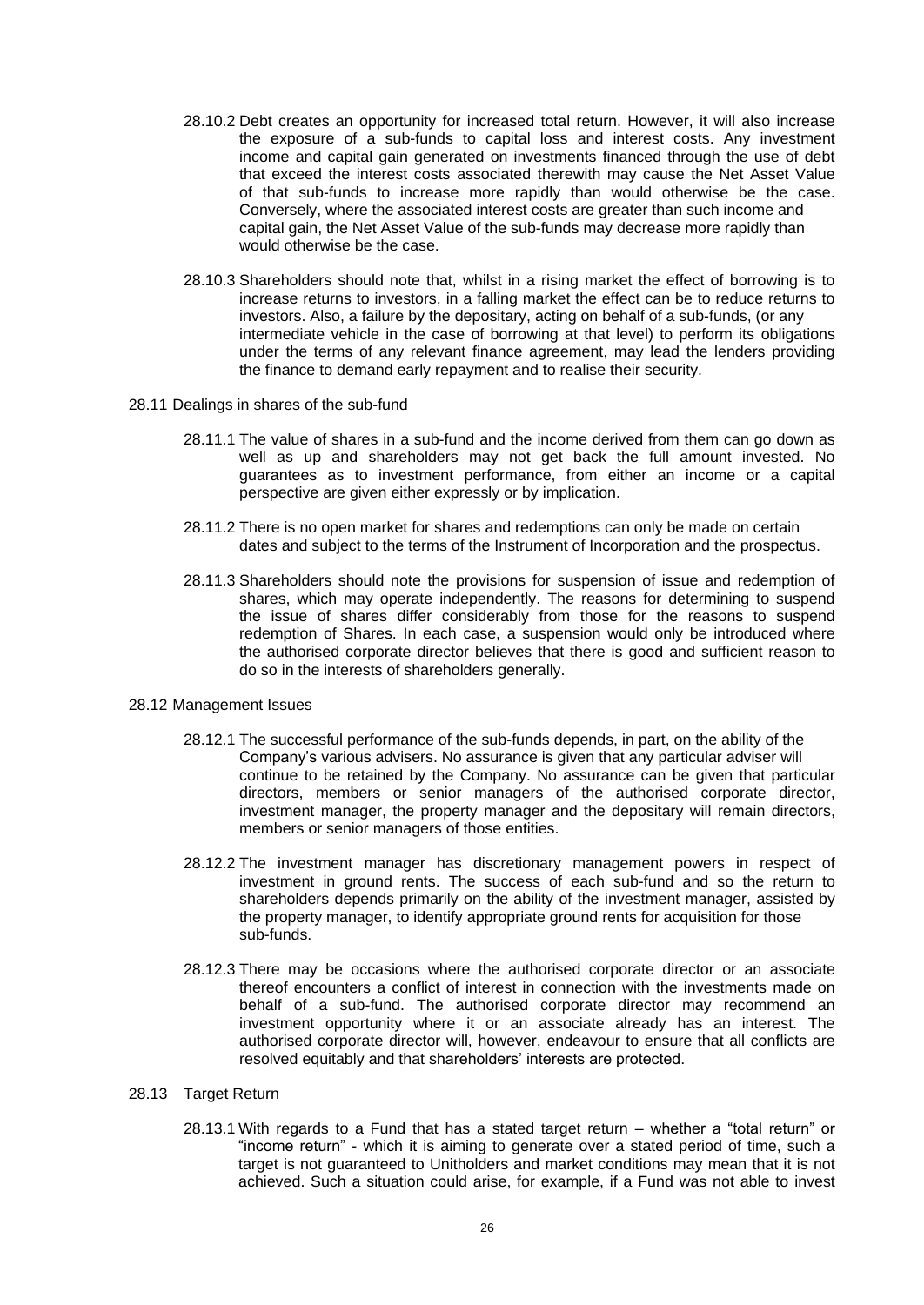new funds raised in acquiring further assets in accordance with the Fund's Investment Objective.

- 28.14 Sub-fund Structure Issues and Tax
	- 28.14.1 It should be noted that the sub-funds are suitable only for informed and experienced investors, as more particularly set out in clause  $12$  of the Prospectus. Potential investors should seek the advice of their authorised financial adviser before applying for shares.
	- 28.14.2 The intended tax position for the sub-funds is explained in the taxation section of the prospectus. The tax position as stated is believed to be accurate as at the date of the prospectus. It may be subject to change in the future. Shareholders should consider their tax position in the light of their own particular circumstances and should obtain their own tax advice from their usual taxation adviser. Other taxes and costs may also apply to shareholders that are not paid via the Company or the sub-funds or imposed by it/them.

#### 28.15 General

- 28.15.1 The information in the prospectus is based on the authorised corporate director's understanding of current law and practice.
- 28.15.2 In a referendum held on 23 June 2016, the UK voted to leave the European Union (informally known as "Brexit").

The political, economic and legal consequences of the referendum vote are not yet known. It is possible investments in the UK may be more difficult to value, to assess for suitability or risk, harder to buy or sell or subject to greater or more frequent rises and falls in value.

The relevant Fund may see higher levels of redemptions. In the event that the Manager is unable to value accurately the assets of the relevant Fund, or in the event of high levels of redemption, the Manager may use certain liquidity management tools permitted by the FCA Handbook, including deferred redemptions, the implementation of fair value pricing or suspension of the relevant Fund.

In the longer term, there is likely to be a period of uncertainty as the UK seeks to negotiate its exit from the European Union. The UK's laws and regulations concerning funds may in future diverge from those of the European Union. This may lead to changes in the operation of the relevant Fund or the rights of investors or the territories in which the Shares of the relevant Fund may be promoted and sold.

- 28.15.3 Changes may adversely affect freehold ground rent values, income levels, growth prospects and tax liabilities.
- 28.15.4 All or part of the Manager's fee, the fees of other service providers and other expenses may be charged against capital instead of against income. This treatment of the Manager's fee, the fees of other service providers and other expenses will increase the amount of income (which may be taxable) available for distribution to Unitholders in the Fund concerned but may constrain capital growth. Details of which Funds take charges from capital are set out in Appendix A.
- 28.15.5 While the provisions of the Trust Deed and this Prospectus provide for segregated liability between the Funds, the concept of segregated liability is relatively new. Accordingly, where claims are brought by local creditors in foreign courts or under foreign law contracts, it is not yet known how those foreign courts will react or interpret such provisions.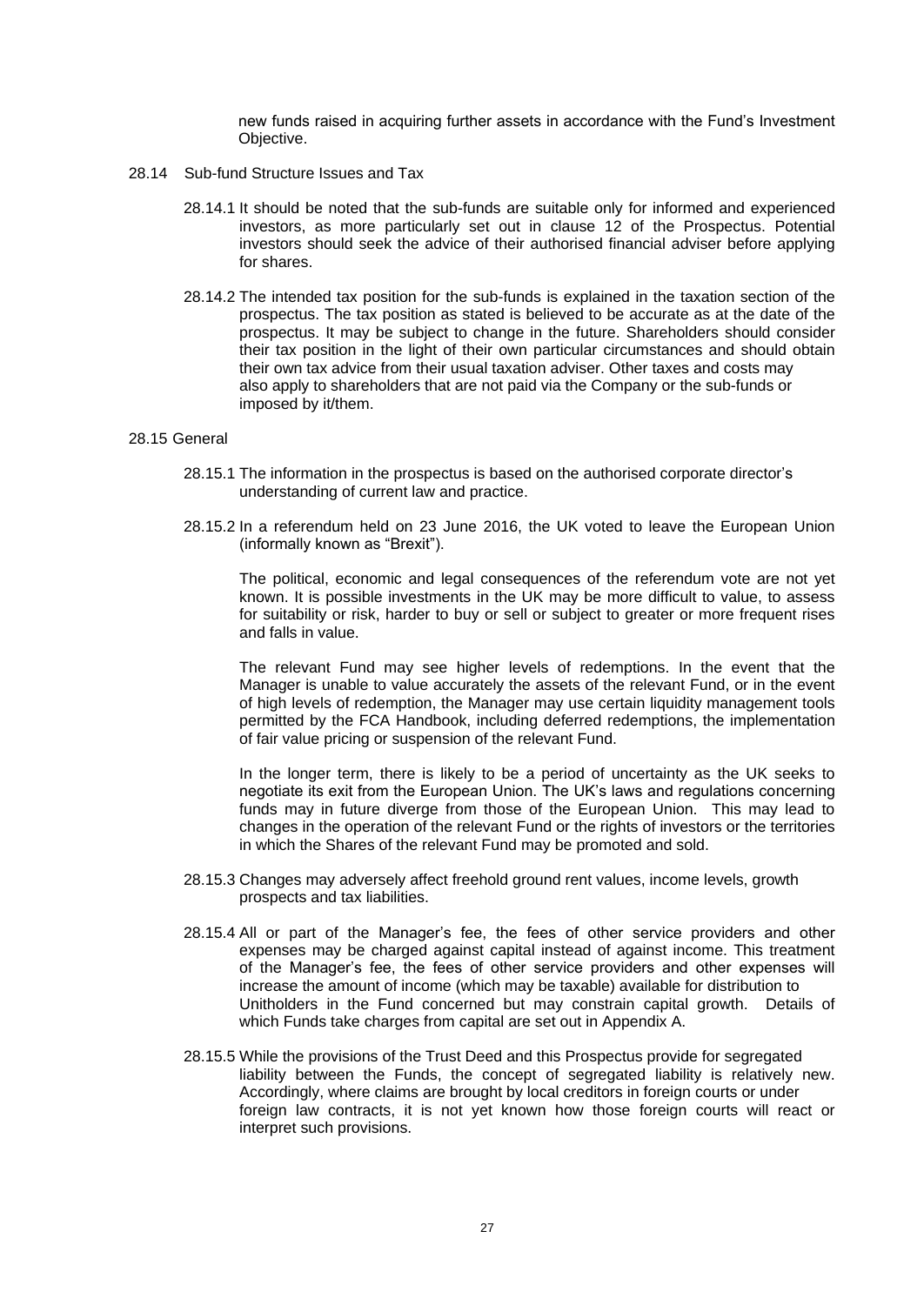None of the depositary, the authorised corporate director or the investment manager nor any of their advisers can accept any responsibility if there is any change in the law, in HMRC's practice or in the tax treatment of the sub-funds or of shareholders.

Prospective investors should review carefully the terms of the prospectus and in particular, the risk factors associated with investing in the Funds identified above, with their financial, tax and/or legal advisers if this is appropriate.

The foregoing list of risk factors is not comprehensive and there may be other risks that relate to investments in the sub-funds. Prospective investors should consult with professional advisers before deciding whether to subscribe for Shares.

## <span id="page-30-0"></span>29 **Risk Management**

The Manager uses a risk management process, as reviewed by the Trustee, enabling it to monitor and measure as frequently as appropriate the risk of a Fund's positions and their contribution to the overall risk profile of a Fund.

Upon request to the Manager, a Unitholder can receive a copy of the Manager's risk management process for the Trust.

#### <span id="page-30-1"></span>30 **Liabilities of the Trust and the Funds**

Unitholders are not liable for the debts of the Trust. A Unitholder is not liable to make any further payment to a Fund after paying the purchase price of Units.

The Funds are segregated portfolios of assets and, accordingly, the assets of a Fund belong exclusively to that Fund and shall not be used to discharge directly or indirectly the liabilities of, or claims against, any other person or body including the Trust, or any other Fund, and shall not be available for any such purpose.

#### <span id="page-30-2"></span>31 **Professional Liability Risks**

The Manager covers potential professional liability risks arising from its activities as the Trust's AIFM through professional liability insurance covering liability risks arising from professional negligence which is appropriate to cover any such potential liability.

## <span id="page-30-3"></span>32 **Historical Performance Data**

Historical performance data for the Funds is set out in Appendix D.

## <span id="page-30-4"></span>33 **Fees and Expenses**

#### 33.1 General

It is intended that all fees and expenses of the Funds will be met by the Manager to ensure parity of Unit prices in the Funds and share prices in the relevant sub-funds of the Company. Charges for the establishment or authorisation of the Company or Fund, the offer of Units, the preparation and printing of this Prospectus or the NURS KII and the fees of the professional advisers to the Funds as well as the fees and expenses set out in below will be borne by the Manager. The Manager may, on giving Unitholders 60 days' notice, take any or all of the fees and expenses, set out in this section 32 from the property of the Funds:

- 33.1.1 the charges and expenses payable to the Manager, the Trustee, the Custodian, the Fund Administrator, the Transfer Agent, the Client Money Service Provider and the Investment Manager;
- 33.1.2 fees and expenses in respect of establishing and maintaining any register of Unitholders (and any plan sub-register) and related functions including any relevant database costs and client identification related expense;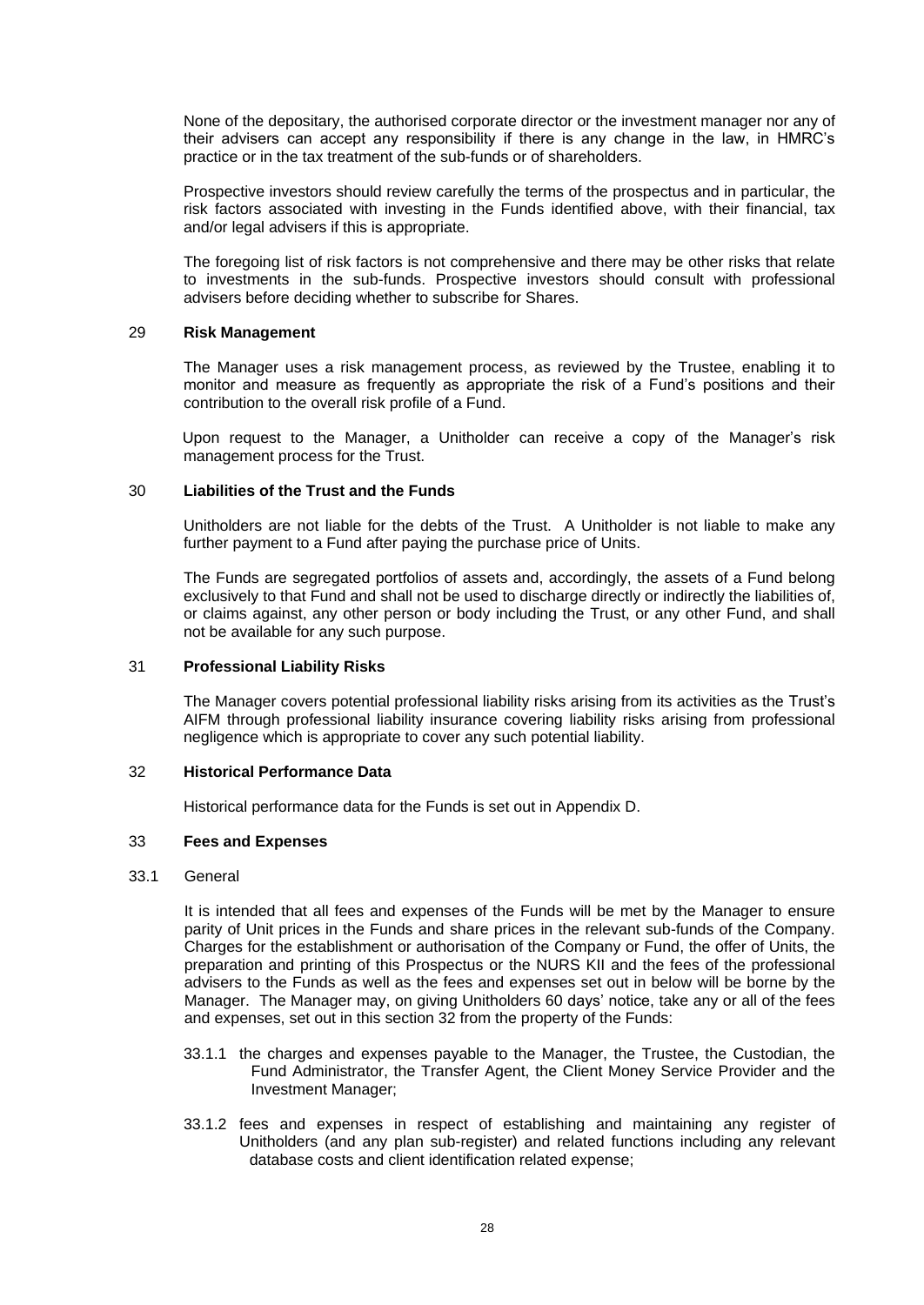- 33.1.3 fees and expenses in respect of creating new Classes of Unit and any costs, including database and administration operational costs associated. This includes any costs arising to the Manager for its delegate when switching any Unitholder between Unit Classes;
- 33.1.4 expenses incurred in acquiring, registering and disposing of investments howsoever arising;
- 33.1.5 expenses incurred in producing, distributing and dispatching income and other payments to Unitholders;
- 33.1.6 any costs or liabilities arising on the unitisation, amalgamation or reconstruction of the Trust or any Fund;
- 33.1.7 fees in respect of the publication and circulation of details of the Net Asset Value and prices (including the production of pricing sheets, as applicable) including the establishment and maintenance of a Fund website;
- 33.1.8 the fees and expenses of the auditors, tax, legal, corporate finance, regulatory advisers and all other professional advisers of the Trust or Fund;
- 33.1.9 the costs of convening and holding Unitholder meetings and any corporate actions generally (including meetings of Unitholders in any particular Fund, or any particular Class within a Fund). This includes all related costs however arising including recovery of costs charged to the Fund by any intermediary or platform for dealing with the corporate action with the underlying beneficial owner;
- 33.1.10 costs incurred in taking out and maintaining any insurance policy in relation to the Manager;
- 33.1.11 expenses incurred in company secretarial duties, including the cost of minute books and other documentation required to be maintained by the Manager for the Trust and any ancillary expense at Companies House if applicable;
- 33.1.12 the costs of preparing, updating and printing this Prospectus, the NURS KII (and related brochures), the Trust Deed and contract notes and the costs of distributing this Prospectus and the Trust Deed (apart from the costs and expenses of distributing any NURS KII) and the costs of printing and distributing reports and accounts and any other administrative expenses related to this paragraph;
- 33.1.13 tax and duties payable by the Trust;
- 33.1.14 interest on and charges incurred in borrowings (including non-utilisation fees);
- 33.1.15 any amount payable by the Trust under any indemnity provisions contained in the Trust Deed or any agreement with any functionary of the Trust;
- 33.1.16 fees of the FCA under the Financial Services and Markets Act 2000 and the corresponding periodic fees of any regulatory authority in a country or territory outside the UK in which Units are or may lawfully be marketed;
- 33.1.17 any payments otherwise due by virtue of changes to the FCA Regulations;
- 33.1.18 costs (apart from promotional payments) in respect of communications and meetings with investors;
- 33.1.19 fees of any paying, representative or other agents of the Trust or the Manager;
- 33.1.20 any costs in modifying and any other relevant document required under the FCA Regulations;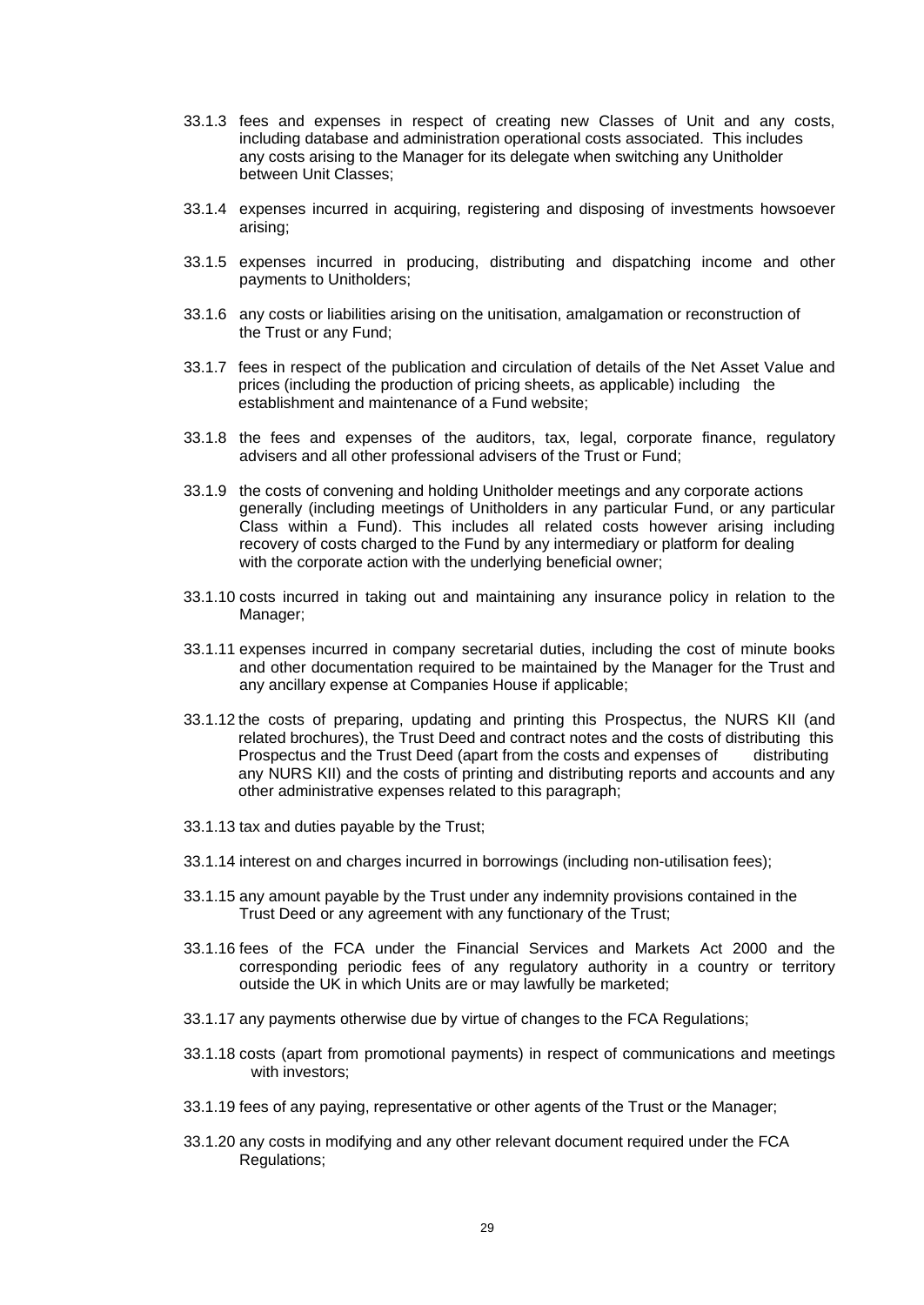- 33.1.21 the fees of any stock lending agent and the fees of the Manager for arranging any stock lending, subject to giving Unitholders 60 days' prior written notice of the details of these fees;
- 33.1.22 all fees and expenses incurred in relation to the addition and initial organisation of any new Funds, the listing of Units on any stock exchange, any offer of Units (including the preparation, translation, printing and distribution of any prospectus (apart from the costs and expenses of distributing any NURS KII) and listing documents) and the creation, conversion and cancellation of Units in a new or existing Fund and any costs and expenses incurred in registering, having recognised or going through any other process in relation to the company or any Fund in any territory outside the UK for the purpose of marketing the Units outside the UK, including any translation costs; and
- 33.1.23 royalties, licensing fees and other like payments in relation to the use of intellectual property.
- VAT may be payable on these charges.

The Manager will ensure allocation of expenses between income and capital is assessed to ensure that appropriate expenses are allocated based on the investment objective of the relevant Fund and any specified target return in an accounting period, in agreement with the Trustee.

33.2 Charges payable to the Manager and Administrator

The Manager is responsible for the Funds' management and administration, with certain services delegated to the Administrator, for which it shall not receive a fee. The Manager receives remuneration as authorised corporate director of the Company.

33.3 Trustee

The Trustee is entitled to a fee at the rate of up to £12,000 per annum per Fund paid quarterly in arrears or such other rate or rates as may be agreed in writing between the parties to the Trust Deed. This fee is met by the Manager.

33.4 Investment Manager's fee

The Investment Manager is paid by the Manager out of its fee.

33.5 Custodian's fee

The Custodian is paid by the Manager out of its fee.

- 33.6 Revision of Charges
	- 33.6.1 The fees, commissions and other forms of remuneration described above may be varied at any time by agreement of the Trustee, the Manager, the Investment Manager and the Custodian if the effect of any such variation is not to increase or is to reduce the overall cost to a Fund and its Unitholders over an accounting period of the Fund. Otherwise changes to such remuneration would require the approval of an extraordinary resolution of Unitholders.
	- 33.6.2 The Manager at its absolute discretion, rebate part or all of their fees, commissions and other forms of remuneration to a Unitholder.
- 33.7 Payment of Fees and Expenses

Chargeable expenses will, to the extent that they are capital in nature, be payable out of the assets of the relevant Fund and shall otherwise be payable by Unitholders and/or out of income. Unitholders are obliged to bear and indemnify the Trustee, the Manager and the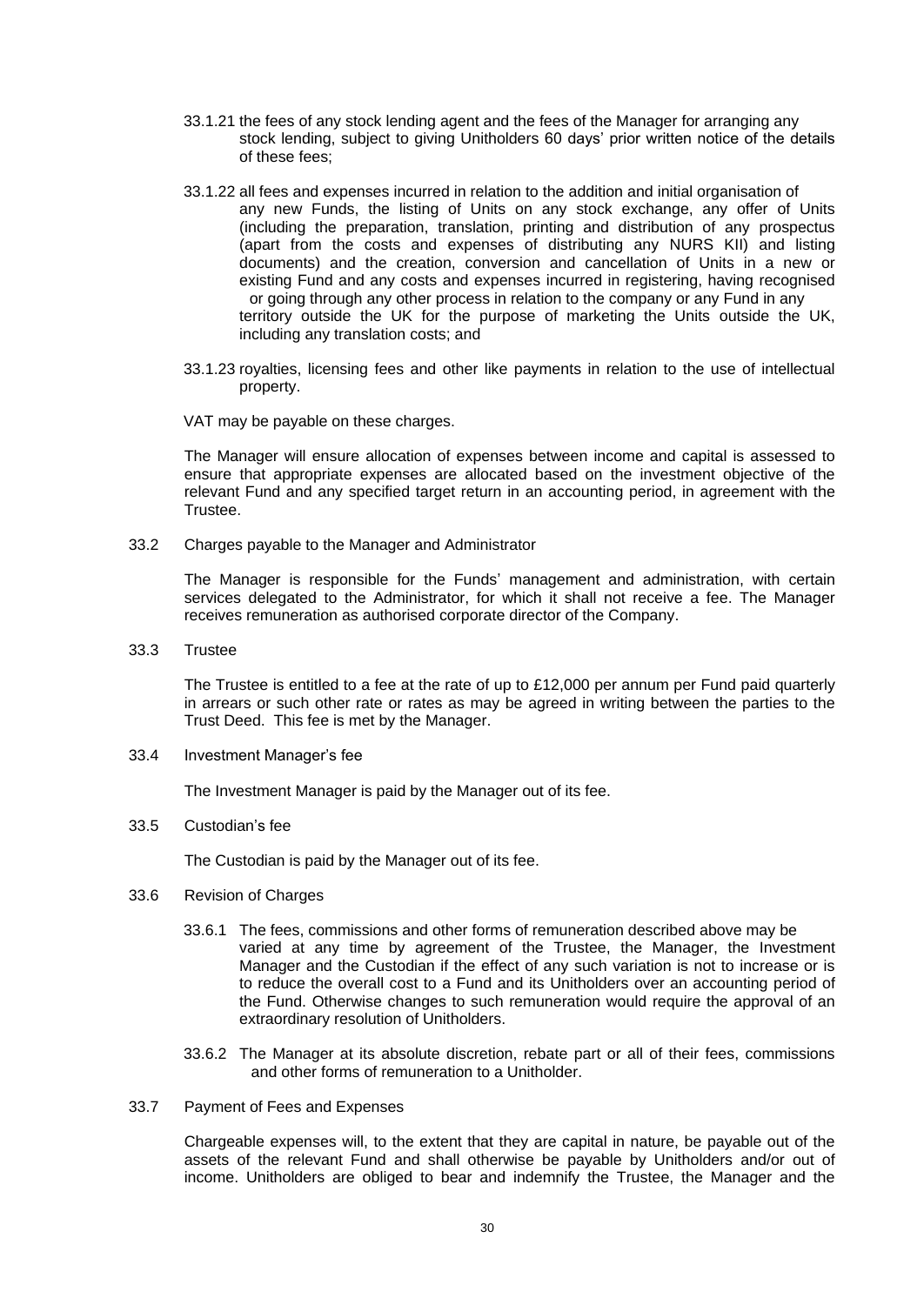Investment Manager against all such expenses of a revenue nature. Each Unitholder authorises the Trustee to discharge any amount so payable by him to be set off against any Income attributable to his Units or other amounts due in respect of Units to be paid to the Unitholder, and undertakes to pay to the Trustee any balancing amount which may be required.

#### 33.8 Collection Agent charge

A Collection Agent may make a charge to the relevant Fund per subscription payment processed. This charge is payable by the Manager, not by the subscribing investor. Further upon redemption payments, a charge may be payable to the Collection Agent by the Manager.

33.9 Allocation of fees and expenses between Funds

All the above fees, duties and charges (other than those borne by the Manager) will be charged to the Fund in respect of which they were incurred. Where an expense is not considered to be attributable to any one Fund, the expense will normally be allocated to all Funds pro rata to the value of the Net Asset Value of the Funds, although the Manager has discretion to allocate these fees and expenses in a manner which it considers fair to Unitholders generally.

#### <span id="page-33-0"></span>34 **Unitholder meetings and voting rights**

- 34.1 Class and Fund Meetings
	- 34.1.1 The provisions below, unless the context otherwise requires, apply to Class meetings and meetings of Funds as they apply to general meetings of the Trust, but by reference to Units of the Class or Fund concerned and the Unitholders and value and prices of those Units.
- 34.2 Requisitions of meetings
	- 34.2.1 The Manager may requisition a general meeting at any time.
	- 34.2.2 Unitholders may also requisition a general meeting of a Fund or the Trust. A requisition by Unitholders must state the objects of the meeting, be dated, be signed by Unitholders who, at the date of the requisition, are registered as holding not less than 20% in value of all Units then in issue (in the Fund or the Trust as the case may be) and the requisition must be deposited at the head office of the Trust. The Manager must convene a general meeting no later than twelve weeks after receipt of such requisition.

#### 34.3 Notice of quorum

Unitholders eligible to participate in a particular Unitholders meeting will receive at least 14 days' notice of such meeting and are entitled to be counted in the quorum and vote at such meeting either in person or by proxy. The quorum for a meeting is two Unitholders, present in person or by proxy. The quorum for an adjourned meeting is also two Unitholders present in person or by proxy, however if a quorum is not present from a reasonable time from the time appointed for the meeting, generally considered to be 15 minutes, then one person entitled to be counted in a quorum present at the meeting shall be a quorum. Notices of meetings and adjourned meetings will be sent to Unitholders at their registered addresses.

- 34.4 Voting rights
	- 34.4.1 At a meeting of Unitholders, on a show of hands every Unitholder who (being an individual) is present in person or (being a corporation) is present by its representative properly authorised in that regard, has one vote. For joint Unitholders, the vote of the first Unitholder, or the proxy of the first Unitholder, stated in the register of Unitholders will be accepted to the exclusion of the votes of other joint Unitholders.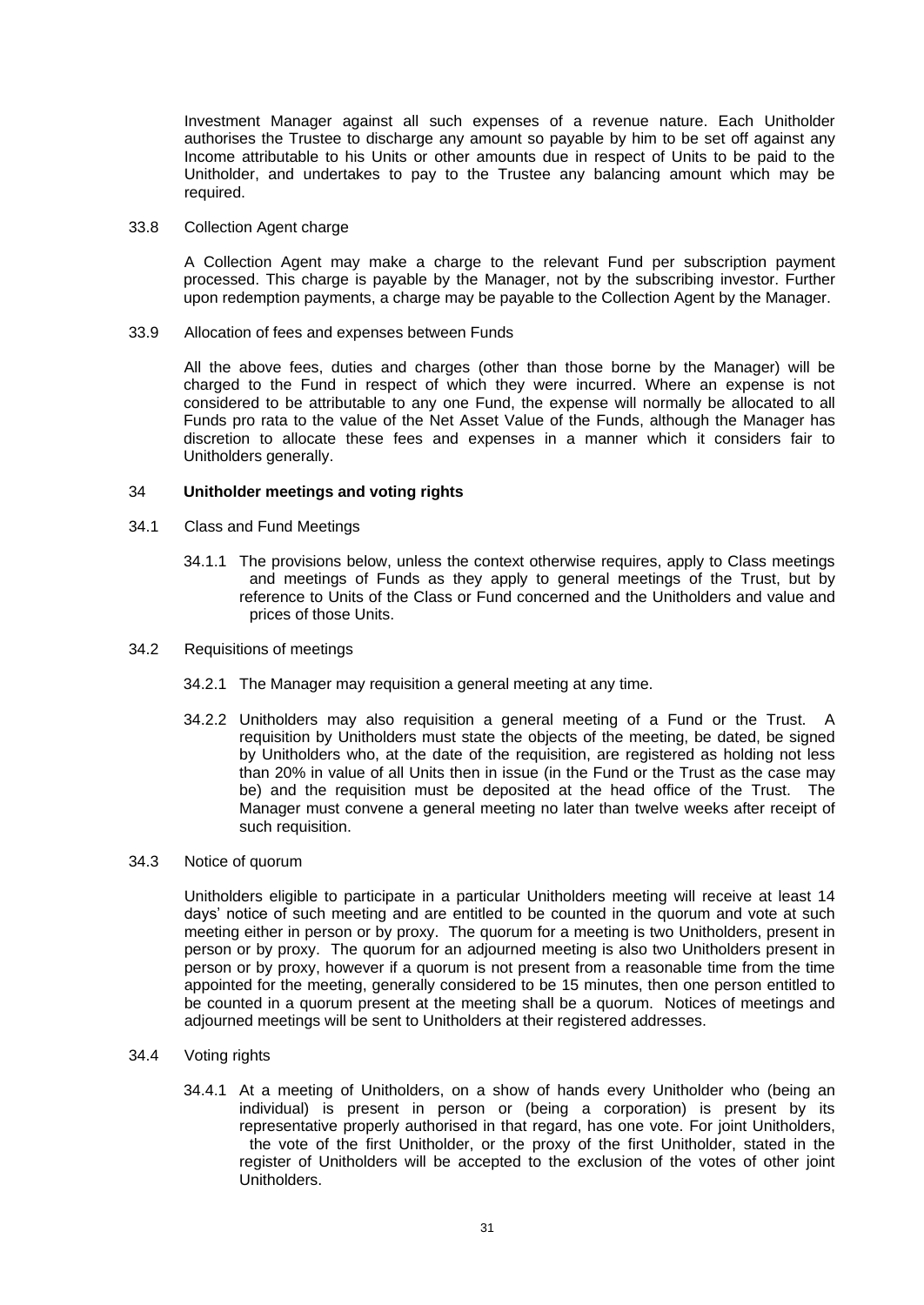- 34.4.2 On a poll vote, a Unitholder may vote either in person or by proxy. The voting rights attaching to each Unit are such proportion of the voting rights attached to all the Units in issue that the price of the Unit bears to the aggregate price(s) of all the Units in issue and still in issue at the date seven Business Days before the notice of meeting is deemed to have been served.
- 34.4.3 A Unitholder entitled to more than one vote need not, if he votes, use all his votes or cast all the votes he uses in the same way.
- 34.4.4 Except where the FCA Regulations or the Trust Deed requires an extraordinary resolution (which needs 75% of the votes cast at the meeting to be in favour if the resolution is to be passed) any resolution will be passed by a simple majority of the votes validly cast for and against the resolution.
- 34.4.5 The Manager may not be counted in the quorum for a meeting and neither the Manager nor any associate (as defined in the FCA Rules) of the Manager is entitled to vote at any meeting of a Fund or the Trust except in respect of Units which the Manager or associate holds on behalf of or jointly with a person who, if the registered Unitholder, would be entitled to vote and from whom the Manager or associate has received voting instructions. Where every Unitholder in a Fund or the Trust is prohibited by the FCA Rules from voting, a resolution may, with the prior written agreement of the Trustee, instead be passed with the written consent of Unitholders representing 75% of the Units of the Fund or Trust (as the case may be) in issue.
- 34.4.6 "Unitholders" in this context means Unitholders on the date seven Business Days before the notice of the relevant meeting was deemed to have been served but excludes holders who are known to the Manager not to be Unitholders at the time of the meeting.

#### <span id="page-34-0"></span>35 **Class meetings**

The above provisions, unless the context otherwise requires, apply to Unit Class meetings as they apply to general meetings of Unitholders. However, an extraordinary resolution will be required to sanction a variation of class rights.

#### <span id="page-34-1"></span>36 **Taxation**

36.1 General

The information below is a general guide based on current United Kingdom law and HM Revenue & Customs practice which are subject to change. It summarises the tax position of the Funds and of investors who are United Kingdom resident (except where indicated) and hold Units as investments. Prospective investors who are in any doubt about their tax position, or who may be subject to tax in a jurisdiction other than the United Kingdom, are recommended to take professional advice.

36.2 There should be no stamp duty reserve tax ("SDRT"), stamp duty land tax ("SDLT") or land and buildings transaction tax ("LBTT") arising from the creation or redemption of Units in return for cash. Where there is beneficial transfer of Units and the unit register is not updated, SDRT may apply.

#### 36.3 Taxation of FIAF (a "PAIF Funds")

The PAIF Fund is not liable to tax on capital gains realised on the disposal of their investments. The income generated by their underlying property investment business is exempt from tax, as are any dividends received on underlying equity investments. Their other income (which will mainly comprise interest) although technically taxable will be distributed as a tax-deductible payment so no tax should in practice be payable by a PAIF Fund. A PAIF Fund will generally be liable to pay stamp duty land tax on purchases of property, and may incur other propertyspecific taxes.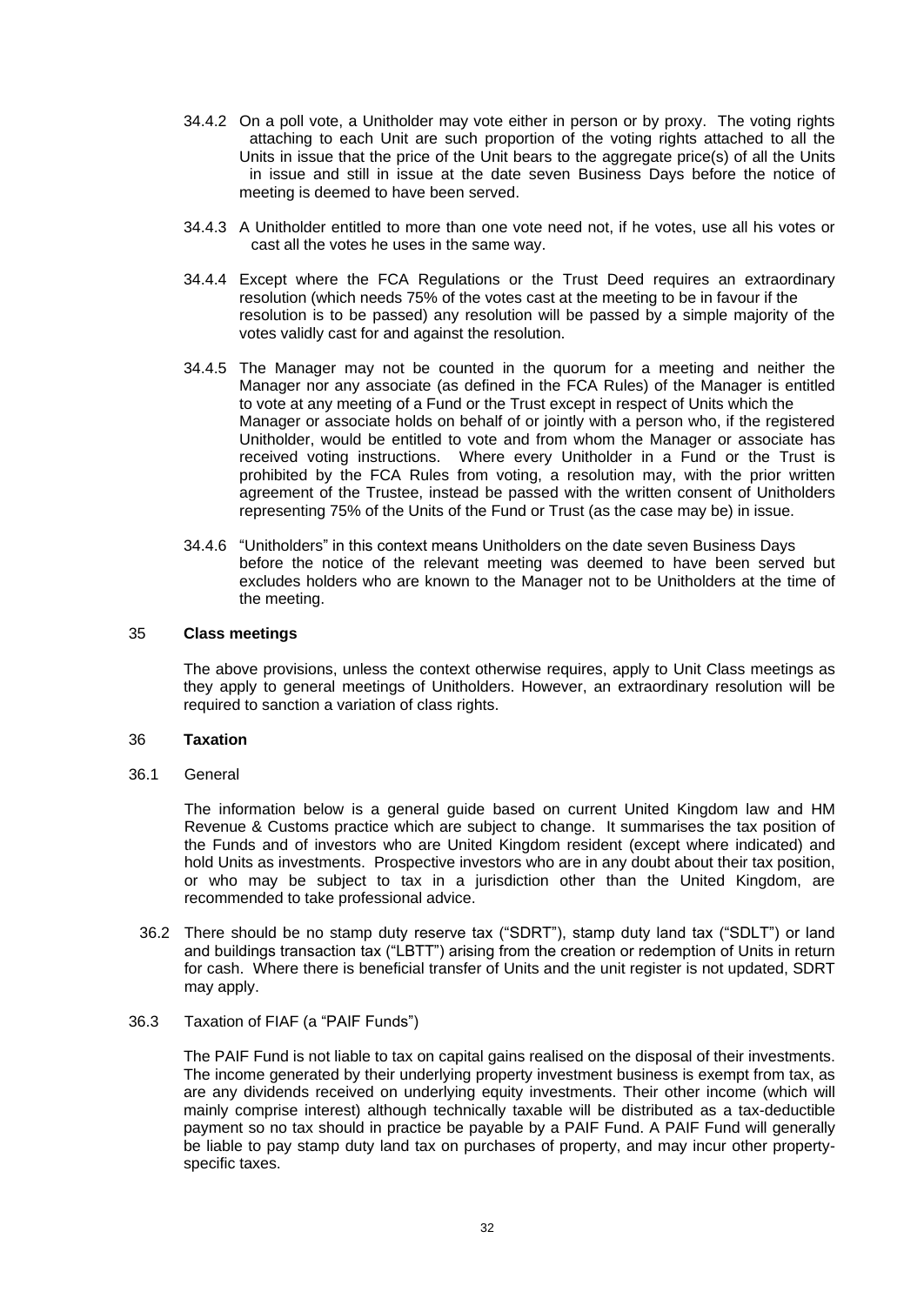#### 36.4 The Funds

The Funds are exempt from United Kingdom tax on capital gains realised on the disposal of their investment in sub-funds of the Company.

The Funds will receive income (or be deemed to do so in the case of accumulation Units) from the corresponding sub-funds of the Company, usually net of withholding tax. This will be streamed for tax purposes into up to three parts depending on the nature of the income generated by those sub-funds of the Company:

- property income distributions (representing property income received by a PAIF Fund) will be received net of withholding tax and no further corporation tax will be payable by the Fund in question on them;
- PAIF dividend distributions (representing any dividends received by a PAIF Fund and certain other income) will be exempt from corporation tax; and
- PAIF interest distributions (representing the net amount of all other income received by a PAIF Fund) will be received gross and will be subject to corporation tax by the Fund in question on them.

Each Fund will pay all distributable income as dividend distributions (or accumulate it within the Fund in the case of accumulation Units).

- 36.5 Unitholders
- 36.5.1 Income

**Corporate Unitholders**: Corporation tax payers which receive dividend distributions (or are deemed to do so in the case of accumulation Units) will have to divide them into two for tax purposes if the Fund received any property authorised investment fund dividend distributions, in which case the division will be indicated on the tax voucher. Any part representing dividends received from a company will be treated as dividend income (that is, franked investment income) and no further tax will be due on it. The remainder will be received as an annual payment after deduction of income tax at the basic rate, and corporate Unitholders may, depending on their circumstances, be liable to tax on the grossed up amount, with the benefit of the income tax credit attached or to reclaim part of the tax credit as shown on the tax voucher.

**Tax-exempt Unitholders**: Any Unitholders who are exempt from tax on income will not be able to reclaim the tax credits on dividend distributions or accumulations.

**Individual Unitholders**: Any Unitholders who are United Kingdom resident individuals liable to income tax on investment income at the basic rate will have no further liability to tax. Higher rate taxpayers will have to pay an additional amount of income tax, as will additional rate taxpayers. Non-taxpaying individual investors may not reclaim the tax credits on dividend distributions or accumulations.

**Non-United Kingdom Unitholders**: Non-United Kingdom resident Unitholders will generally not be entitled to reclaim any part of the tax credit on the dividend distribution from HM Revenue & Customs although it will normally satisfy their United Kingdom tax liability on that income. They may also be able to offset the tax credit against their liability to tax in their own country.

**For all income allocations**: A tax voucher showing the amount of the income distributed or deemed to be distributed to the Unitholder and the notional tax credits will be sent to Unitholders at the time of a distribution.

**Income equalisation**: The first income allocation received by an investor after buying Units may include an amount of income equalisation. This is effectively a repayment of the income equalisation paid by the investor as part of the purchase price. It is a return of capital, and is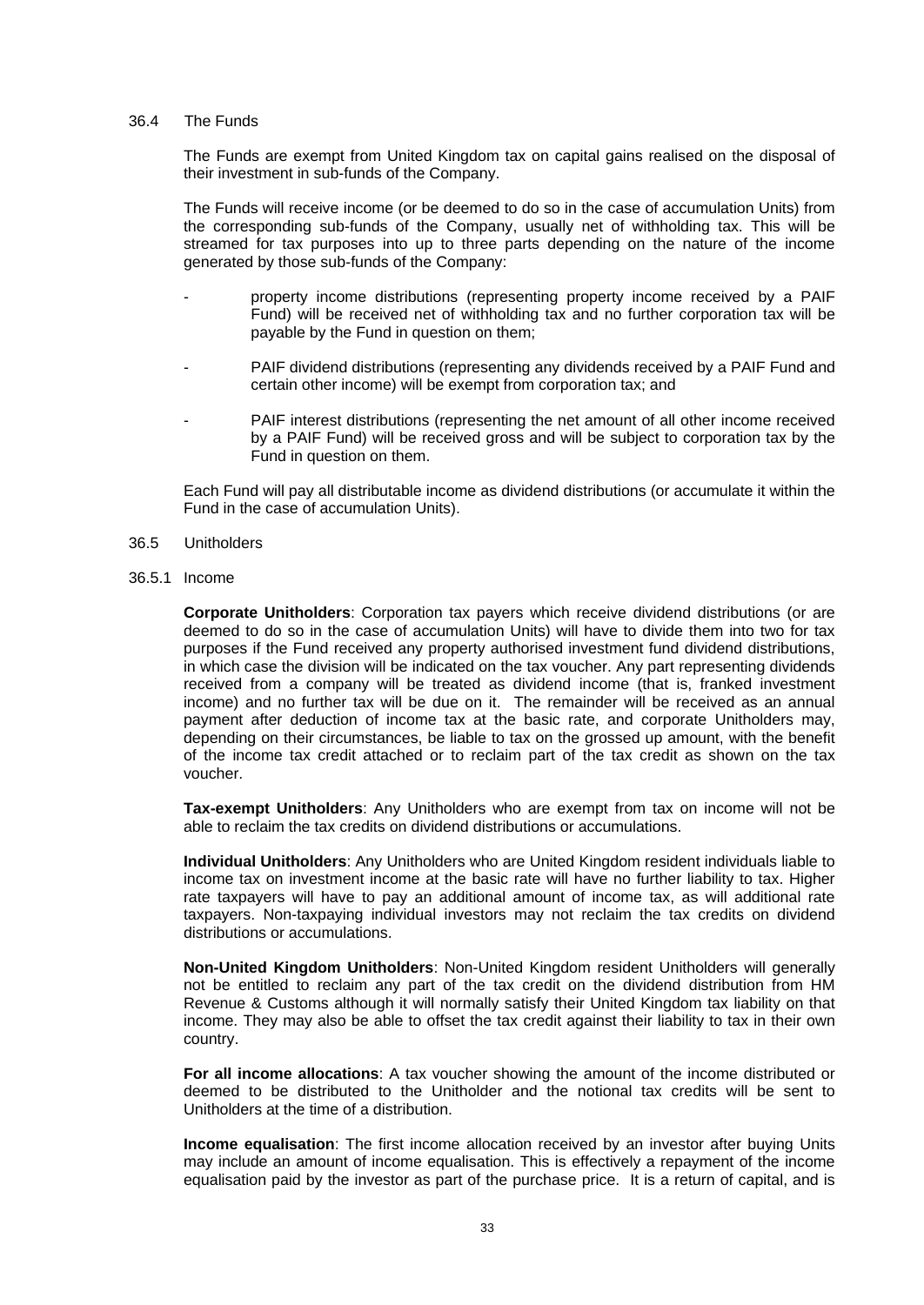not taxable. Rather it should be deducted from the acquisition cost of the Units for capital gains tax purposes.

#### 36.5.2 Capital gains

Unitholders who are resident in the United Kingdom for tax purposes may, depending on their personal circumstances, be liable to capital gains tax or, if a corporate Unitholder, corporation tax on gains arising from the redemption, transfer or other disposal of Units (including from Switches, but not from Conversions). A relief from capital gains tax applies to exchanges of Units for Shares done with the agreement of the Manager.

Part of any increase in value of accumulation Units represents the accumulation of income (including income equalisation but excluding tax credit). These amounts may be added to the acquisition cost when calculating the capital gain realised on their disposal.

Individual Unitholders will find further information in HM Revenue & Customs Help Sheets for the capital gains tax pages of their tax returns.

All non-UK resident Unitholders may be subject to UK capital gains tax on disposals of Units where the Fund invests in the PAIF Funds, where a PAIF Fund is deemed to be "property rich". Whether a Fund is in scope of tax on chargeable gains for non-UK resident Shareholders will depend on whether at the date of any redemption of Units investing in a PAIF Fund which has at least 75% of its gross asset value of invested in "UK land". "UK land" is defined broadly and includes any interest, right or power in UK land or the benefit of an obligation or condition affecting the value of UK land. There is no certainty whether a Fund investing in a PAIF Fund on any given date may or may not be "property rich" and therefore your Unitholding may be in or out of scope of tax on chargeable gains.

Neither the Fund, the Manager nor Administrator is responsible for any withholding, reporting or any other responsibility whatsoever with regards to any non-resident UK tax on chargeable gains tax. Non-UK resident Unitholders are strongly recommended to seek their own independent tax advice.

#### 36.6 FATCA

The Trust (and therefore each Fund) is classified as a Restricted Fund within the Deemed Compliant Financial Institution category of FATCA. The Trust is eligible for Restricted Fund status as it imposes prohibitions on the sale or transfer of Shares in a Fund to Specified US Persons, Non-Participating Financial Institutions and Passive Non-Financial Foreign Entities with Controlling US Persons. These prohibitions are detailed in Section 18, which also refers to an increased tax burden. This can be defined as any increase in compliance for the Trust or any Fund with regards to tax, such as an increase in reporting requirements as a result of FATCA.

#### <span id="page-36-0"></span>37 **Income equalisation**

- 37.1 Income equalisation, as explained below, may apply in relation to a Fund.
- 37.2 Part of the purchase price of a Unit reflects the relevant share of accrued income received or to be received by the Trust. This capital sum is returned to a Unitholder with the first distribution of income in respect of a Unit issued during an accounting period.
- 37.3 The amount of income equalisation is either the actual amount of income included in the issue price of that Unit or is calculated by dividing the aggregate of the amounts of income included in the price of Units issued or sold to Unitholders in an annual or interim accounting period by the number of those Units and applying the resultant average to each of the Units in question.

## <span id="page-36-1"></span>38 **Winding up of the Trust or termination of a Fund**

38.1 The Trust must be wound up, or a Fund must be terminated under the FCA Regulations, following approval by the FCA, in the following circumstances: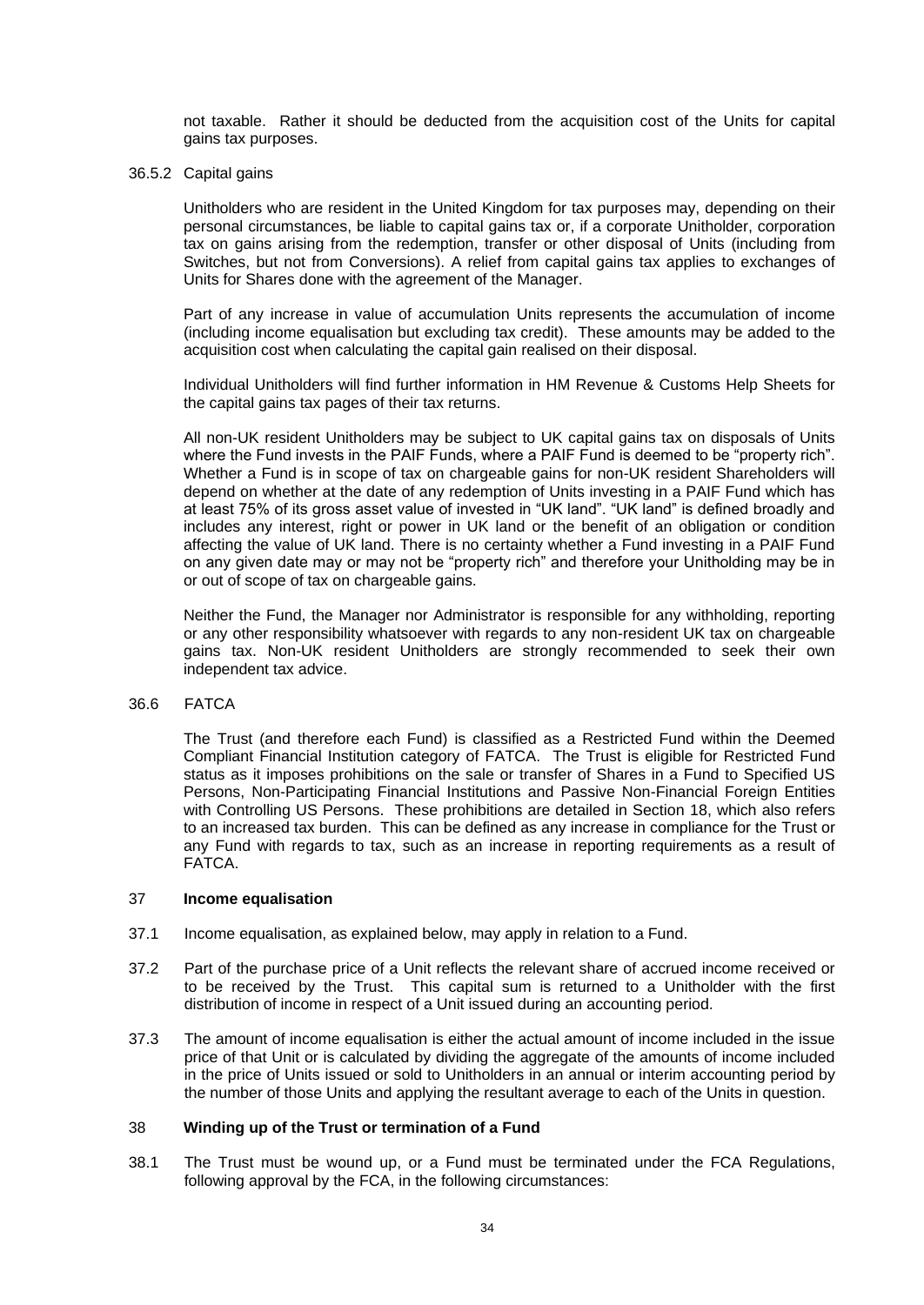- 38.1.1 if an extraordinary resolution to that effect is passed and the FCA's prior consent to the resolution has been obtained by the Manager or the Trustee;
- 38.1.2 on the expiry of any period specified in the Trust Deed as the period at the end of which the Trust or the relevant Fund is to be wound up.
- 38.1.3 if the order declaring the Trust as an authorised unit trust scheme ("Order of Authorisation") is revoked;
- 38.1.4 if the Manager or the Trustee requests the FCA to revoke the Order of Authorisation and the FCA has agreed (provided no material change in any relevant factor occurs) that on the winding-up of the Trust or termination of a Fund, the FCA will accede to that request;
- 38.1.5 on the effective date of a duly approved scheme of arrangement which is to result in the Trust ceasing to hold any Scheme Property;
- <span id="page-37-1"></span>38.1.6 in the case of a Fund, on the effective date of a duly approved scheme of arrangement which is to result in the Fund ceasing to hold any Scheme Property; or
- 38.1.7 on the date when all the Funds fall within [38.1.6](#page-37-1) or have otherwise ceased to hold any Scheme Property, notwithstanding that the Trust may have assets and liabilities that are not attributable to any particular Fund.
- 38.2 On the occurrence of any of the above:
	- 38.2.1 in the case of scheme of arrangement referred to above the Trustee shall wind up the Trust or terminate the Fund in accordance with the scheme of arrangement.
	- 38.2.2 in any other case, the Trustee shall, as soon as practicable after the Trust falls to be wound up or Fund falls to be terminated, realise the property of the Trust or Fund and, after paying all liabilities properly payable and retaining provision for the costs of the winding-up, distribute the proceeds to the Unitholders and the Manager proportionately to the size of their holdings.
	- 38.2.3 any unclaimed net proceeds or other cash held by the Trustee after twelve months from the date the proceeds became payable, shall be paid by the Trustee into court, although the Trustee will have the right to retain any expenses incurred in making that payment.
	- 38.2.4 on completion of the winding-up of the Trust or termination of the Fund, the Trustee shall notify the FCA in writing of that fact and, in the case of a winding up of the Trust, the Trustee or the Manager shall request the FCA to revoke the Order of Authorisation.

#### <span id="page-37-0"></span>39 **General Information**

39.1 Accounting periods

The annual accounting period of the Trust ends each year on 31 March (the accounting reference date). The half year accounting period of the Trust ends each 30 September.

- 39.2 Income distributions
	- 39.2.1 Distributions of income are made in respect of the income available for distribution in each accounting period.

39.2.2 The distributions of income for all Funds are to be paid to relevant Shareholders by cheque or by electronic transfer.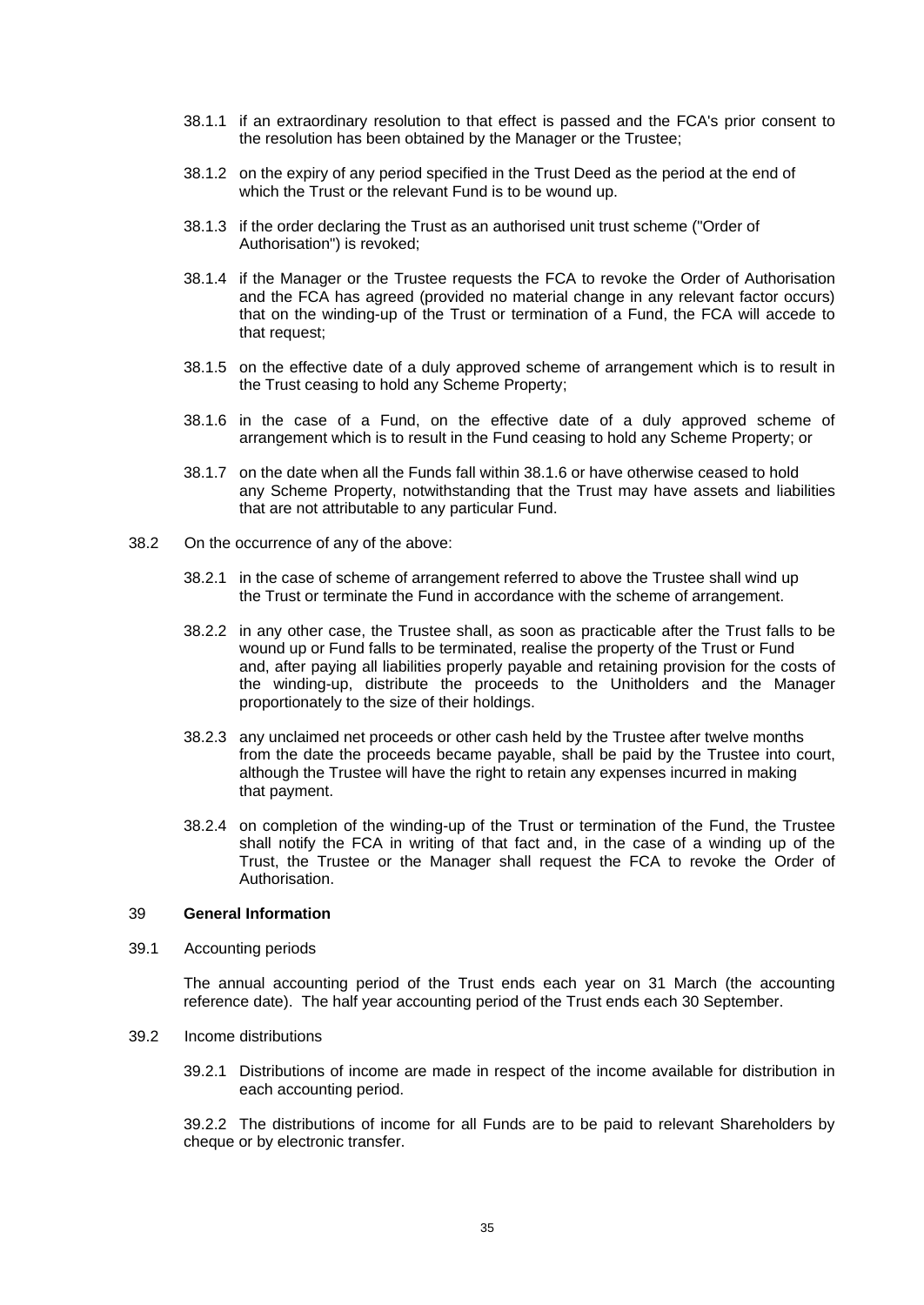39.2.3 For FIAFT, the distributions will be paid on a six monthly basis, usually within two months of the half yearly accounting period, being 30 September and 31 March.

- 39.2.4 The amount available for distribution by a Fund in any accounting period is calculated by taking the aggregate of the income received or receivable for the account of the Fund in respect of that period, and deducting any charges and expenses paid or payable out of income in respect of that accounting period. The Manager then makes such other adjustments as it considers appropriate (and after consulting the Trustee as appropriate) in relation to taxation, income equalisation, income unlikely to be received within 12 months following the relevant income allocation date, transfers between the income and capital account and any other adjustments which the Manager considers appropriate after consulting the auditors.
- 39.2.5 If a distribution remains unclaimed for a period of six years after it has become due, it will be forfeited and will revert to the relevant Fund.
- 39.3 Annual and Half-yearly Reports

Annual reports of the Trust will be published within four months of the end of each annual accounting period and half-yearly reports will be published within two months of the end of each interim half-year accounting period. Unitholders may request a copy of the report for the Trust which shall be available either by post or, if possible, electronically. All reports are available for inspection at the offices of the Authorised Fund Manager between 9.00 a.m. and 5.00 p.m. every Business Day.

Further details relating to liquidity management policy and any special arrangements in place for less liquid assets, risk profile and risk management systems will be included in the annual report.

- 39.4 Documents relating to the Trust
	- 39.4.1 The following documents may be inspected inspection free of charge between 9.00 a.m. and 5.00 p.m. every Business Day at the offices of the Manager at 338 Euston Road, London, NW1 3BG:
	- 39.4.1.1 the most recent annual and half-yearly reports of the Trust;
	- 39.4.1.2 the Prospectus;
	- 39.4.1.3 the Trust Deed (and any supplemental trust deed); and
	- 39.4.1.4 the NURS KIIs.
	- 39.4.2 The Manager may make a charge at its discretion for copies of the Trust Deed, however, the reports, the Prospectus and the NURS KIIs are available free of charge.
- 39.5 Fair treatment of investors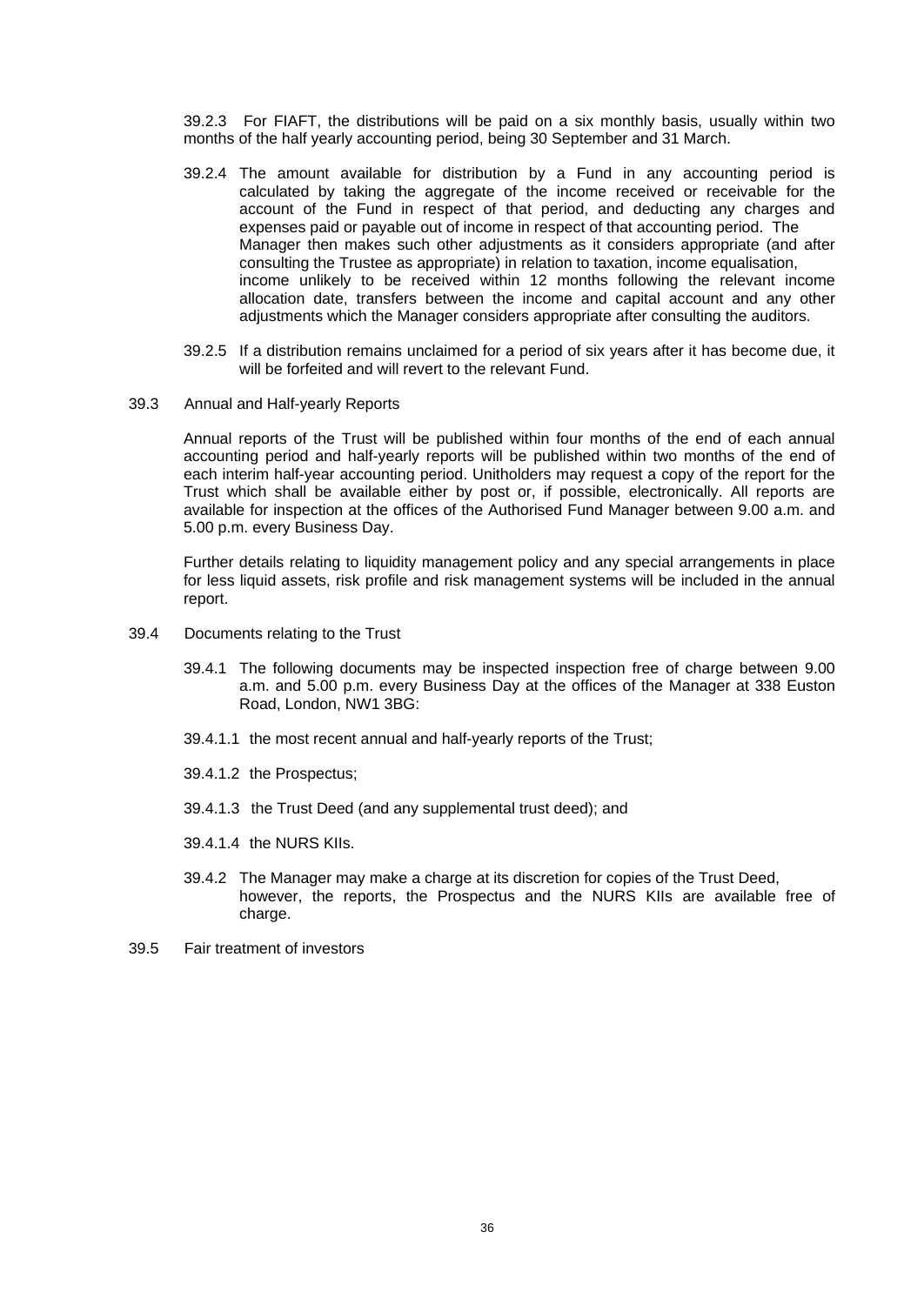Procedures, arrangements and policies have been put in place by the Manager to ensure compliance with the principles of fair treatment of investors. The principles of treating investors fairly include, but are not limited to:

- acting in the best interest of the Funds and of the investors;
- executing the investment decisions taken for the account of the Funds in accordance with the objectives, the investment policy and the risk profile of the Funds;
- ensuring that the interests of any group of investors are not placed above the interests of any other group of investors:
- ensuring that fair, correct and transparent pricing models and valuation systems are used for the Funds managed;
- preventing undue costs being charged to the Funds and investors;
- taking all reasonable steps to avoid conflicts of interests and, when they cannot be avoided, identifying, managing, monitoring and, where applicable, disclosing those conflicts of interest to prevent them from adversely affecting the interests of investors; and
- recognising and dealing with complaints fairly.
- 39.6 Preferential Treatment

From time to time the Manager may afford preferential terms of investment to certain groups of investors. In assessing whether such terms are afforded to an investor, the Manager will ensure that any such concession is not inconsistent with its obligation to act in the overall best interests of the Trust and its investors. In particular, the Manager may typically exercise its discretion to waive the initial charge or investment minima for investment in a Class for investors that are investing sufficiently large amounts, either initially or are anticipated to do so over time, such as platform service providers, and institutional investors. The Manager may also have agreements in place with such groups of investors which result in them paying a reduced annual management charge.

39.7 Electronic communication

The Manager has agreed with the Administrator that formal communication with Unitholders, including the distribution of all documents and related relevant Unitholder communications, shall be by electronic method only, to the extent it is able to do so. If it is not able to do so, the Administrator shall communicate with relevant Unitholders by post.

Unitholders who wish to receive hard copy correspondence should contact the Administrator who shall arrange for this.

39.8 Notices

Notices and documents will be sent to the Unitholder's registered address or registered email address.

39.9 Complaints

Complaints concerning the operation or marketing of the Trust or any Fund should be referred to the compliance officer of the Manager at 338 Euston Road, London, NW1 3BG, in the first instance. If the complaint is not dealt with satisfactorily then it can be made direct to The Financial Ombudsman Service at South Quay Plaza, 183 Marsh Wall, London E14 9SR.

#### 39.10 Compensation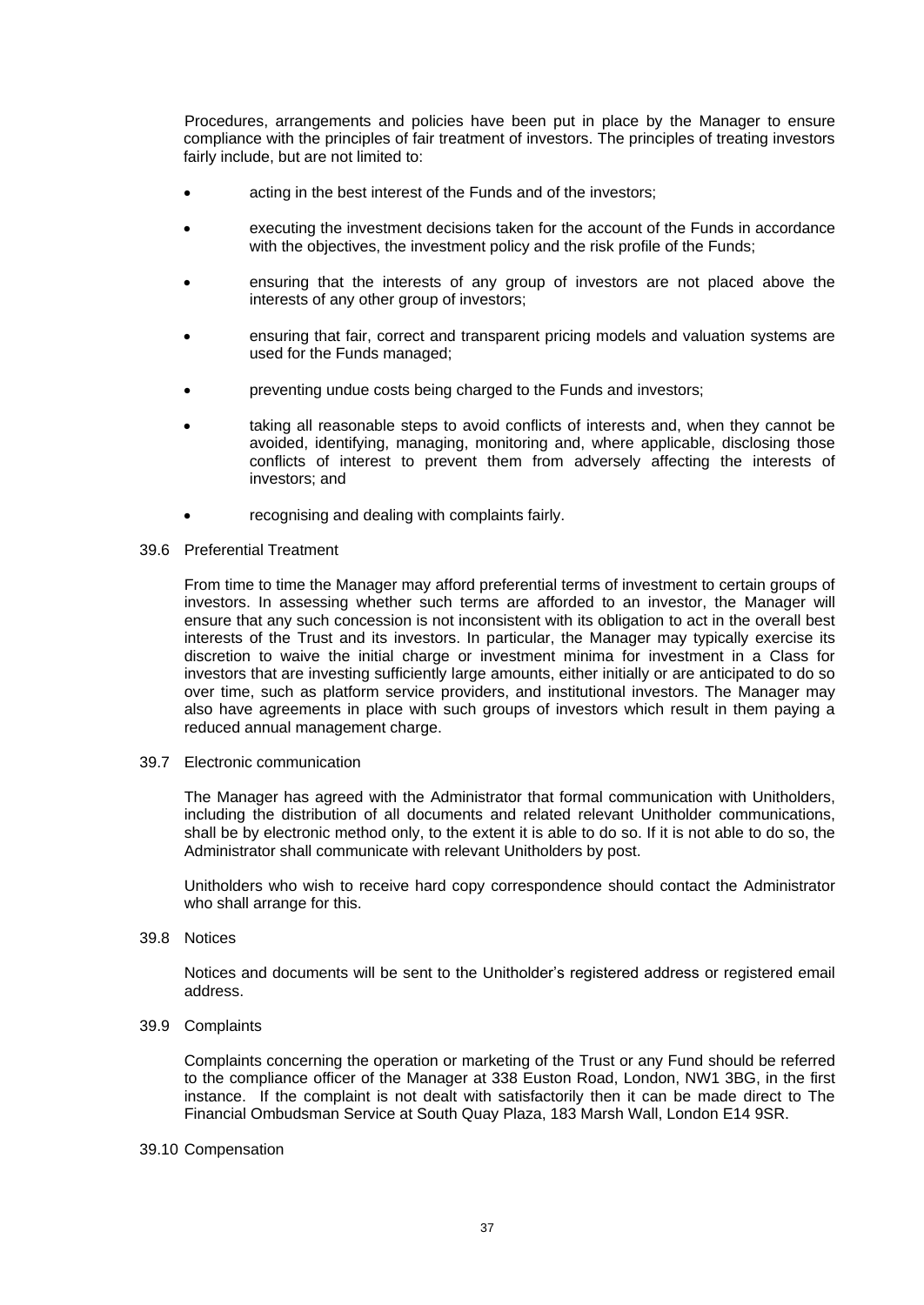Unitholders' investments in the Funds may be covered by the Financial Services Compensation Scheme. Unitholders may be entitled to compensation from this scheme if the Trust, Manager or other service provider cannot meet their obligations. This depends whether the claimant is eligible and the circumstances of the claim. Most types of investments are covered up to £85,000.

Further information is available from the Financial Services Compensation Scheme, [www.fscs.org.](http://www.fscs.org/)

#### 39.11 Best execution

The Manager's best execution policy sets out the basis upon which it will effect transactions and place orders in relation to the Trust. The Manager will act in the best interests of each Fund when executing decisions to deal on behalf of the relevant Fund. It will take all sufficient steps to obtain, when executing decisions to deal on behalf of the relevant Fund, the best possible result for each Fund taking into account factors such as price and costs. Details of this best execution policy are available on the Manager's website at www.alpharealcapital.com.

#### 39.12 Inducements

The Manager will not accept and retain any fees, commissions or monetary benefits, or accept any non-monetary benefits, where these are paid or provided by any third party or a person acting on behalf of that party. However, this does not apply to minor non-monetary benefits that are capable of enhancing the quality of the service provided to a Fund, and are of a scale and nature such that they could not be judged to impair the Manager's compliance with its duty to act honestly, fairly and professionally in the best interests of the relevant Fund.

<span id="page-40-0"></span>In the event that the Manager receives any fees, commissions or monetary benefits from a third party in relation to any services provided to a Fund, the Manager will return these to the relevant Fund as soon as reasonably possible and inform Unitholders in the Fund about such fees, commissions and/or monetary benefits, as applicable.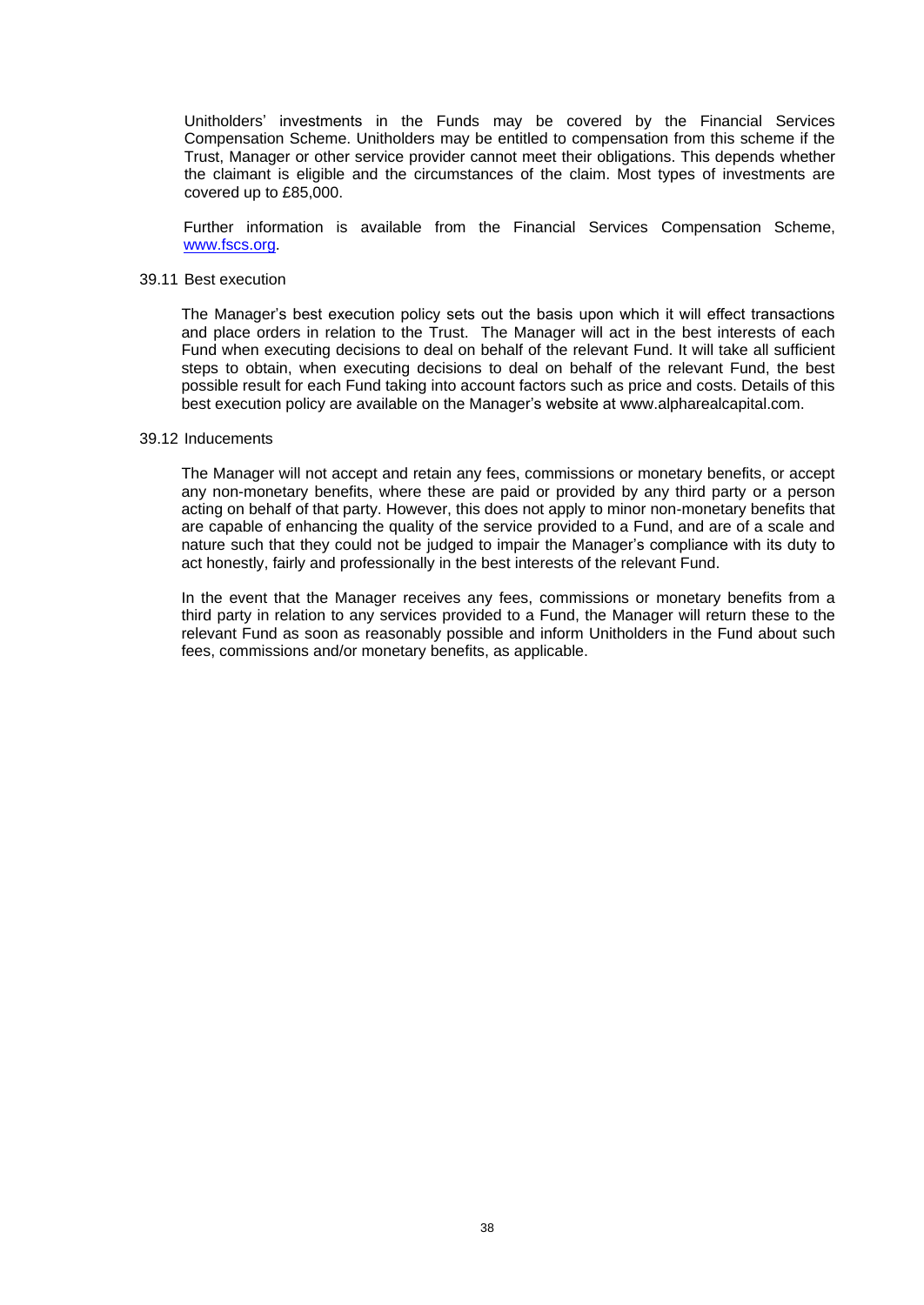## **Appendix A**

Investment objective, policy and other details about the Funds and the Trust

Investment of the assets of each Fund must comply with the FCA Regulations and their own investment objectives and policies. Details of the investment objective and policy of each Fund are set out in this Appendix A:

Part 1A – Fund specific details for FIAFT

Part 1B – Fund specific details for FIAF

A detailed statement of the investment and borrowing restrictions applicable to each Fund is contained in Appendix B.

Lists of the eligible securities and derivatives markets on which the Funds may invest are contained in Appendix C.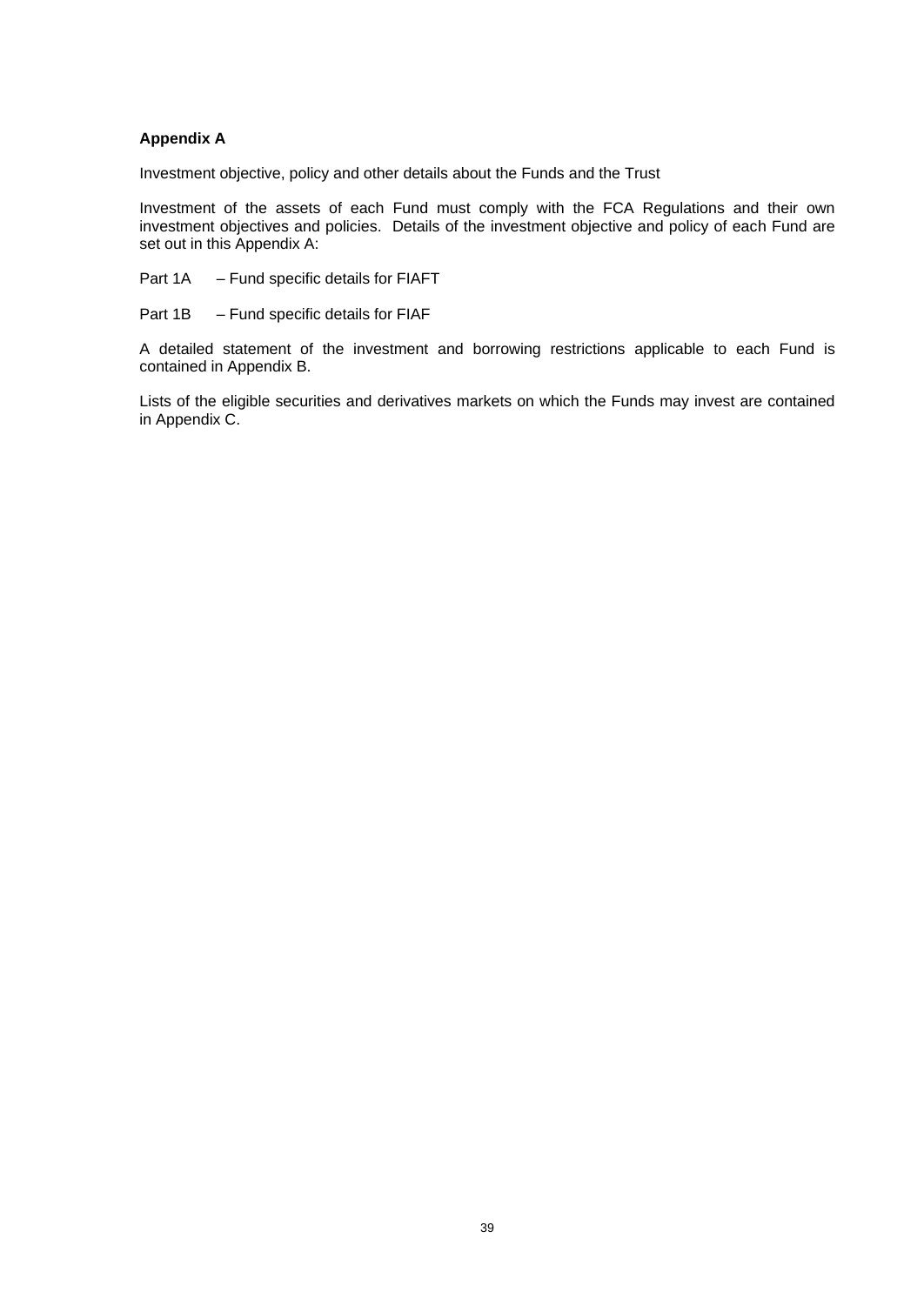## 39.13 PART 1: ARC TIME FREEHOLD INCOME AUTHORISED FEEDER TRUST

## 39.13.1 PART 1A: FUND SPECIFIC DETAILS FOR FIAFT

## **Fund specific details**

| Fund type:                                  | The Fund is a "feeder fund" and its sole purpose is to acquire and hold shares in ARC<br>TIME Freehold Income Authorised Fund (FIAF) |                                                                                                                                                                                                                                                                                                            |  |  |  |  |  |  |
|---------------------------------------------|--------------------------------------------------------------------------------------------------------------------------------------|------------------------------------------------------------------------------------------------------------------------------------------------------------------------------------------------------------------------------------------------------------------------------------------------------------|--|--|--|--|--|--|
| <b>Launch Date:</b>                         | 25 April 2013                                                                                                                        |                                                                                                                                                                                                                                                                                                            |  |  |  |  |  |  |
| <b>Dealing Frequency:</b>                   | In respect of each Unit Class, the Fund deals on the days set out in the share classes table<br>below (a 'Dealing Day' for the Fund) |                                                                                                                                                                                                                                                                                                            |  |  |  |  |  |  |
| <b>Distribution frequency</b><br>and dates: | Six monthly, usually within two months of the half yearly accounting period, being 30<br>September and 31 March.                     |                                                                                                                                                                                                                                                                                                            |  |  |  |  |  |  |
| <b>Cut off points</b>                       |                                                                                                                                      | Class I to Class L                                                                                                                                                                                                                                                                                         |  |  |  |  |  |  |
|                                             |                                                                                                                                      |                                                                                                                                                                                                                                                                                                            |  |  |  |  |  |  |
|                                             | Cut Off Point for<br>Subscriptions                                                                                                   | 10am on the Business day 2 days prior to each relevant Dealing<br>Day                                                                                                                                                                                                                                      |  |  |  |  |  |  |
|                                             | Cut Off Point for<br>Redemptions                                                                                                     | 10am on the Business Day 5 days prior to each relevant Dealing<br>Day                                                                                                                                                                                                                                      |  |  |  |  |  |  |
|                                             |                                                                                                                                      | Class U and Class V                                                                                                                                                                                                                                                                                        |  |  |  |  |  |  |
|                                             | Cut Off Point for<br>Subscriptions                                                                                                   | 10am on the Business day 2 days prior to each relevant Dealing<br>Day                                                                                                                                                                                                                                      |  |  |  |  |  |  |
|                                             | Cut Off Point for<br>Redemptions                                                                                                     | Six months' notice of redemption prior to the relevant Dealing Day<br>is required. Once such notice is received by the Administrator, the<br>redemption will be processed on the first Dealing Day being the 12 <sup>th</sup><br>of each month (or the next Business Day) after six months has<br>expired. |  |  |  |  |  |  |
| Accounting date(s):                         | Final                                                                                                                                | 31 March                                                                                                                                                                                                                                                                                                   |  |  |  |  |  |  |
|                                             | Interim                                                                                                                              | 30 September                                                                                                                                                                                                                                                                                               |  |  |  |  |  |  |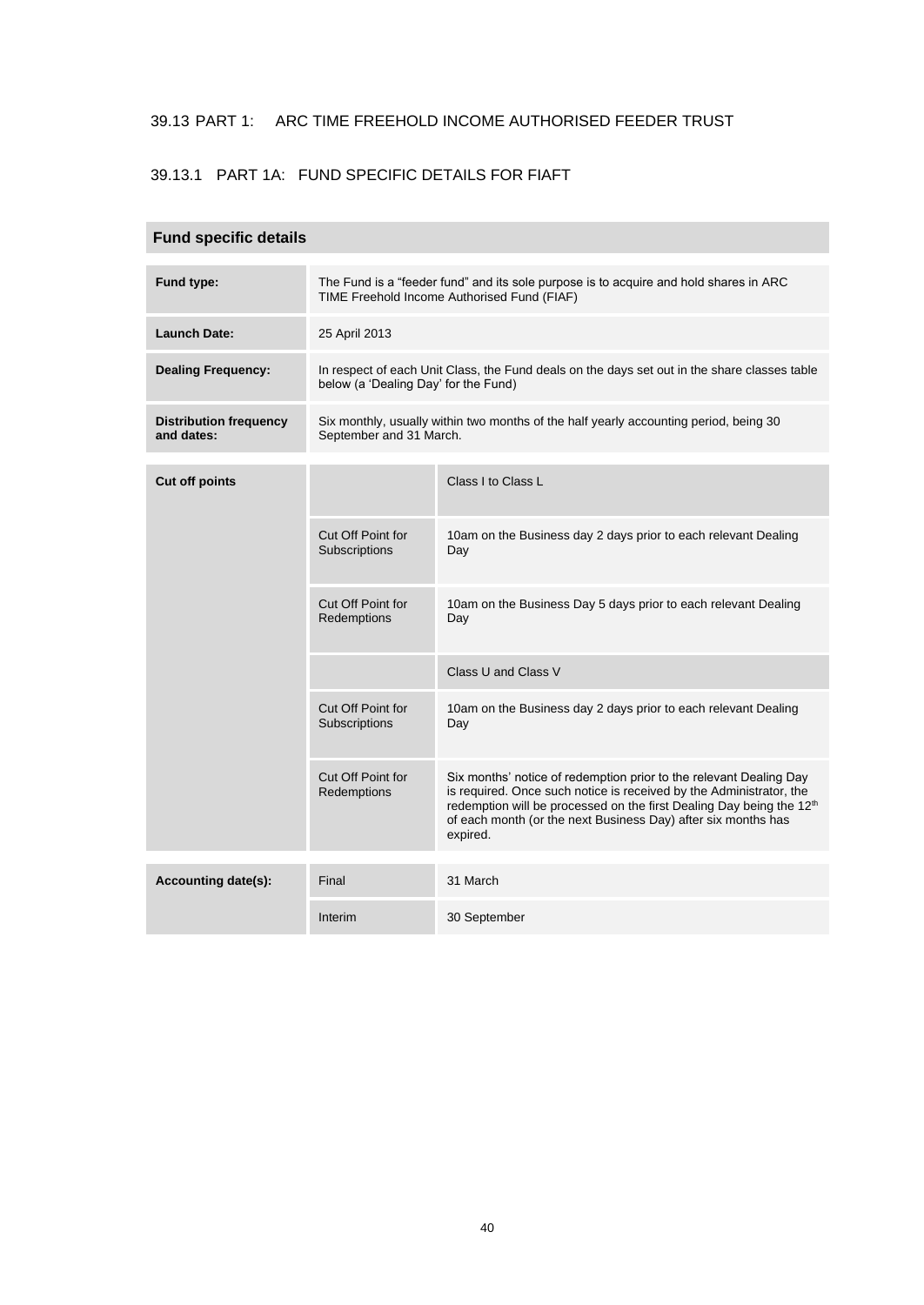|                                                          | <b>Unit Class details</b>        |                                                        |                 |                                      |                                            |                                         |                              |                            |                                             |
|----------------------------------------------------------|----------------------------------|--------------------------------------------------------|-----------------|--------------------------------------|--------------------------------------------|-----------------------------------------|------------------------------|----------------------------|---------------------------------------------|
|                                                          | <b>Class</b>                     | Share class in<br><b>FIAF each class</b><br>feeds into | <b>Currency</b> | <b>Minimum initial</b><br>investment | <b>Minimum</b><br>subsequent<br>investment | <b>Minimum</b><br>holding<br>investment | <b>Minimum</b><br>redemption | ISA-eligible<br>investment | Dealing Day(s) in<br>each calendar<br>month |
| $Non -$<br>commission<br>paying ("RDR<br>clean") classes | Class I<br>Accumulation<br>(Net) | Class B<br>Accumulation<br>(Net)                       | GBP             | £5,000                               | £1,000                                     | £1,000                                  | £1,000                       | <b>No</b>                  | $12^{th}$                                   |
|                                                          | Class J<br>Income (Net)          | Class D<br>Income (Net)                                | <b>GBP</b>      | £5,000                               | £1,000                                     | £1,000                                  | £1,000                       | <b>No</b>                  | $12^{th}$                                   |
| Non-UK Investors<br>only                                 | Class K<br>Accumulation<br>(Net) | Class F<br>Accumulation<br>(Net)                       | <b>GBP</b>      | £5,000                               | £1,000                                     | £1,000                                  | £1,000                       | <b>No</b>                  | $12^{th}$                                   |
|                                                          | Class L<br>Income (Net)          | Class H<br>Income (Net)                                | <b>GBP</b>      | £5,000                               | £1,000                                     | £1,000                                  | £1,000                       | <b>No</b>                  | $12^{th}$                                   |
| Offshore<br>institutional<br>investors only              | Class U<br>Accumulation<br>(Net) | Class S<br>Accumulation<br>(Net)                       | <b>GBP</b>      | £5,000,000                           | £100,000                                   | £500,000                                | £100,000                     | <b>No</b>                  | $12^{th}$                                   |
|                                                          | Class V<br>Income (Net)          | Class T<br>Income (Net)                                | <b>GBP</b>      | £5,000,000                           | £100,000                                   | £500,000                                | £100,000                     | <b>No</b>                  | 12 <sup>th</sup>                            |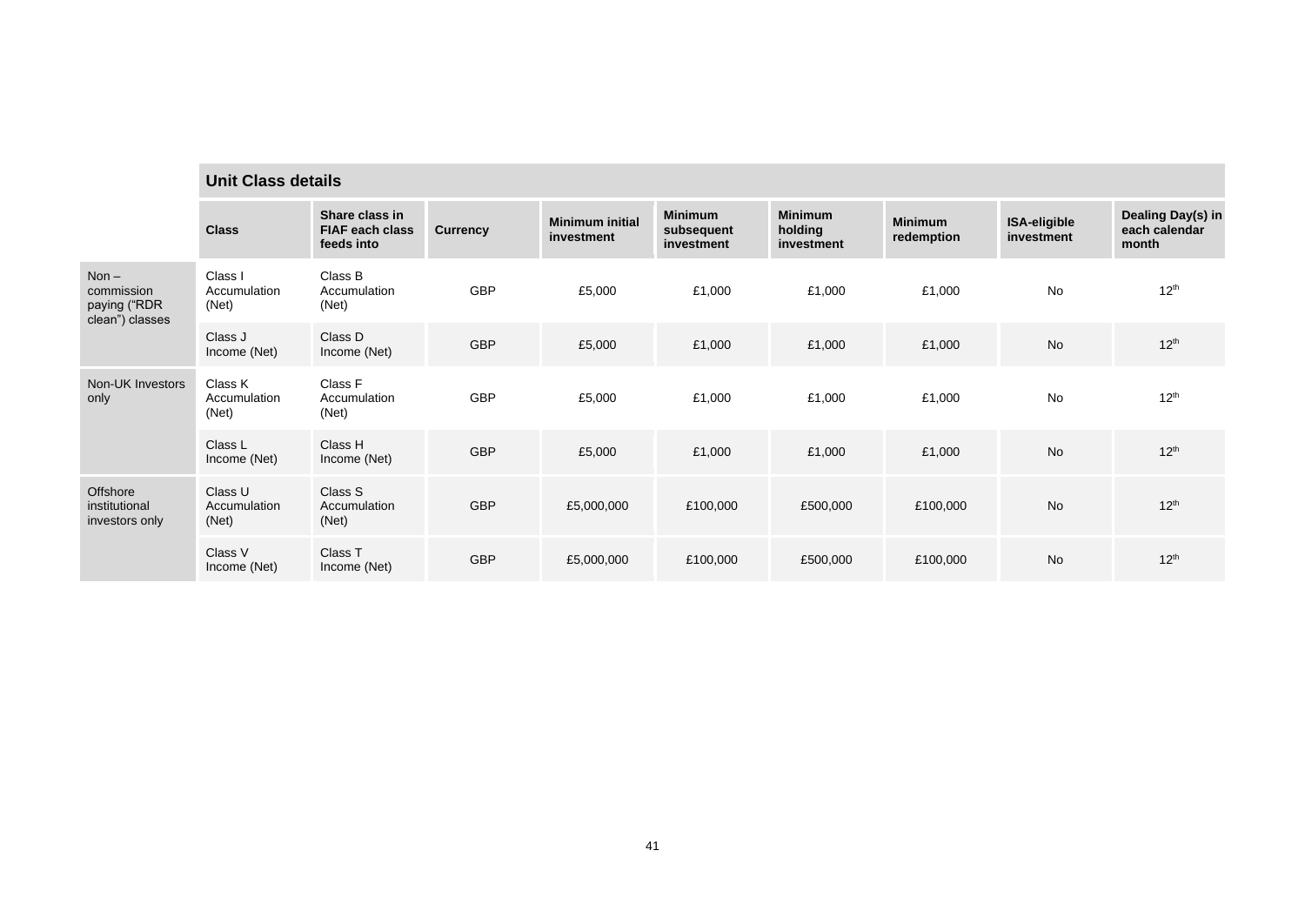# **Unit Class details (continued...)**

|                                                           | <b>Class</b>                  | <b>Initial fee</b> | <b>Redemption fee</b> | <b>Switching fee</b>                                          | <b>Manager fee</b> | <b>Trustee fee</b>                                                        | <b>Investment</b><br>management/<br>administrator fee |
|-----------------------------------------------------------|-------------------------------|--------------------|-----------------------|---------------------------------------------------------------|--------------------|---------------------------------------------------------------------------|-------------------------------------------------------|
|                                                           |                               |                    | (taken from Capital)  | (taken from Capital)                                          |                    |                                                                           |                                                       |
| Non $-$<br>commission<br>paying ("RDR"<br>clean") classes | Class I<br>Accumulation (Net) | 1%                 | Up to $5%$            | Initial fee on unit class<br>into which switch being<br>made  | Nil                | Up to $£12,000$ per<br>Fund per annum<br>currently paid by the<br>Manager | Nil                                                   |
|                                                           | Class J<br>Income (Net)       |                    |                       |                                                               |                    |                                                                           |                                                       |
| Non-UK Investors<br>only                                  | Class K<br>Accumulation (Net) | 3%                 | Up to $5%$            | Initial fee on share<br>class into which switch<br>being made | Nil                | Up to $£12,000$ per<br>Fund per annum<br>currently paid by the<br>Manager | Nil                                                   |
|                                                           | Class L<br>Income (Net)       |                    |                       |                                                               |                    |                                                                           |                                                       |
| Offshore<br>institutional<br>investors only               | Class U<br>Accumulation (Net) | 7%                 | Up to $5%$            | Initial fee on share<br>class into which switch<br>being made | Nil                | Up to £12,000 per Fund<br>per annum currently<br>paid by the Manager      | Nil                                                   |
|                                                           | Class V<br>Income (Net)       |                    |                       |                                                               |                    |                                                                           |                                                       |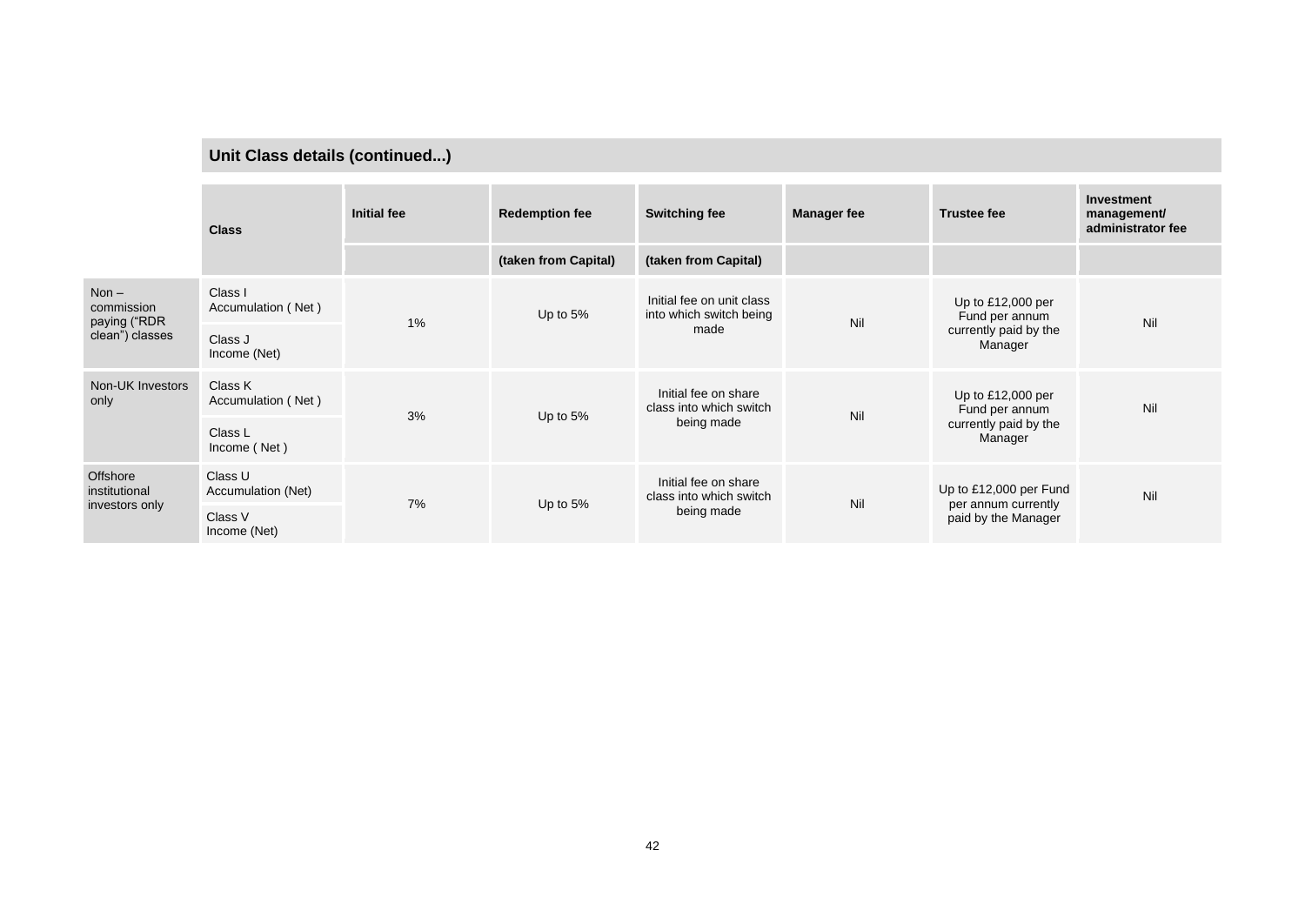## 39.13.2 PART 1B – ARC TIME FREEHOLD INCOME AUTHORISED FUND

## **ARC TIME FREEHOLD INCOME AUTHORISED FUND ("FIAF")**

## **Fund specific details**

| Investment objective:     | It is intended that the Fund will be a Property Authorised Investment Fund at all times, and<br>as such, its investment objective is to carry on Property Investment Business and to<br>manage cash raised for investment in the Property Investment Business.<br>The aim of the Fund is to acquire freehold ground rents which offer a consistent income<br>stream and capital growth prospects. There is no guarantee that a consistent income return<br>will be achieved and your capital is at risk.<br>A performance fee is payable out of the scheme property, where the annual total return of<br>the Fund exceeds 8%.                                                                                                                                                                                                                                                                                                                                                                                                                                                                                                                                                                                                                                                                                                                                                                |
|---------------------------|----------------------------------------------------------------------------------------------------------------------------------------------------------------------------------------------------------------------------------------------------------------------------------------------------------------------------------------------------------------------------------------------------------------------------------------------------------------------------------------------------------------------------------------------------------------------------------------------------------------------------------------------------------------------------------------------------------------------------------------------------------------------------------------------------------------------------------------------------------------------------------------------------------------------------------------------------------------------------------------------------------------------------------------------------------------------------------------------------------------------------------------------------------------------------------------------------------------------------------------------------------------------------------------------------------------------------------------------------------------------------------------------|
| <b>Investment policy:</b> | In accordance with the investment objective of the Fund, capital will be invested primarily<br>through acquiring freehold ground rents. Such property will only be held directly by the<br>Fund, unless via interim holding vehicles for the sole purpose of satisfying the Landlord<br>and Tenant Act 1987 or to permit completion of an acquisition of property it is intended that<br>no interim holding vehicles shall be retained by the Fund for a duration of more than 24<br>months.<br>In addition, principally to protect the liquidity of the Fund, the Fund shall also invest and<br>maintain an ongoing portfolio of cash and near cash instruments, together with holdings in<br>other collective investment schemes (regulated and unregulated), which have substantially<br>similar investment objectives to those of the Fund. The Fund may invest in the other sub-<br>funds of the Company and any other associated scheme. The Fund may also invest in<br>equities (listed or unlisted), money market instruments and debt securities. The Fund may<br>also utilise derivatives for investment purposes or for efficient portfolio management.                                                                                                                                                                                                                           |
| <b>Benchmark:</b>         | Target benchmark: As noted in the Investment objective, the Fund utilises one target<br>benchmark:<br>The Fund has a performance fee where the annual total return of the Fund<br>(1)<br>exceeds 8%. This trigger for payment of the fee was chosen as it was deemed to<br>represent exceptional performance of the Fund.<br>Constraining benchmark: The Fund does not have any constraining benchmarks.<br>Comparator benchmark: The Fund utilises the following comparator benchmark:<br>UK Retail Prices Index ("RPI"): the Fund's performance may be compared to UK<br>(1)<br>inflation, as represented by RPI. The Fund's assets consist of primarily<br>residential ground rents, and these asset rent reviews, impacting the income<br>payable to the Fund by tenants, are frequently linked to UK inflation. Accordingly<br>these assets may experience lower levels of income growth in the event of lower<br>inflation. Further as the profile of the assets are over-collateralised and their<br>income profile is long dated, they are frequently assessed as an alternative asset<br>to traditional lower risk assets, such as corporate and government bonds, which<br>also utilise inflation as a key relative measurement basis for relative performance<br>and assist investors in their investment selections.<br>No other benchmarks are utilised by the ACD or the Fund. |
| <b>PAIF Status:</b>       | The Fund is managed so that it is a PAIF and at all times satisfies the PAIF conditions.<br>No Body Corporate may seek to obtain or intentionally maintain a holding of 10% or more<br>of the Net Asset Value of the Fund. See Sections 14.6 and 14.7.                                                                                                                                                                                                                                                                                                                                                                                                                                                                                                                                                                                                                                                                                                                                                                                                                                                                                                                                                                                                                                                                                                                                       |
| Feeder Fund:              | The Feeder Fund for this Fund is ARC TIME Freehold Income Authorised Feeder Trust.                                                                                                                                                                                                                                                                                                                                                                                                                                                                                                                                                                                                                                                                                                                                                                                                                                                                                                                                                                                                                                                                                                                                                                                                                                                                                                           |
| Launch Date:              | 3 April 2013. Prior to 3 April 2013 FIAF was constituted as the Freehold Income Trust,<br>established in April 1993, which converted via a scheme of arrangement to FIAF on 3 April<br>2013.                                                                                                                                                                                                                                                                                                                                                                                                                                                                                                                                                                                                                                                                                                                                                                                                                                                                                                                                                                                                                                                                                                                                                                                                 |
| <b>Dealing Frequency:</b> | In respect of each Share Class, the Fund deals on the days set out in the Share Classes<br>table below (a 'Dealing Day' for the Fund).                                                                                                                                                                                                                                                                                                                                                                                                                                                                                                                                                                                                                                                                                                                                                                                                                                                                                                                                                                                                                                                                                                                                                                                                                                                       |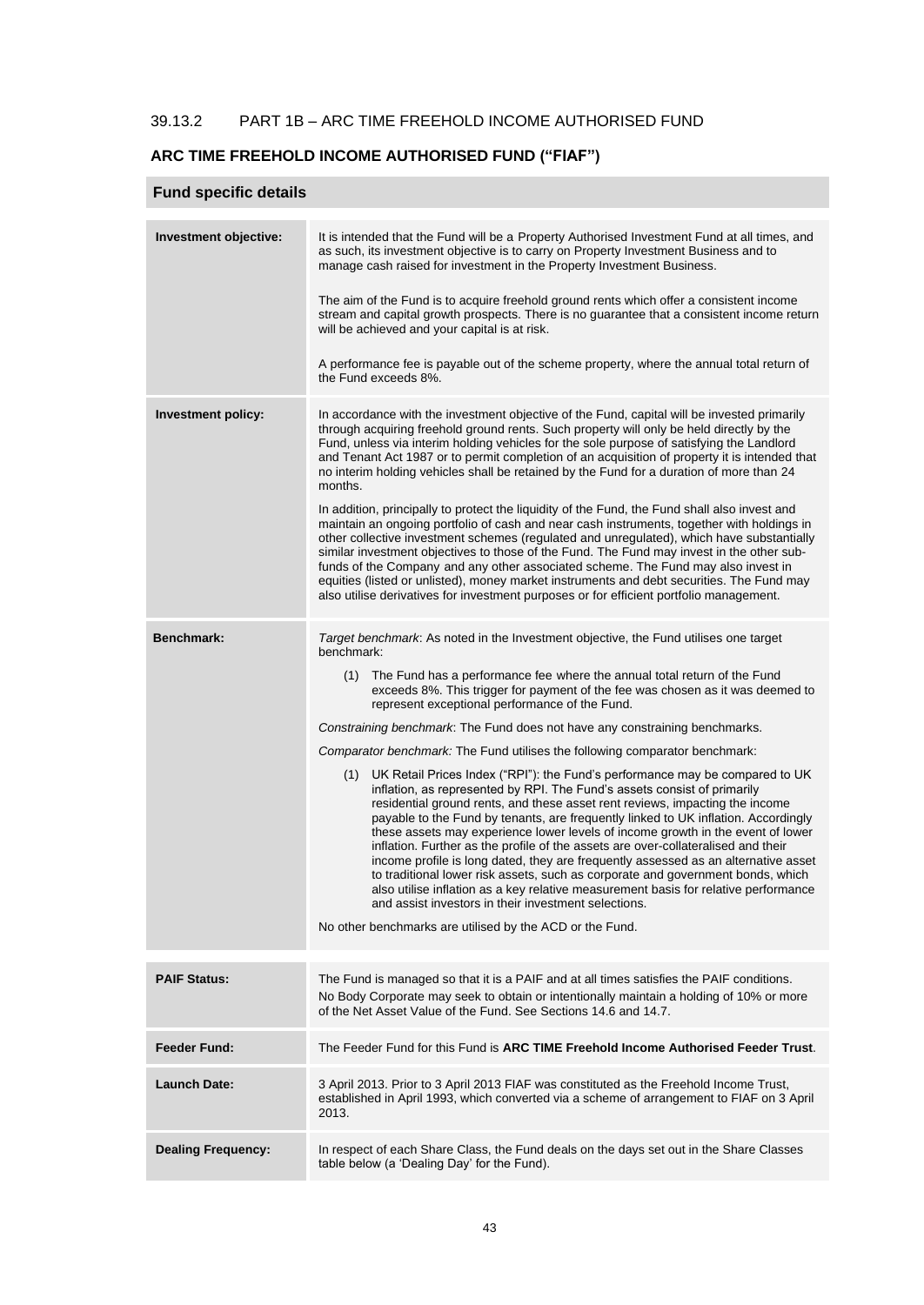**Distribution frequency and dates:** 

Six monthly, usually within two months of the half yearly accounting period, being 30 September and 31 March.

#### **Cut off points:**

#### **Cut Off Point for Subscriptions**

Class A to Class H: 10am on the Business Day 2 days prior to each Dealing Day being the 12<sup>th</sup> of each month (or the next Business Day)

Class S and Class T: 10am on the Business Day 2 days prior to each Dealing Day being the 12<sup>th</sup> of each month (or the next Business Day)

Class ISA : 10am on the Business Day 2 days prior to a relevant Dealing Day being the 12<sup>th</sup> and 26<sup>th</sup> of each month (or the next Business Day)

#### **Cut Off Point for Redemptions**

Class A to Class H: 10am on the Business Day 5 days prior to each Dealing Day being the 12<sup>th</sup> of each month (or the next Business Day).

Class S and Class T: Six months' notice of redemption prior to the relevant Dealing Day is required. Once such notice is received by the Administrator, the redemption will be processed on the first Dealing Day being the 12<sup>th</sup> of each month (or the next Business Day) after six months has expired.

Class ISA: 10am on the Business Day 5 days prior to a relevant Dealing Day being the 12<sup>th</sup> and 26<sup>th</sup> of each month (or the next Business Day)

| Accounting date(s):           | Final                                                   | 31 March                                                                                                                                                                                                                                                                                                                                                                                 |  |  |  |  |  |
|-------------------------------|---------------------------------------------------------|------------------------------------------------------------------------------------------------------------------------------------------------------------------------------------------------------------------------------------------------------------------------------------------------------------------------------------------------------------------------------------------|--|--|--|--|--|
|                               | Interim                                                 | 30 September                                                                                                                                                                                                                                                                                                                                                                             |  |  |  |  |  |
| <b>Investment Manager:</b>    |                                                         | TIME Investments (the trading name of Alpha Real Property Investment Advisers LLP)                                                                                                                                                                                                                                                                                                       |  |  |  |  |  |
| <b>Property Manager:</b>      |                                                         | Freehold Managers PLC, Butlers Wharf Building, 36 Shad Thames, London SE1 2YE                                                                                                                                                                                                                                                                                                            |  |  |  |  |  |
| <b>Investor Restrictions:</b> | <b>Class S and Class T</b><br>Class ISA<br>Junior ISAs. | All applications for subscription are accepted or otherwise at the sole discretion of the ACD,<br>in accordance with clause 14 of the Prospectus.<br>Only eligible offshore (non-UK) professional or institutional investors are permitted or<br>otherwise at the sole discretion of the ACD.<br>Only available for investors investing via an ISA manager – available for both ISAs and |  |  |  |  |  |

| <b>Profile of a typical</b><br>investor: | The Fund may be suitable for you if you consider collective investment schemes to be a<br>convenient way of participating in investment markets and wish to seek to achieve defined<br>investment objectives such as that above. You should have experience with or understand<br>investments which place capital at risk, and must be able to accept losses. If you are<br>uncertain about whether this product is suitable for you, please contact a professional<br>adviser.                                                                                                                                                                                                                                                                                                                                                                |
|------------------------------------------|------------------------------------------------------------------------------------------------------------------------------------------------------------------------------------------------------------------------------------------------------------------------------------------------------------------------------------------------------------------------------------------------------------------------------------------------------------------------------------------------------------------------------------------------------------------------------------------------------------------------------------------------------------------------------------------------------------------------------------------------------------------------------------------------------------------------------------------------|
|                                          | The Company is designed and managed to support longer-term investment and active<br>trading is discouraged. Short-term or excessive trading into and out of a Fund may harm<br>performance by disrupting the investment management strategy and by increasing<br>expenses. The ACD may at its discretion refuse to accept applications for, or switching or<br>conversion of, Shares, especially where transactions are deemed disruptive, particularly<br>from possible market timers or investors who, in its opinion, have a pattern of short-term or<br>excessive trading or whose trading has been or may be disruptive to the Funds. For these<br>purposes, the ACD may consider an investor's trading history in the Funds or other funds<br>managed by the ACD or the Administrator and accounts under common ownership or<br>control. |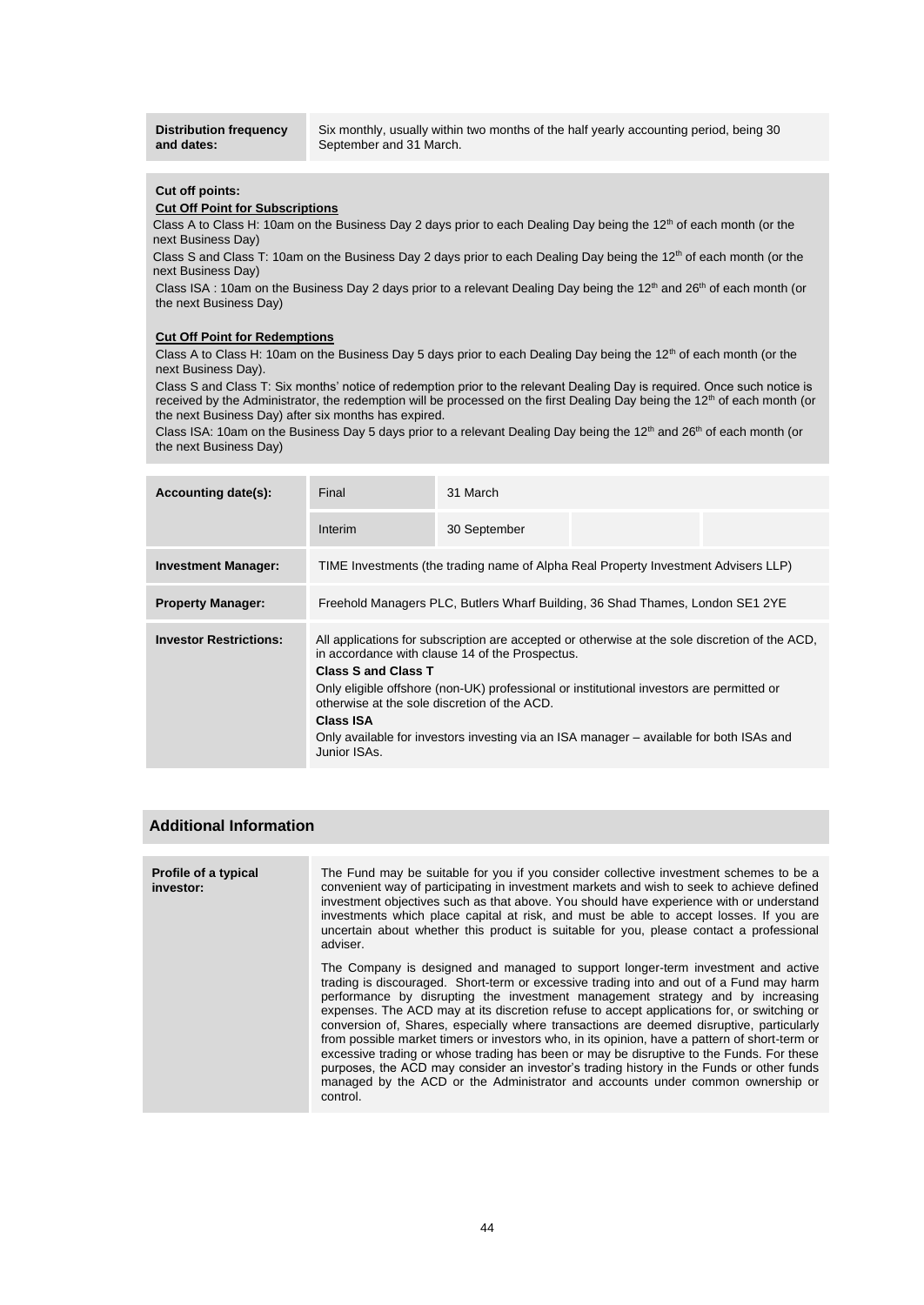| <b>Borrowing Policy:</b>      | The Fund adopts a policy of active management to take advantage of investment<br>opportunities whenever they arise. To ensure that capital is available to expand the size of<br>the property portfolio as opportunities occur, and to provide funds to meet redemptions,<br>the Instrument of Incorporation allows the Fund to borrow up to a maximum level such<br>that, at any time, the Fund shall not borrow more than 10% of the NAV of the Fund.<br>Where borrowings are utilised, they are likely to be drawn down against specific freehold<br>properties, endeavouring, as far as possible, that the ground rent received from the<br>investment is sufficient to cover the interest on the funds drawn down to acquire it. The<br>interest paid by the Fund to third party lenders should be an allowable deduction from<br>income for income tax purposes providing that the borrowing has been incurred to<br>purchase freehold ground rents and the terms of the borrowings do not require additional<br>quarantees to be given by other parties. The Fund may fix the rate of interest payable at<br>the time that any funds are drawn down, using a derivative arrangement as described<br>above. The existing borrowing facility is an unhedged and revolving facility, with a floating<br>charge against all freehold properties of the Fund.                                                                                                                                                                                                                                                                                                                                                                                                                                                                                                                                                                                                                                                                                                                                                                                                                                                                                                                                                                                                                                                                                                                                                                                                                                                    |
|-------------------------------|--------------------------------------------------------------------------------------------------------------------------------------------------------------------------------------------------------------------------------------------------------------------------------------------------------------------------------------------------------------------------------------------------------------------------------------------------------------------------------------------------------------------------------------------------------------------------------------------------------------------------------------------------------------------------------------------------------------------------------------------------------------------------------------------------------------------------------------------------------------------------------------------------------------------------------------------------------------------------------------------------------------------------------------------------------------------------------------------------------------------------------------------------------------------------------------------------------------------------------------------------------------------------------------------------------------------------------------------------------------------------------------------------------------------------------------------------------------------------------------------------------------------------------------------------------------------------------------------------------------------------------------------------------------------------------------------------------------------------------------------------------------------------------------------------------------------------------------------------------------------------------------------------------------------------------------------------------------------------------------------------------------------------------------------------------------------------------------------------------------------------------------------------------------------------------------------------------------------------------------------------------------------------------------------------------------------------------------------------------------------------------------------------------------------------------------------------------------------------------------------------------------------------------------------------------------------------------------------------------------------|
| Background:                   | FIAF commenced operations as "The Freehold Income Trust" (as an unauthorised unit<br>trust) in April 1993 and typically invests in freehold residential ground rents that provide a<br>high degree of income stability with asset backing. Ground rents have both the advantage<br>of producing a consistent level of income plus also the potential for capital growth.                                                                                                                                                                                                                                                                                                                                                                                                                                                                                                                                                                                                                                                                                                                                                                                                                                                                                                                                                                                                                                                                                                                                                                                                                                                                                                                                                                                                                                                                                                                                                                                                                                                                                                                                                                                                                                                                                                                                                                                                                                                                                                                                                                                                                                           |
| <b>Property Manager Fees:</b> | The Investment Manager has agreed to appoint the Property Manager to provide property<br>management services to FIAF in an agreement dated 25 May 2016 (the "Agreement"),<br>superseding all prior arrangements.<br>Under the terms of the Agreement, the property asset management fees payable to the<br>Property Manager are up to 0.345% per annum of Net Asset Value (for Classes A /B/C/D/<br>S/T and ISA Classes) and up to 0.42% per annum of Net Asset Value (for Class E to Class<br>H), calculated monthly and paid quarterly in arrears at the end of each calendar quarter, for<br>its work in managing and administering the Fund's residential property assets.<br>Additionally, the Agreement allows for the Property Manager to receive a fee of up to 1% of<br>the purchase price of each property interest acquired, in consideration of its work in<br>selecting and negotiating purchases, and a rental collection fee of up to 10% of the rental<br>income received to defray the cost of rent collection for residential property assets. The<br>Property Manager is also entitled to an incentive fee of 10% of any increase in value over<br>book cost achieved on a sale or increase in value of an asset following the renegotiation of<br>a lease or other arrangement affecting immovable property but, in the case of a sale, less<br>any lease negotiation fees paid on that property ("book cost" is the total capital cost of an<br>asset, including all capital costs and expenses related to that asset at the date of the<br>original acquisition of that asset plus any capital expenditure). The Property Manager may<br>further earn 15% of any insurance commission received relating to Fund's property<br>portfolio, or such higher amount as agreed with the Investment Manager, from time to time,<br>subject to an absolute reduction in from rental collection fees and to the extent there is<br>further deductions to be made, from property asset management fees, on a quarterly basis.<br>The Property Manager has also been appointed to provide landlord services to tenants<br>under the terms of a separate agreement and may retain such fees arising from these direct<br>tenant services.<br>Should the Agreement be terminated for other than "Cause" (as set out in the Agreement),<br>a compensation payment shall be due equivalent to the payment of 12 months' property<br>asset management fees and rental collection fees plus the incentive fees as would be<br>payable upon realisation of the whole of the immovable property assets of FIAF. |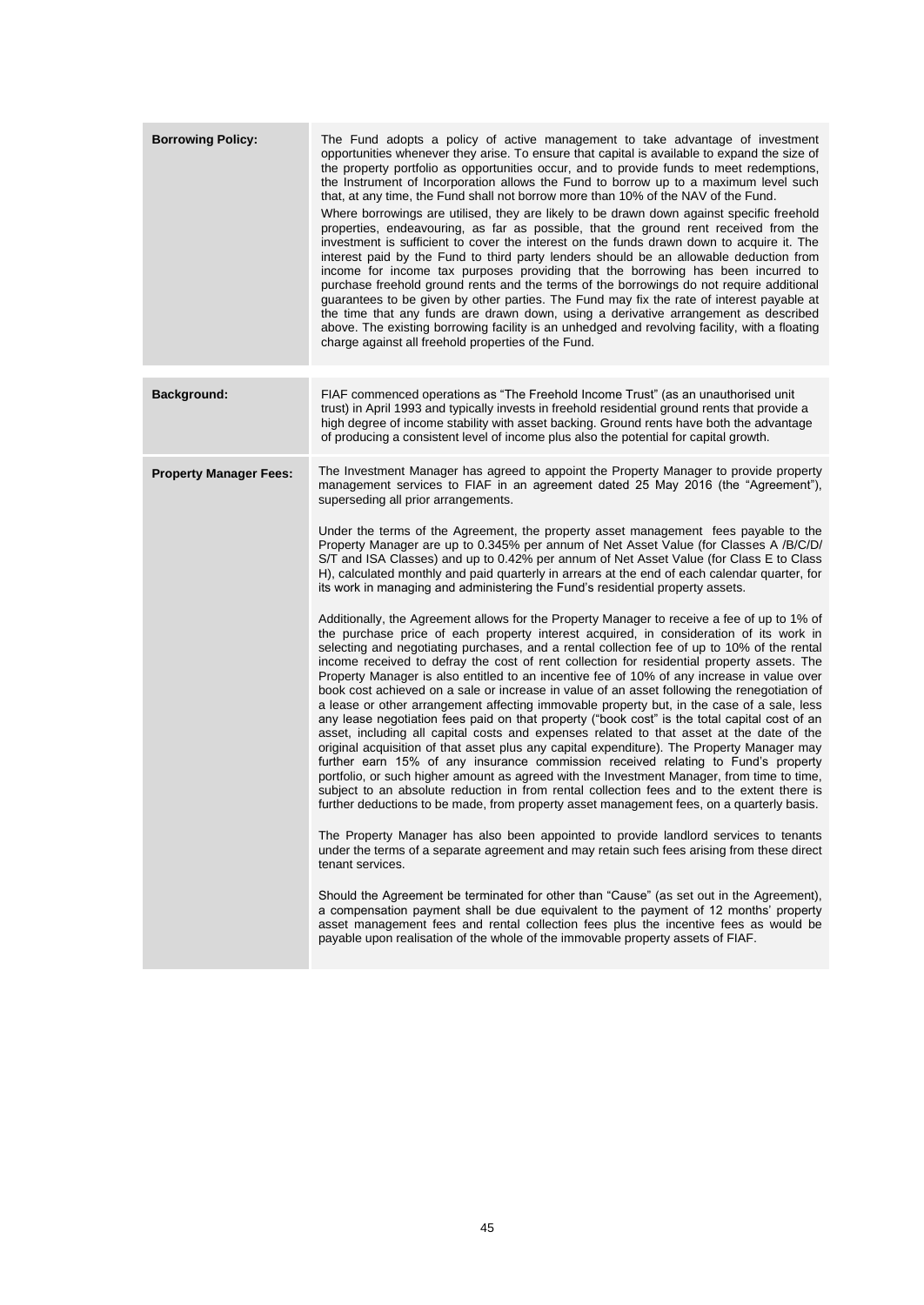**Investment Manager/Administrator/ Transfer Agency:**

The Investment Manager has the authority to make investment decisions on behalf of the Fund and the ACD. The Investment Manager is further responsible for the promotion and marketing of the Fund, transfer agency services, fund accounting and fund administration. In respect of these services the Investment Manager receives fees as shown in the below table below. In addition, should the Investment Manager enter into, on behalf of the Fund, an investment into a non-real property, it reserves the right to charge an initial transaction acquisition fee of up to 1%. of the asset value to reflect the sourcing and execution of the investment. The Investment Manager may also enter into participation and/or performance agreements with regards to an investment whereby the Investment Manager and the Fund share in the profit arrangements from a specific investment. Such terms shall be agreed on a case by case basis, if any, and be approved by the ACD.

From these fees shown in the table below, the Investment Manager may pay trail commission to authorised financial advisers at a rate of 0.25% per annum on the Net Asset Value of Class E Gross Accumulation Shares, Class F Net Accumulation, Class G Gross Income and Class H Net Income Shares (these being Shares that were previous units in The Freehold Income Trust and that have not been redeemed since 1 May 2006), Class S Accumulation (Net) and Class T Income (Net). The Investment Manager, at its absolute discretion, may pay part or all of the trail commission to an appointed distribution agent.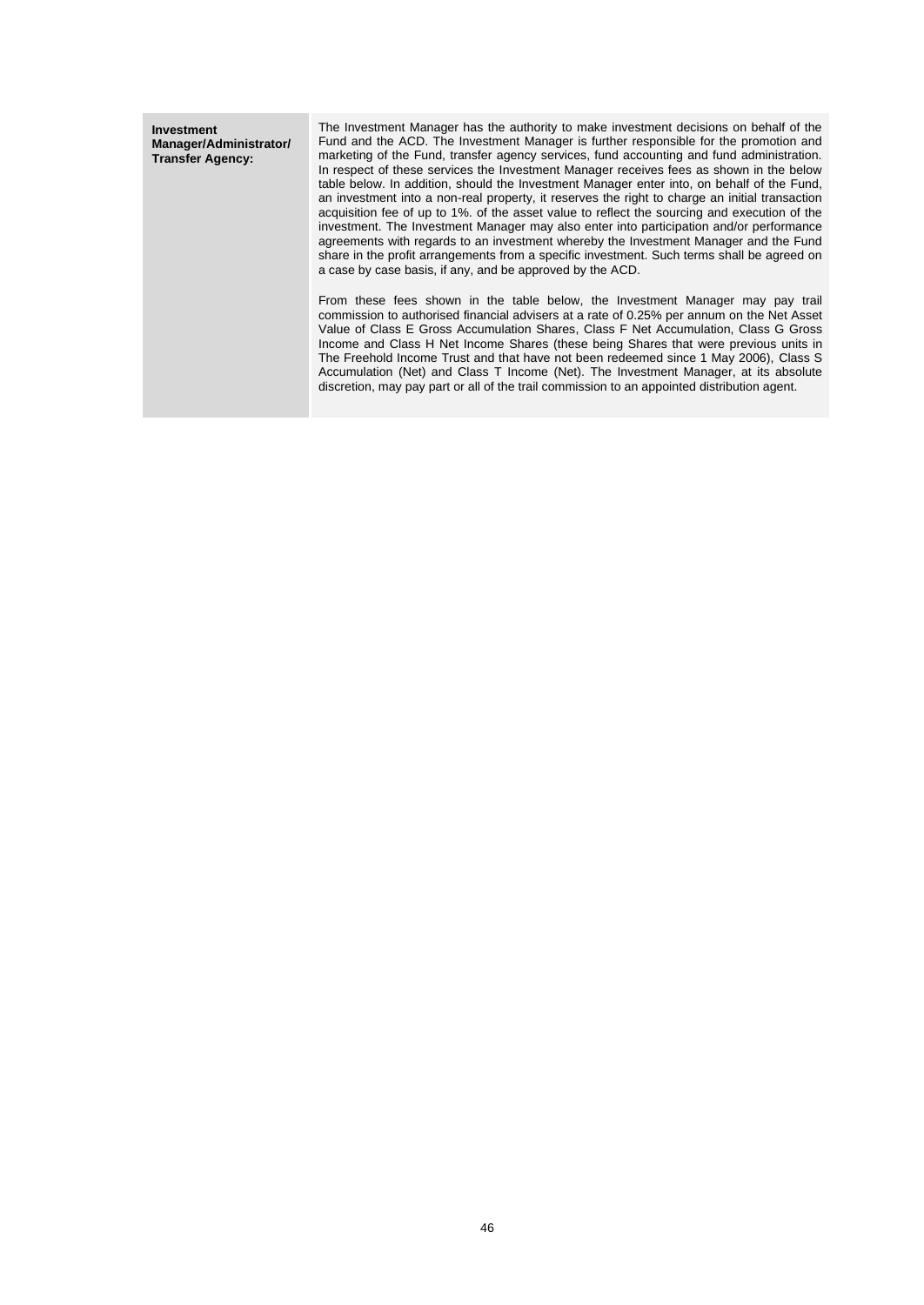## **Share Class details**

|                                                                                                                                                                                             | <b>Class</b>                    | <b>Currency</b> | <b>Minimum</b><br>initial<br>investment | <b>Minimum</b><br>subsequent<br>investment | <b>Minimum</b><br>holding<br>investment | <b>Minimum</b><br>redemption | Other<br>investment<br>restrictions | ISA-eligible<br>investment | Dealing Day(s) in<br>each calendar<br>month (or next<br>business day) |
|---------------------------------------------------------------------------------------------------------------------------------------------------------------------------------------------|---------------------------------|-----------------|-----------------------------------------|--------------------------------------------|-----------------------------------------|------------------------------|-------------------------------------|----------------------------|-----------------------------------------------------------------------|
| $Non -$<br>Class A<br>commission<br><b>Accumulation (Gross)</b><br>paying ("RDR<br>clean") classes<br>Class B<br>Accumulation (Net)<br>Class C<br>Income (Gross)<br>Class D<br>Income (Net) |                                 | <b>GBP</b>      | £5,000                                  | £1,000                                     | £1,000                                  | £1,000                       | Tax exempt<br>investors<br>only*    | <b>No</b>                  | $12^{th}$                                                             |
|                                                                                                                                                                                             | <b>GBP</b>                      | £5,000          | £1,000                                  | £1,000                                     | £1,000                                  |                              | No                                  | $12^{th}$                  |                                                                       |
|                                                                                                                                                                                             |                                 | <b>GBP</b>      | £5,000                                  | £1,000                                     | £1,000                                  | £1,000                       | Tax exempt<br>investors<br>only*    | No                         | $12^{th}$                                                             |
|                                                                                                                                                                                             |                                 | <b>GBP</b>      | £5,000                                  | £1,000                                     | £1,000                                  | £1,000                       |                                     | <b>No</b>                  | $12^{th}$                                                             |
| Legacy<br>commission-<br>paying advised<br>investors                                                                                                                                        | Class E<br>Accumulation (Gross) | <b>GBP</b>      | £5,000                                  | £1,000                                     | £1,000                                  | £1,000                       | Tax exempt<br>investors<br>only*    | No                         | $12^{th}$                                                             |
|                                                                                                                                                                                             | Class F<br>Accumulation (Net)   | <b>GBP</b>      | £5,000                                  | £1,000                                     | £1,000                                  | £1,000                       |                                     | No                         | $12^{th}$                                                             |
|                                                                                                                                                                                             | Class G<br>Income (Gross)       | <b>GBP</b>      | £5,000                                  | £1,000                                     | £1,000                                  | £1,000                       | Tax exempt<br>investors<br>only*    | No                         | 12 <sup>th</sup>                                                      |
|                                                                                                                                                                                             | Class H<br>Income (Net)         | <b>GBP</b>      | £5,000                                  | £1,000                                     | £1,000                                  | £1,000                       |                                     | <b>No</b>                  | $12^{th}$                                                             |
| Offshore<br>Institutional<br>classes                                                                                                                                                        | Class S<br>Accumulation (Net)   | <b>GBP</b>      | £5,000,000                              | £100,000                                   | £500,000                                | £100,000                     |                                     | No                         | $12^{th}$                                                             |
|                                                                                                                                                                                             | Class T<br>Income (Net)         | <b>GBP</b>      | £5,000,000                              | £100,000                                   | £500,000                                | £100,000                     |                                     | <b>No</b>                  | $12^{th}$                                                             |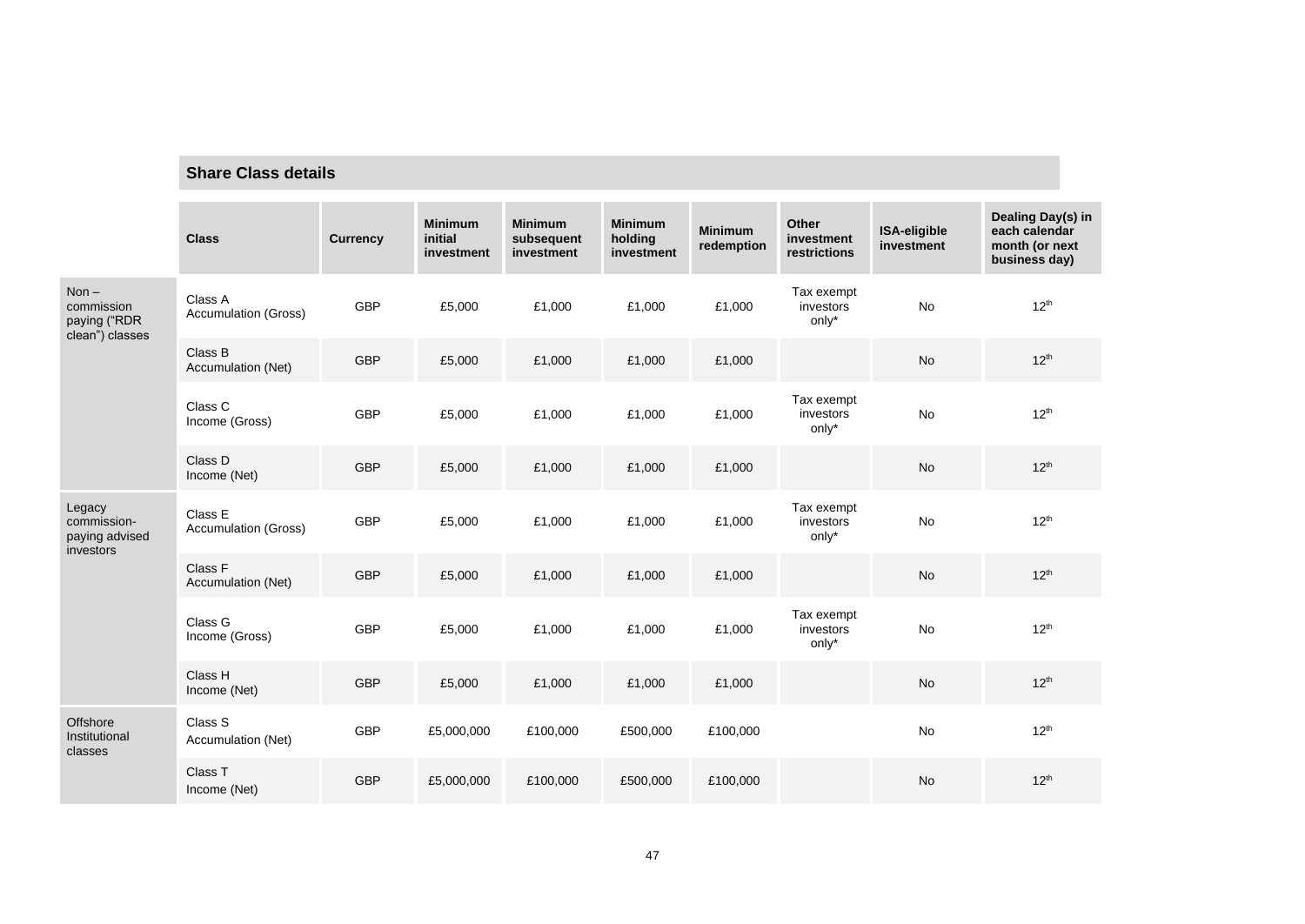| <b>ISA Investors</b>                                     | Class ISA<br>Income (Gross)            | <b>GBP</b>         | £1,000                           | £1,000                                                                                                                                                  | £1,000                                                | £1,000                       | Eligible UK<br><b>ISA</b> investors<br>only†                     | Yes                                                                | 12 <sup>th</sup> , 26 <sup>th</sup>                                                                                                   |
|----------------------------------------------------------|----------------------------------------|--------------------|----------------------------------|---------------------------------------------------------------------------------------------------------------------------------------------------------|-------------------------------------------------------|------------------------------|------------------------------------------------------------------|--------------------------------------------------------------------|---------------------------------------------------------------------------------------------------------------------------------------|
|                                                          | Class ISA<br>Accumulation (Gross)      | <b>GBP</b>         | £1,000                           | £1,000                                                                                                                                                  | £1,000                                                | £1,000                       | Eligible UK<br><b>ISA</b> investors<br>only†                     | Yes                                                                | 12 <sup>th</sup> , 26 <sup>th</sup>                                                                                                   |
|                                                          | <b>Share Class details (continued)</b> |                    |                                  |                                                                                                                                                         |                                                       |                              | indemnify the ACD<br>as set elsewhere in Appendix A              | Please see ISA application form for further information            | Must complete the relevant section of the application form and<br>Please see other transactional fees payable to the Property Manager |
|                                                          | <b>Class</b>                           | <b>Initial fee</b> | <b>ACD</b> fee                   | <b>Investment</b><br>management<br><b>Depositary fee</b><br>fee/Administration<br>fee                                                                   |                                                       |                              | <b>Property</b><br><b>Transfer agency fees</b><br>management fee |                                                                    |                                                                                                                                       |
|                                                          |                                        |                    | <b>Taken from</b><br>Capital***  | <b>Taken from Capital***</b>                                                                                                                            |                                                       | <b>Taken from Capital***</b> | <b>Taken from</b><br>Capital***                                  |                                                                    | <b>Taken from Capital***</b>                                                                                                          |
| Non $-$<br>commission<br>paying ("RDR<br>clean") classes | Class A<br><b>Accumulation (Gross)</b> | 1%                 | $0.1\%$ of<br>NAV of the<br>Fund | 0.15% of NAV up to<br>£150 million subject to<br>a minimum fee of<br>£100,000<br>plus<br>0.1% of NAV on NAV<br>of the Fund in excess<br>of £150 million | 0.763% of NAV (see<br>section 6 for payment<br>terms) | 0.345% of NAV                |                                                                  | 0.075% per annum on                                                |                                                                                                                                       |
|                                                          | Class B<br>Accumulation (Net)          |                    |                                  |                                                                                                                                                         |                                                       |                              |                                                                  |                                                                    |                                                                                                                                       |
|                                                          | Class C<br>Income (Gross)              |                    |                                  |                                                                                                                                                         |                                                       |                              |                                                                  |                                                                    |                                                                                                                                       |
|                                                          | Class D<br>Income (Net)                |                    |                                  |                                                                                                                                                         |                                                       |                              |                                                                  | the Net Asset Value of<br>the Fund, subject to a<br>minimum fee of |                                                                                                                                       |
| Legacy<br>commission-<br>paying advised<br>investors     | Class E<br>Accumulation (Gross)        | 3%                 |                                  | plus<br>custodian fees subject<br>to minimum £25,000<br>per annum per legal<br>entity and otherwise as<br>set out in clause 38.8                        |                                                       |                              | 0.42% of NAV                                                     |                                                                    | £90,000                                                                                                                               |
|                                                          | Class F<br>Accumulation (Net)          |                    |                                  |                                                                                                                                                         | 0.938% of NAV (see<br>section 6 for payment<br>terms) |                              |                                                                  |                                                                    |                                                                                                                                       |
|                                                          | Class G<br>Income (Gross)              |                    |                                  |                                                                                                                                                         |                                                       |                              |                                                                  |                                                                    |                                                                                                                                       |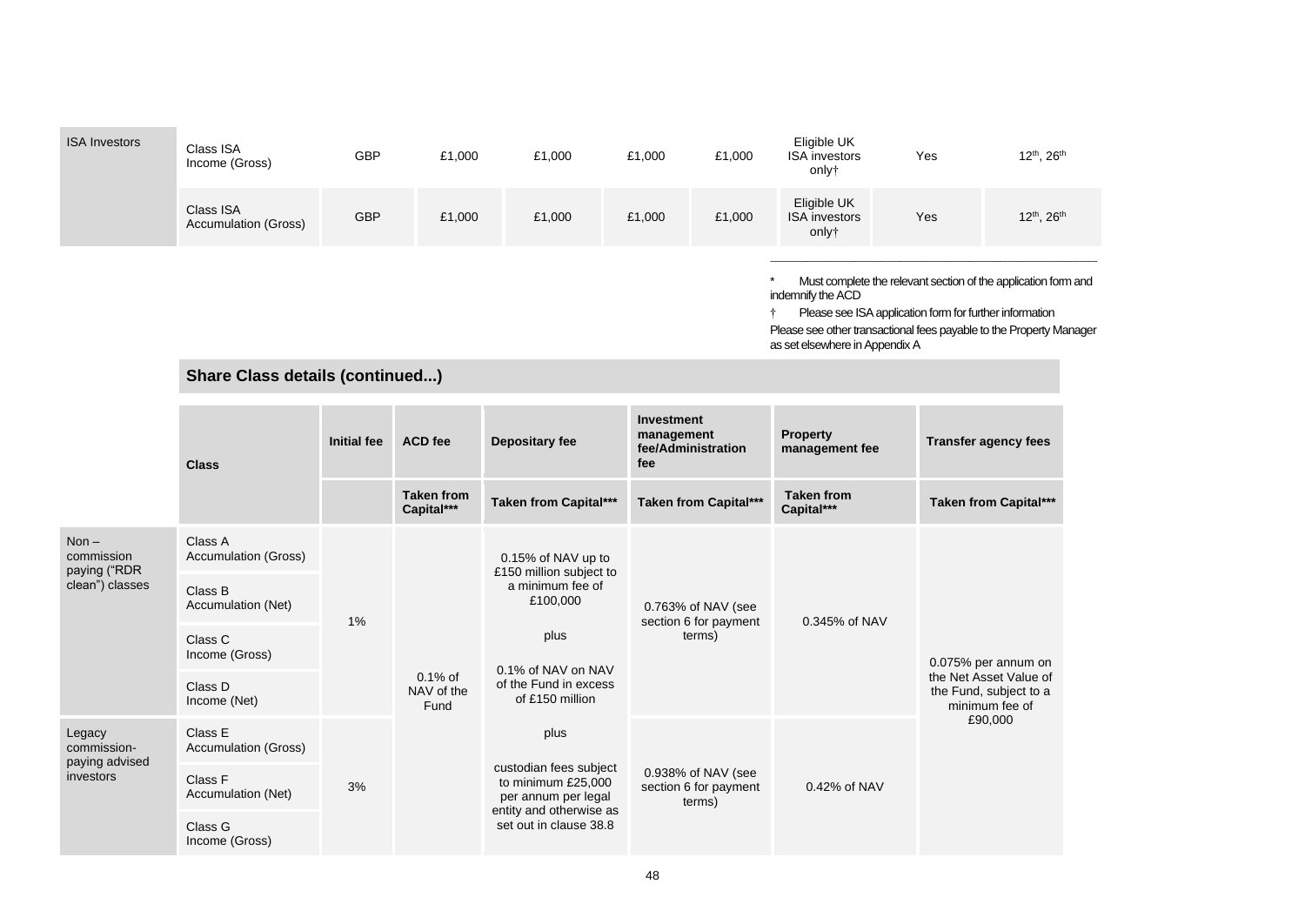|                                      | Class H<br>Income (Net)                  |    |                                             |                              |                                 |                      |
|--------------------------------------|------------------------------------------|----|---------------------------------------------|------------------------------|---------------------------------|----------------------|
|                                      |                                          |    |                                             |                              |                                 |                      |
| Offshore<br>Institutional<br>classes | Class S<br>Accumulation (Net)            | 7% | 1.013% of NAV (see<br>section 6 for payment | 0.345% of NAV of the<br>Fund |                                 |                      |
|                                      | Class T<br>Income (Net)                  |    |                                             |                              | terms)                          |                      |
| <b>ISA Investors</b>                 | Class ISA<br>Income (Gross)              |    |                                             |                              | 0.763% of NAV (see              | 0.345% of NAV of the |
|                                      | Class ISA<br><b>Accumulation (Gross)</b> | 1% |                                             |                              | section 6 for payment<br>terms) | Fund                 |

\*\*\* All of the fees and other expenses payable out of Scheme Property will be charged against capital instead of against income. This treatment of fee and other expenses will increase the amount of income (which may be taxable) available for distribution to Shareholders in the Fund but may constrain capital growth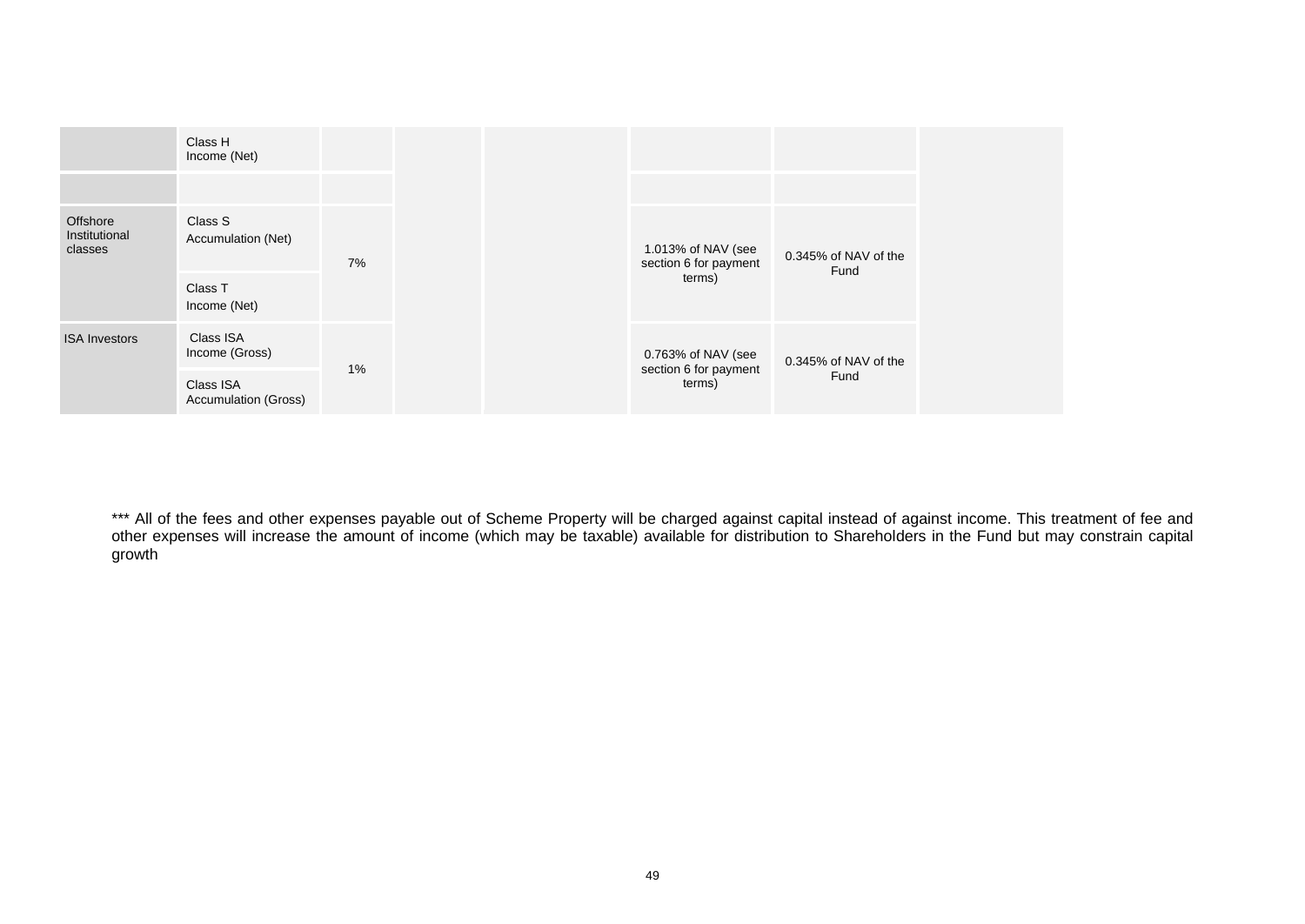### <span id="page-52-0"></span>**Appendix B - Investment and borrowing powers**

### 1. **General**

The Scheme Property of each Fund will be invested with the aim of achieving the investment objective of that Fund, but subject to the limits set out in its investment policy set out in Appendix A, this Prospectus and Chapter 5 of the COLL Sourcebook ("COLL") as it is applies to non-UCITS retail schemes.

## 1.1 **Prudent spread of risk**

The Funds are "feeder funds" and are permitted to invest solely in the relevant sub-funds of the Company pursuant to COLL 5.6.7. The Company is managed with the aim of providing its investment objective and policy which includes a prudent spread of risk.

## 2. **Investment in collective investment schemes**

- <span id="page-52-2"></span><span id="page-52-1"></span>2.1 All of the value of the Scheme Property of each Fund will be invested in shares in the relevant sub-fund of the Company (for this paragraph, "the Second Scheme") provided that the Second Scheme satisfies all of the following conditions.
	- 2.1.1 The Second Scheme must:
		- 2.1.1.1 satisfy the conditions necessary for it to enjoy the rights conferred by the UCITS Directive; or
		- 2.1.1.2 be authorised as a non-UCITS retail scheme; or
		- 2.1.1.3 be recognised under the provisions of s.264, s.270 or s.272 of the Financial Services and Markets Act 2000; or
		- 2.1.1.4 be constituted outside the United Kingdom and have investment and borrowing powers which are the same or more restrictive than those of a non-UCITS retail scheme; or
		- 2.1.1.5 be a scheme not falling within paragraphs [2.1.1.1](#page-52-1) to [2.1.1.4](#page-52-2) and in respect of which no more than 10% in value of the Scheme Property (including any transferable securities which are not approved securities) is invested.
	- 2.1.2 The Second Scheme is a scheme which operates on the principle of the prudent spread of risk.
	- 2.1.3 The Second Scheme is prohibited from having more than 10% in value of the scheme property consisting of units or shares in collective investment schemes.
	- 2.1.4 The participants in the Second Scheme must be entitled to have their units or shares redeemed in accordance with the scheme at a price related to the net value of the property to which the units or shares relate and determined in accordance with the scheme.
	- 2.1.5 As the Second Scheme is an umbrella, the provisions in paragraphs [2.1](#page-8-3) to [2.2](#page-53-0) apply to each sub-fund as if it were a separate scheme.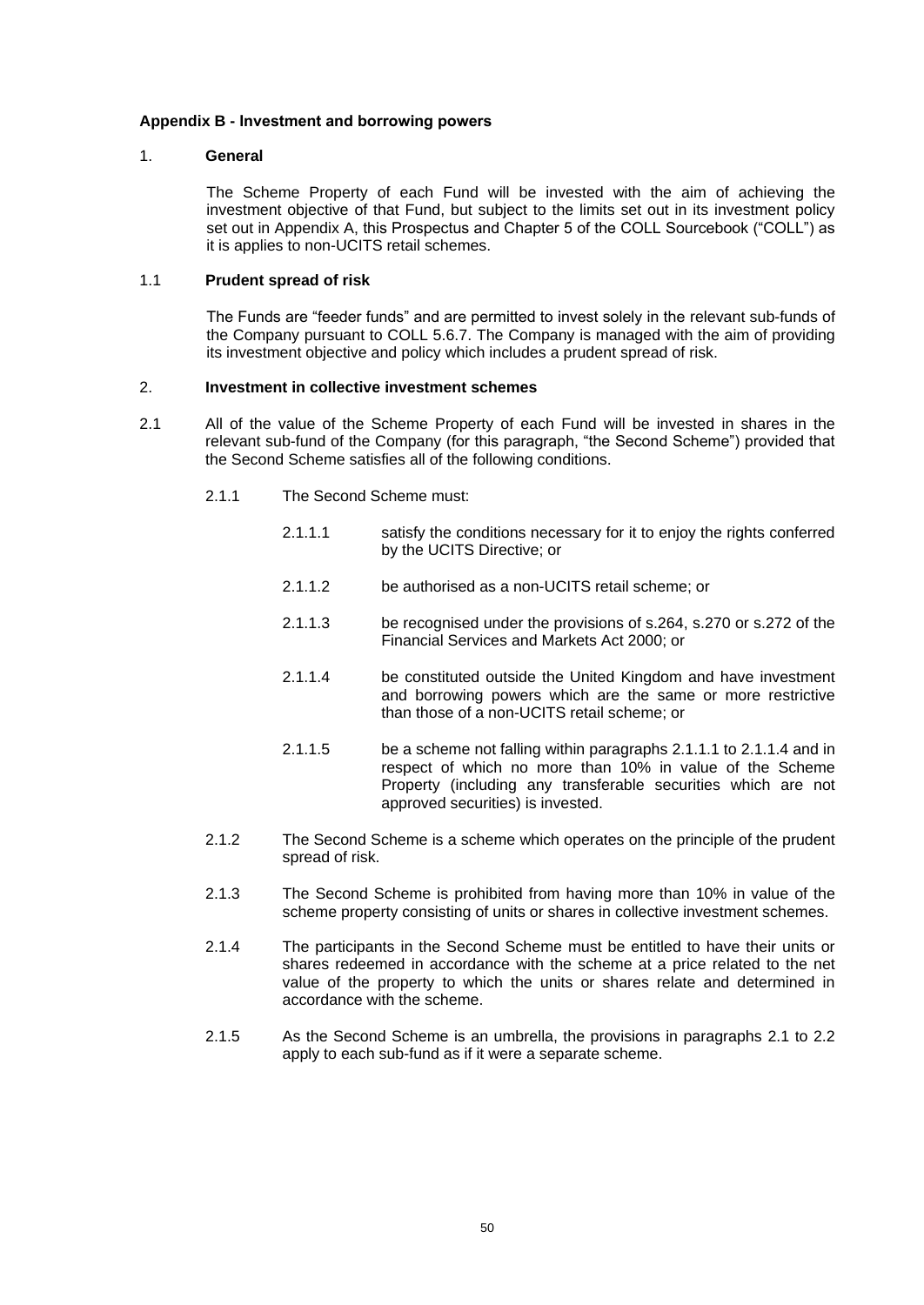<span id="page-53-0"></span>2.2 The Funds may, subject to the limit set out above, invest in collective investment schemes managed or operated by, or whose authorised corporate director is, the Manager or one of its associates.

## 3. **Cash**

- 3.1 Cash must not be retained in the Scheme Property except to the extent that, where this may reasonably be regarded as necessary in order to enable:
	- 3.1.1 the pursuit of the Fund's investment objective; or
	- 3.1.2 the redemption of Units; or
	- 3.1.3 efficient management of the Funds in accordance with their investment objectives; or
	- 3.1.4 other purposes which may reasonably be regarded as ancillary to the investment objective of the Funds.

## 4. **General**

- 4.1 It is envisaged that each Fund will normally be fully invested but there may be times that it is appropriate not to be fully invested when the Manager reasonably regards this as necessary in order to enable the redemption of Units, efficient management of a Fund or any one purpose which may reasonably be regarded as ancillary to the investment objective of a Fund.
- 4.2 Where a Fund invests in or disposes of shares in another collective investment scheme which is managed or operated by the Manager or an associate of the Manager, the Manager must pay to the Fund by the close of business on the fourth Business Day the amount of any initial charge in respect of a purchase, and in the case of a sale, any charge made for the disposal.
- 4.3 A potential breach of any of these limits does not prevent the exercise of rights conferred by investments held by the Trust but, in the event of a consequent breach, the Manager must then take such steps as are necessary to restore compliance with the investment limits as soon as practicable having regard to the interests of Unitholders.

#### <span id="page-53-1"></span>5. **General power to borrow**

- 5.1 The Trustee may, on the instructions of the Manager, and subject to the COLL Sourcebook, borrow money from an Eligible Institution or an Approved Bank for the use of a Fund on terms that the borrowing is to be repayable out of the Scheme Property.
- 5.2 The Manager must ensure that borrowing does not, on any Business Day, exceed 10% of the value of the Trust.

#### 6. **Restrictions on lending of money**

6.1 None of the money in the Scheme Property may be lent and, for the purposes of this paragraph, money is lent by the Trustee if it is paid to a person ("the payee") on the basis that it should be repaid, whether or not by the payee.

## 7. **Restrictions on lending of property other than money**

- 7.1 Scheme Property other than money must not be lent by way of deposit or otherwise.
- 7.2 Scheme Property must not be mortgaged.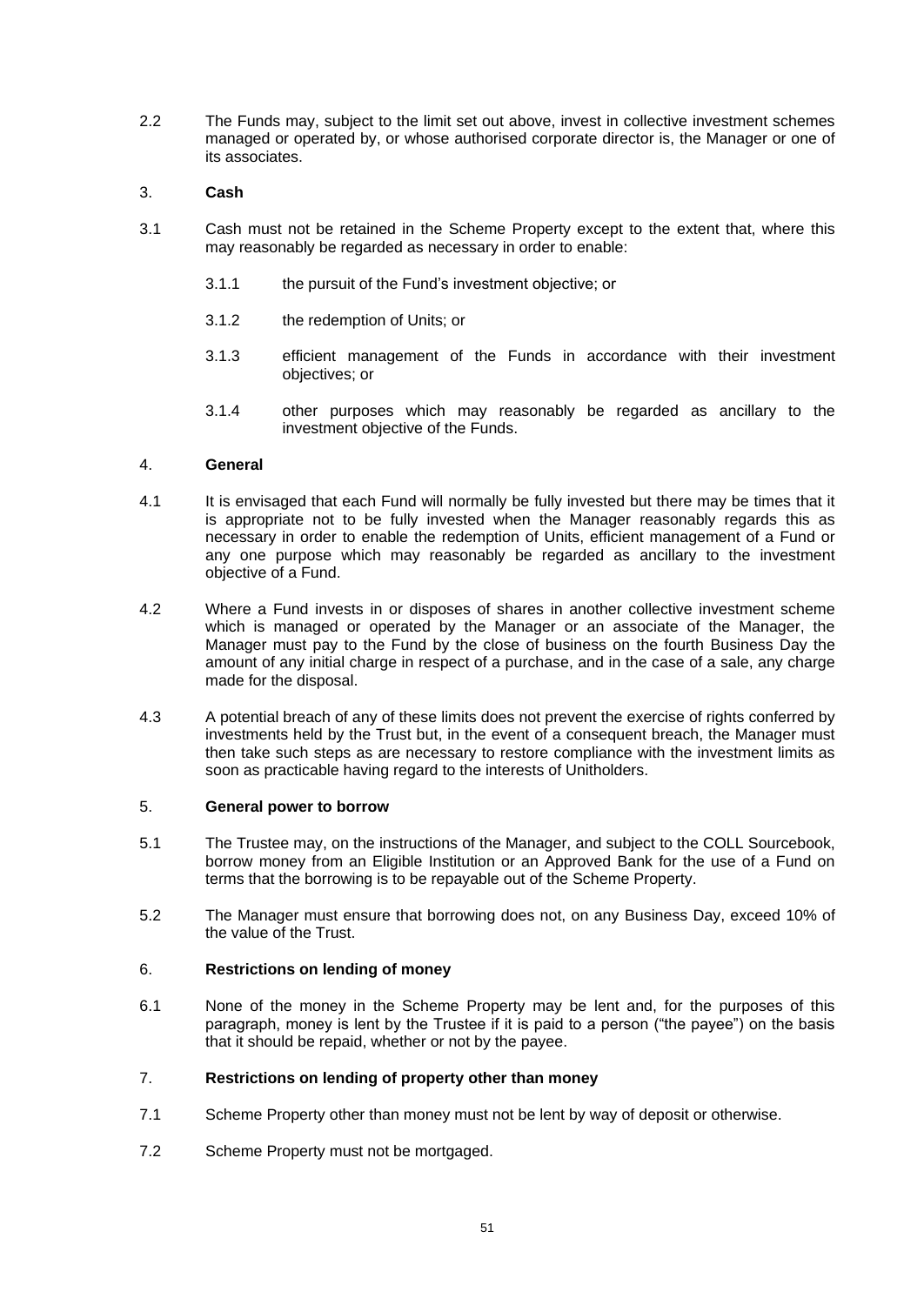### 8. **Guarantees and indemnities**

- 8.1 The Trustee may not provide a guarantee or indemnity in respect of the obligation of any person, save as specified in this Prospectus.
- 8.2 None of the Scheme Property may be used to discharge any obligation arising under a guarantee or indemnity with respect to the obligation of any person.

## 9. **Leverage**

- 9.1 'Leverage' when used in this prospectus refers to leverage from cash borrowing subject to the restrictions set out in paragraph [5](#page-53-1) ("General power to borrow") of this Appendix.
- 9.2 Leverage is a way for the relevant Fund to increase its exposure through borrowing of cash or securities and/or the use of financial derivative instruments. The Fund is permitted to borrow within the parameters of the COLL Sourcebook and may also use derivatives for Efficient Portfolio Management purposes.
- 9.3 Leverage is expressed as a ratio ('leverage ratio') between the exposure of a Fund and its Net Asset Value.
- 9.4 The leverage ratio is calculated in accordance with two methodologies for calculating the exposure of each Fund, the gross method and the commitment method as summarised as follows.

**'Gross leverage ratio'** The exposure calculated under the gross methodology consists of (i) the sum of the absolute values of all positions, (ii) the sum of the equivalent positions in the underlying assets of all financial derivative instruments entered into by the relevant Fund in accordance with the conversion methodologies for gross exposure calculation, (iii) the exposure resulting from the reinvestment of cash borrowings where applicable and (iv) the exposure resulting from the reinvestment of collateral in relation to efficient portfolio management transactions where applicable.

**'Commitment leverage ratio'** The exposure calculated with the commitment methodology consists of (i) the sum of the absolute values of all positions, (ii) the sum of the equivalent positions in the underlying assets of all financial derivative instruments entered into by the relevant Fund in accordance with the conversion methodologies for commitment exposure calculation, (iii) the exposure resulting from the reinvestment of cash borrowings where applicable and (iv) the exposure resulting from the reinvestment of collateral in relation to efficient portfolio management transactions where applicable. Under this method, netting and hedging arrangements can be taken into consideration under certain conditions.

- 9.5 The two ratios resulting from applying the gross or commitment methodology for calculating the exposure of the relevant Fund supplement each other and provide a distinct representation of leverage.
- 9.6 Gross leverage is a conservative way of representing leverage as it does not:
	- 9.6.1 make a distinction between financial derivative instruments that are used for investment or hedging purposes. As a result strategies that aim to reduce risk will contribute to an increased level of leverage for the Fund.
	- 9.6.2 allow the netting of derivative positions. As a result, derivatives roll-overs and strategies relying on a combination of long and short positions may contribute to a large increase of the level of leverage when they do not increase or only cause a moderate increase of the overall risk of the relevant Fund.
	- 9.6.3 As a result, a Fund that exhibits a high level of gross leverage is not necessarily riskier than a Fund that exhibits a low level of gross leverage.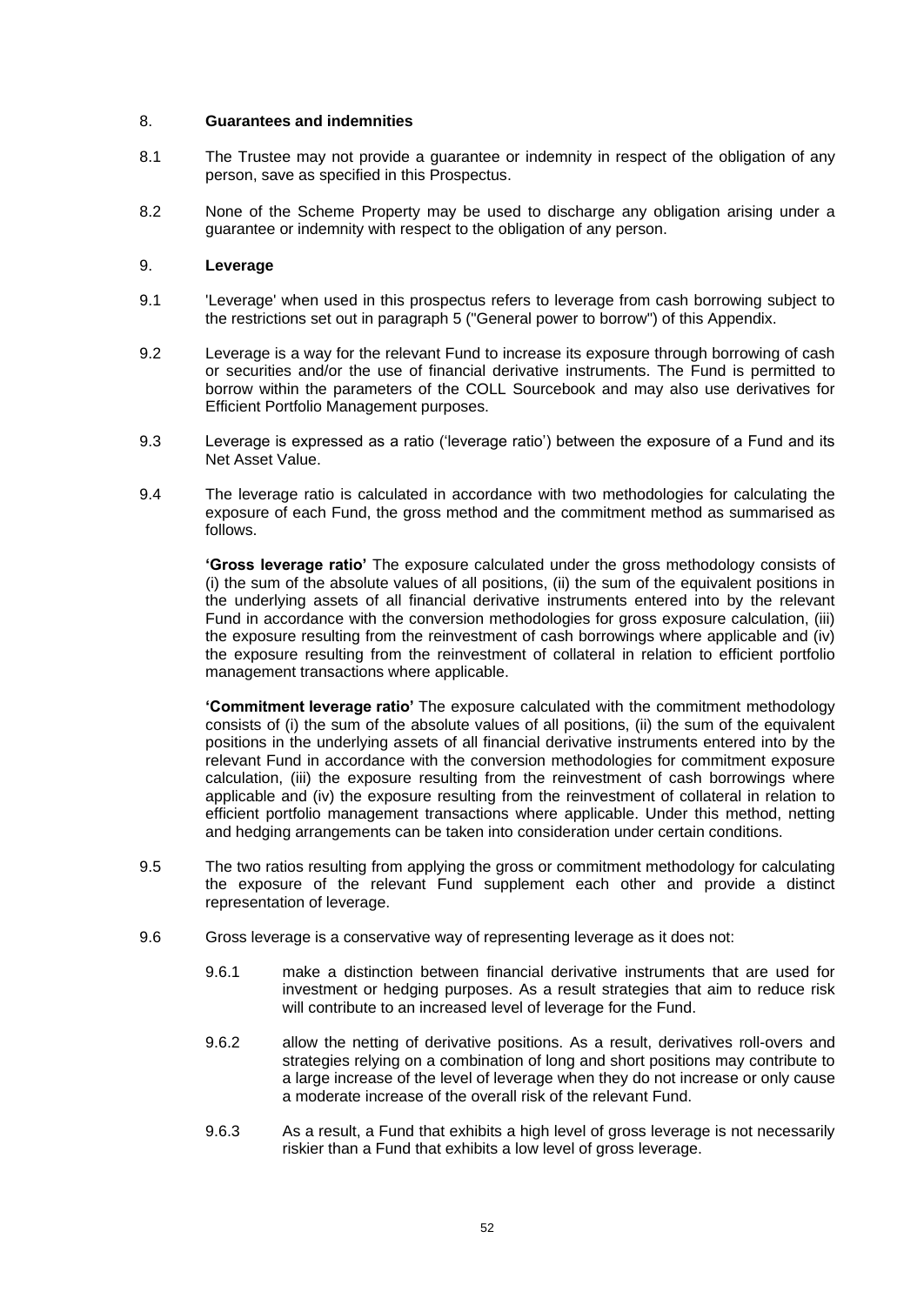- 9.7 Commitment leverage is a more accurate representation of the true leverage of the relevant Fund as it allows for hedging and netting arrangements under certain conditions.
- 9.8 It is important to note that whilst the relevant Fund records leverage under both the methods described above, there is a strong focus on the borrowing of the relevant Fund directly or within investment vehicles in which it invests.
- 9.9 Circumstances in which the Fund may use leverage and types and sources of leverage permitted
- 9.10 As stated above, the Fund is permitted to borrow and it may also use financial derivative instruments to generate additional exposure (although it has no current intention of using derivatives for this purpose), in each case leverage.
- 9.11 Maximum level of leverage (for all Funds):

'Gross leverage ratio' 1:1.1

'Commitment leverage ratio' 1:1.1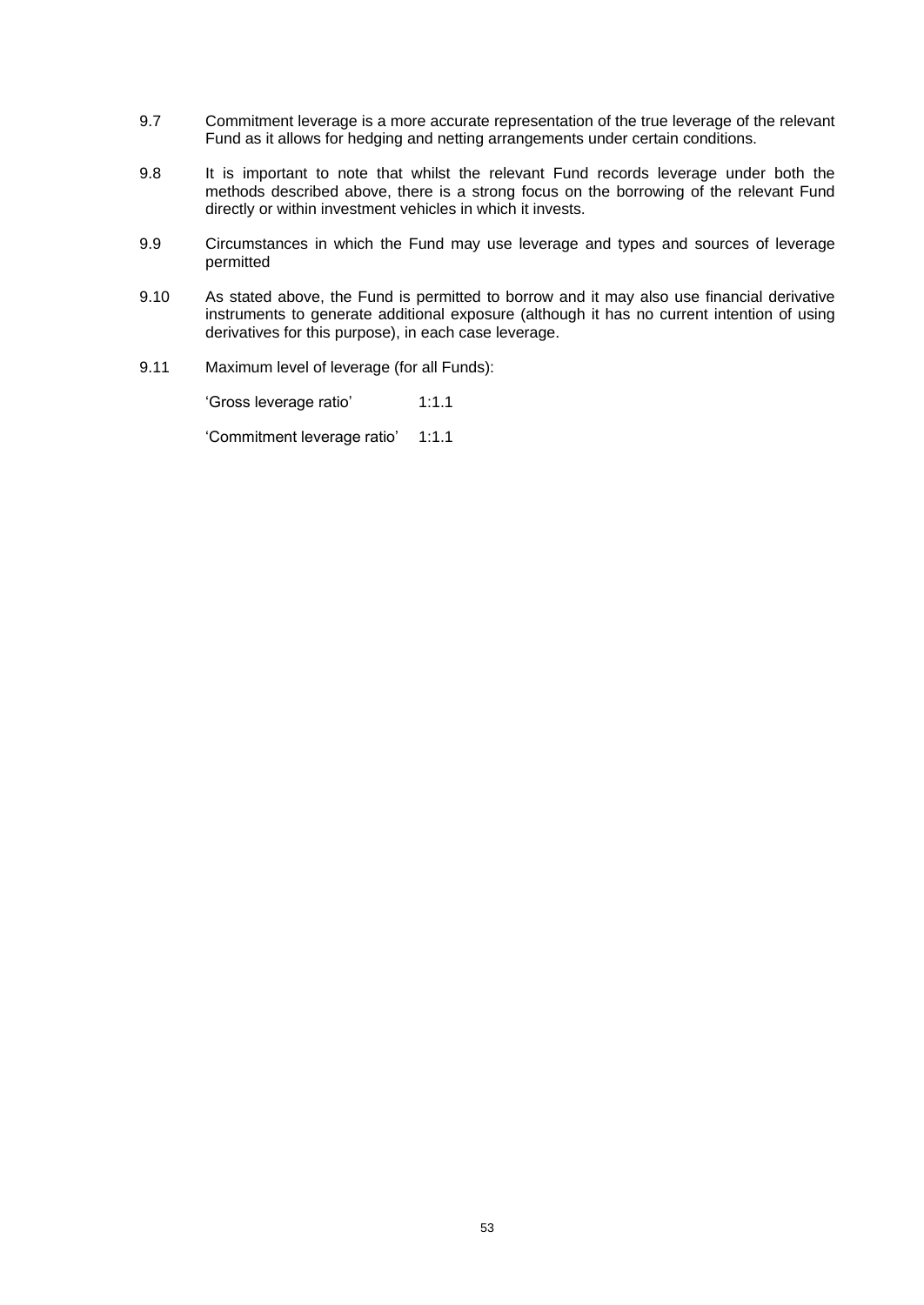## <span id="page-56-0"></span>**Appendix C - Eligible securities markets and eligible derivatives markets**

As the Funds invest solely in the shares of the Company, they do not invest directly in any securities or derivative markets.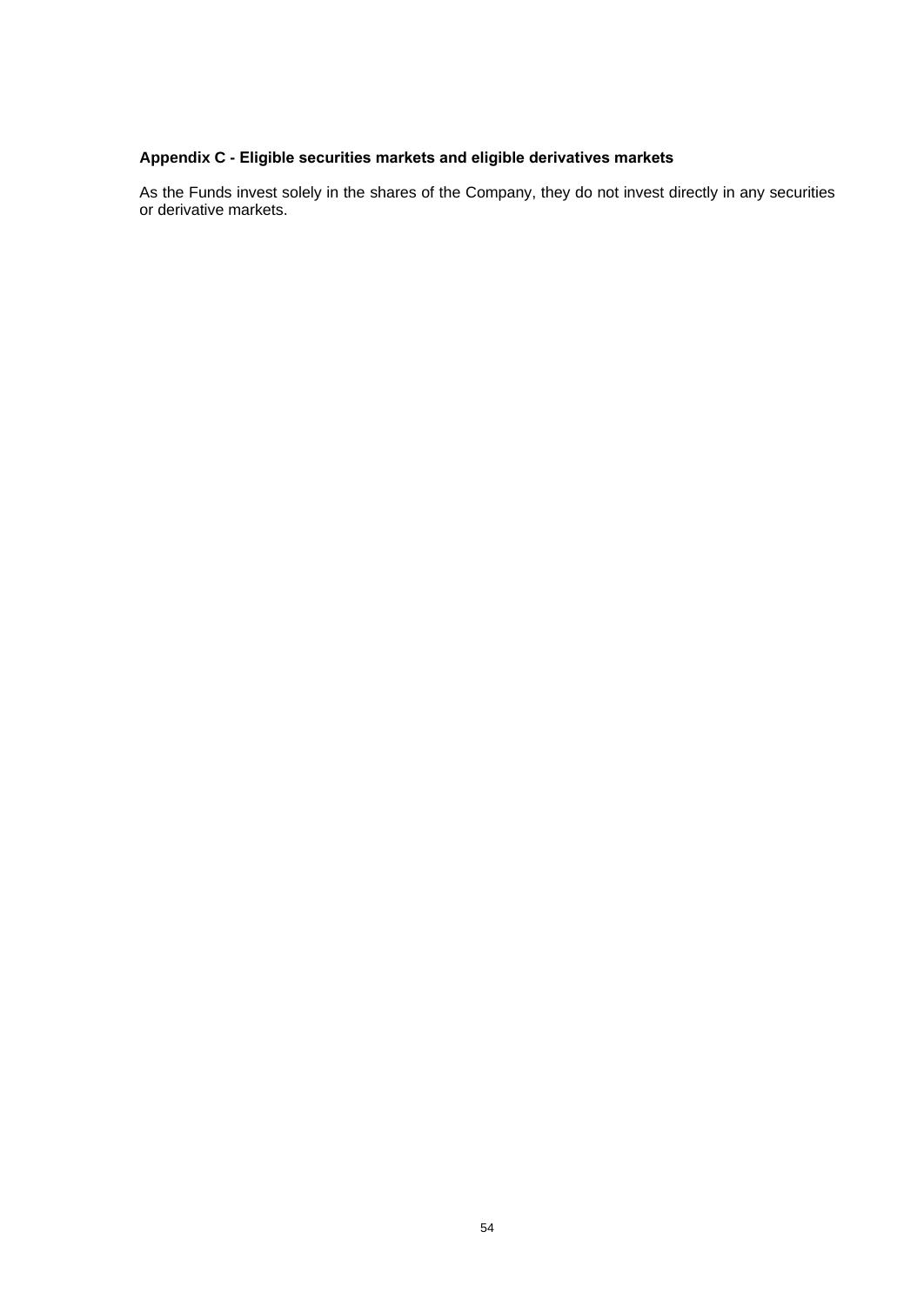## <span id="page-57-0"></span>**Appendix D - Past performance**

## **ARC TIME Freehold Income Authorised Feeder Trust**

The past performance of FIAF (the Fund's master fund) is as follows:

| <b>Year End</b> | <u>Price (£)</u>            | <b>Total</b> | <b>Performance Fee</b> | Performance            |
|-----------------|-----------------------------|--------------|------------------------|------------------------|
|                 | <b>Accumulation NAV per</b> | Return       | target                 | relative to            |
|                 | unit/share                  |              | benchmark              | <b>Performance Fee</b> |
|                 |                             |              |                        | <b>benchmark</b>       |
| 31/03/2002**    | 2.0010                      |              |                        |                        |
| 31/03/2003**    | 2.2068                      | 10.28%       | 8.00%                  | $+2.28%$               |
| 31/03/2004**    | 2.3809                      | 7.89%        | 8.00%                  | $-0.11%$               |
| 31/03/2005**    | 2.5211                      | 5.89%        | 8.00%                  | $-2.11%$               |
| 31/03/2006**    | 2.7218                      | 7.96%        | 8.00%                  | $-0.04%$               |
| 31/03/2007**    | 2.9281                      | 7.58%        | 8.00%                  | $-0.42%$               |
| 31/03/2008**    | 3.1573                      | 7.83%        | 8.00%                  | $-0.17%$               |
| 31/03/2009**    | 3.3364                      | 5.67%        | 8.00%                  | $-2.33%$               |
| 31/03/2010**    | 3.5395                      | 6.09%        | 8.00%                  | $-1.91%$               |
| 31/03/2011**    | 3.7340                      | 5.50%        | 8.00%                  | $-2.50%$               |
| 31/03/2012**    | 3.9589                      | 6.02%        | 8.00%                  | $-1.98%$               |
| 02/04/2013**    | 4.2637                      | 7.70%        | 8.00%                  | $-0.30%$               |
| 31/03/2014*     | 4.5596                      | 6.94%        | 8.00%                  | $-1.06%$               |
| 31/03/2015      | 4.9991                      | 9.64%        | 8.00%                  | $+1.64%$               |
| 31/03/2016      | 5.4886                      | 9.79%        | 8.00%                  | $+1.79%$               |
| 31/03/2017      | 6.0206                      | 9.69%        | 8.00%                  | $+1.69%$               |
| 31/03/2018      | 6.5591                      | 8.94%        | 8.00%                  | $+0.94%$               |
| 31/03/2019      | 7.1185                      | 8.53%        | 8.00%                  | $+0.53%$               |
| 31/03/2020      | 7.4911                      | 5.23%        | 8.00%                  | $-2.77%$               |
| 31/03/2021      | 7.8194                      | 4.38%        | 8.00%                  | $-3.62%$               |
| 31/03/2022      | 8.3267                      | 6.49%        | 8.00%                  | $-1.51%$               |

Price information based on Class A Accumulation (Gross).

\*Please note that the investment objective and policy changed on 1 January 2014 and the past performance noted above reflects the previous investment objective and policy.

\*\*The data is representative for Class A Gross Accumulation Shares prior to 2 April 2013, being "Accumulation Units" for "The Freehold Income Trust", the predecessor fund.

## **Source: Alpha Real Capital LLP**

**Past performance is not a guide to future performance.**